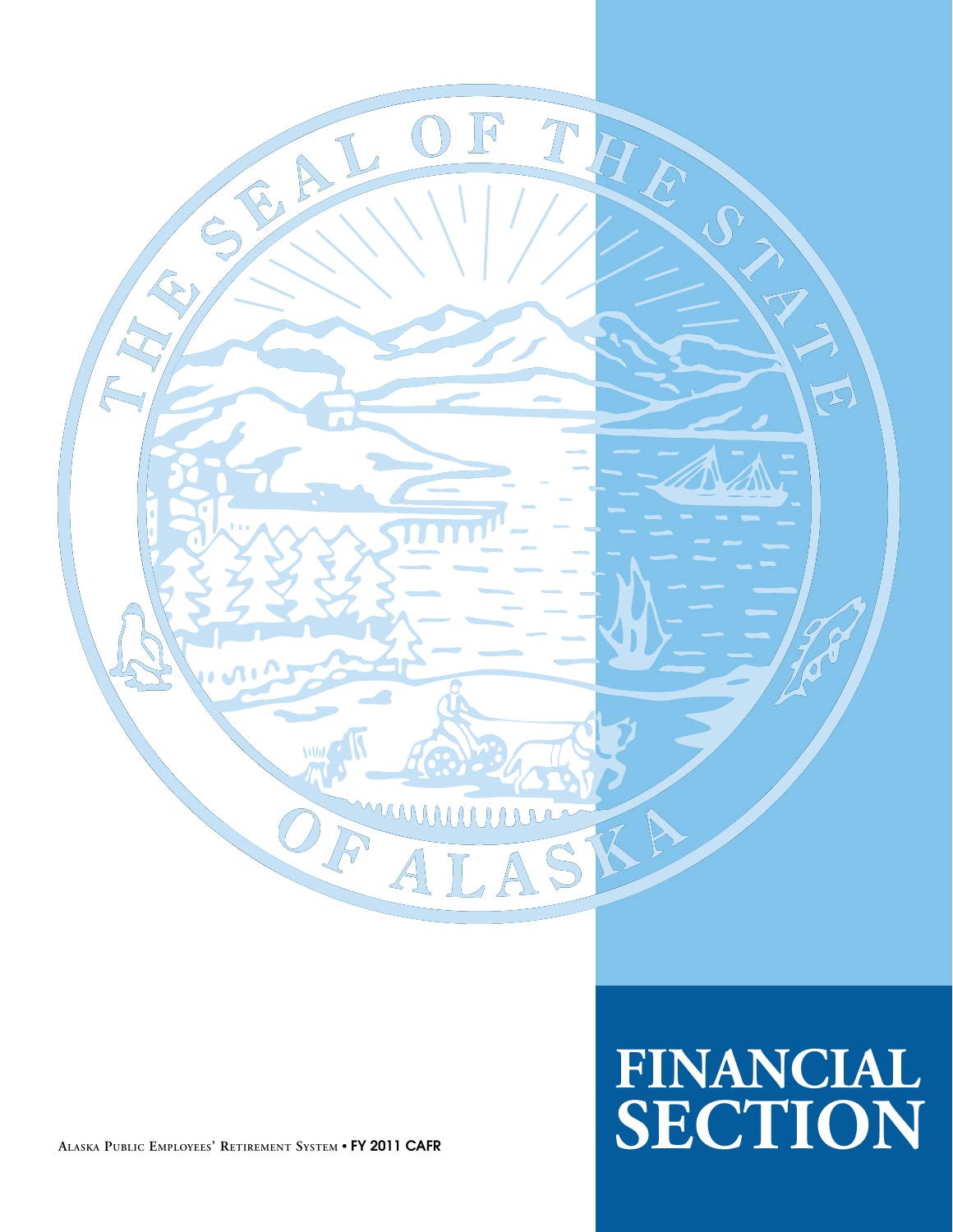

This page intentionally left blank.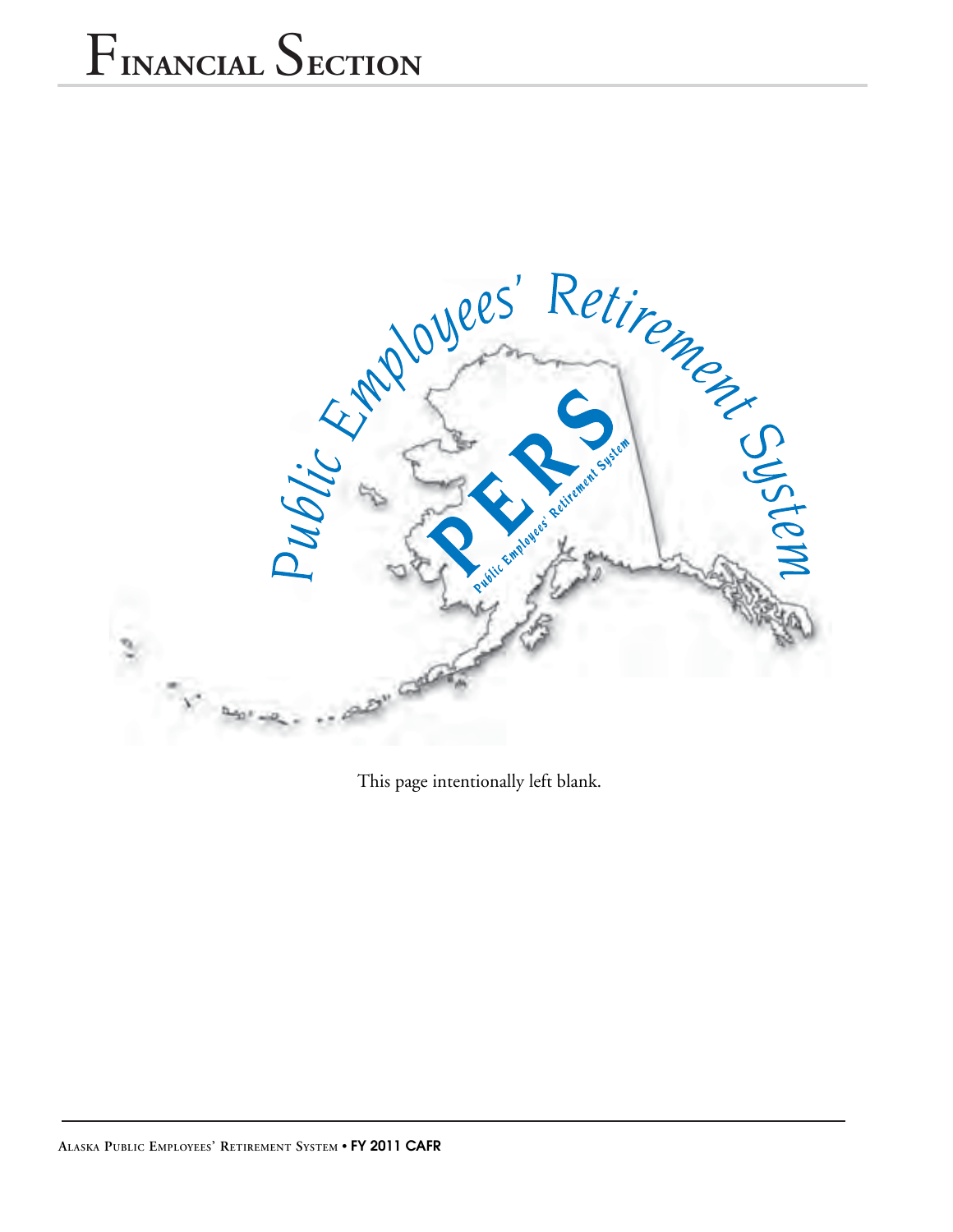

 **KPMG LLP** Suite 600 701 West Eighth Avenue Anchorage, AK 99501

#### **Independent Auditors' Report**

The Division of Retirement and Benefits and Members of the Alaska Retirement Management Board State of Alaska Public Employees' Retirement System:

We have audited the accompanying statement of system net assets of the State of Alaska Public Employees' Retirement System (the System) (a Component Unit of the State of Alaska) as of June 30, 2011, and the related statement of changes in system net assets for the year then ended. These financial statements are the responsibility of the System's management. Our responsibility is to express an opinion on these financial statements based on our audit.

We conducted our audit in accordance with auditing standards generally accepted in the United States of America. Those standards require that we plan and perform the audit to obtain reasonable assurance about whether the financial statements are free of material misstatement. An audit includes consideration of internal control over financial reporting as a basis for designing audit procedures that are appropriate in the circumstances, but not for the purpose of expressing an opinion on the effectiveness of the internal control over financial reporting. Accordingly, we express no such opinion. An audit also includes examining, on a test basis, evidence supporting the amounts and disclosures in the financial statements, assessing the accounting principles used and significant estimates made by management, as well as evaluating the overall financial statement presentation. We believe that our audit provides a reasonable basis for our opinion.

In our opinion, the financial statements referred to above present fairly, in all material respects, the system net assets of the State of Alaska Public Employees' Retirement System as of June 30, 2011, and the changes in system net assets for the year then ended in conformity with accounting principles generally accepted in the United States of America.

Management's Discussion and Analysis and Schedules of Funding Progress and Schedules of Contributions from Employers and the State of Alaska, and Schedules of Contributions (Defined Contribution Retirement Occupational Death and Disability Benefits and Defined Contribution Retirement Retiree Medical Benefits) are not a required part of the financial statements, but are supplementary information required by the Governmental Accounting Standards Board (GASB). We have applied certain limited procedures, which consisted principally of inquiries of management regarding the methods of measurement and presentation of the required supplementary information. However, we did not audit this information and express no opinion on it.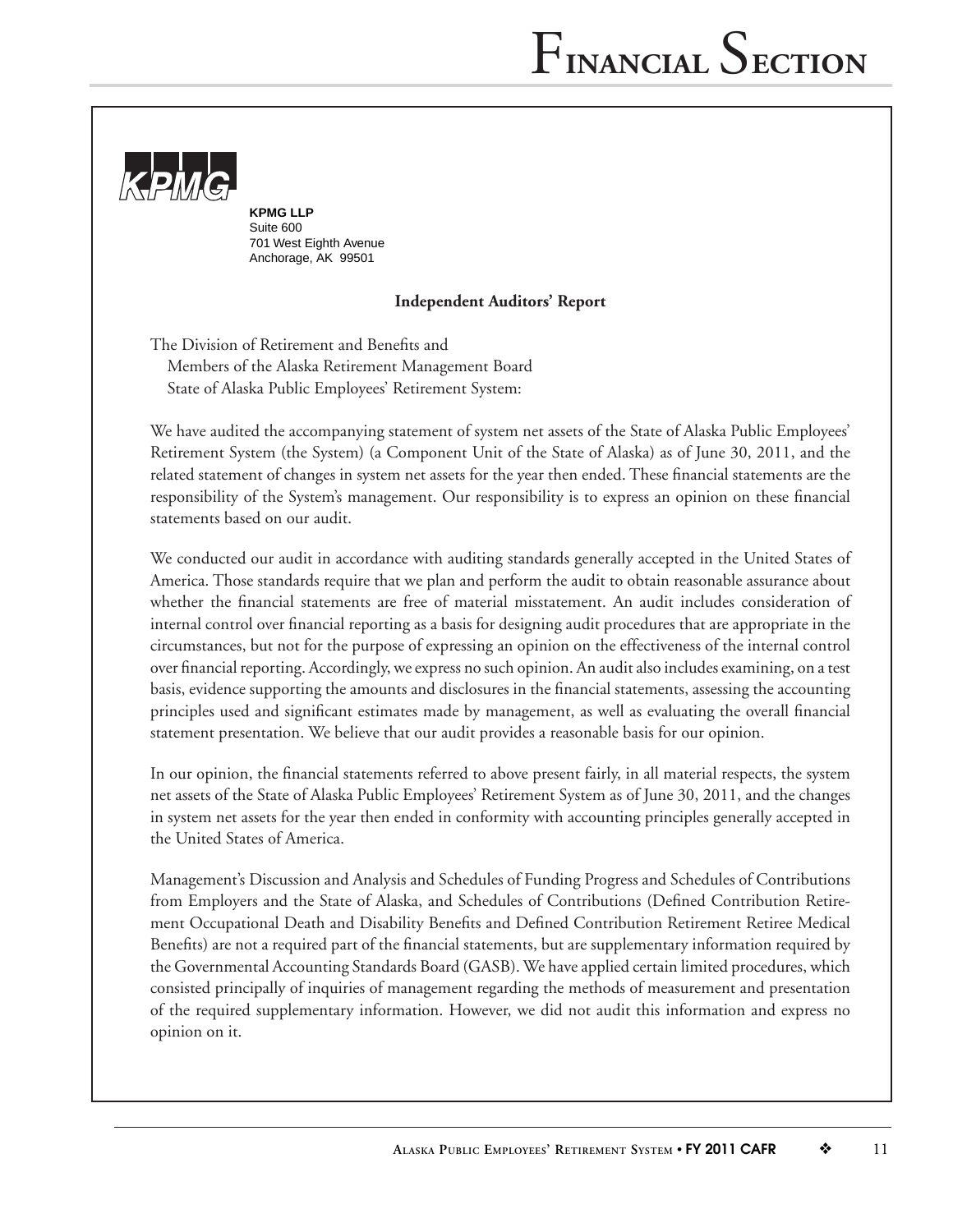# K PMG.

Our audit was conducted for the purpose of forming an opinion on the basic financial statements taken as a whole. The supplemental schedules presented on pages 70- 72 are presented for purposes of additional analysis and are not a required part of the basic financial statements. Supplemental schedules are the responsibility of the management of the System. This information has been subjected to the auditing procedures applied in our audits of the basic financial statements and, in our opinion, is fairly stated in all material respects when considered in relation to the basic financial statements taken as a whole.



October 20, 2011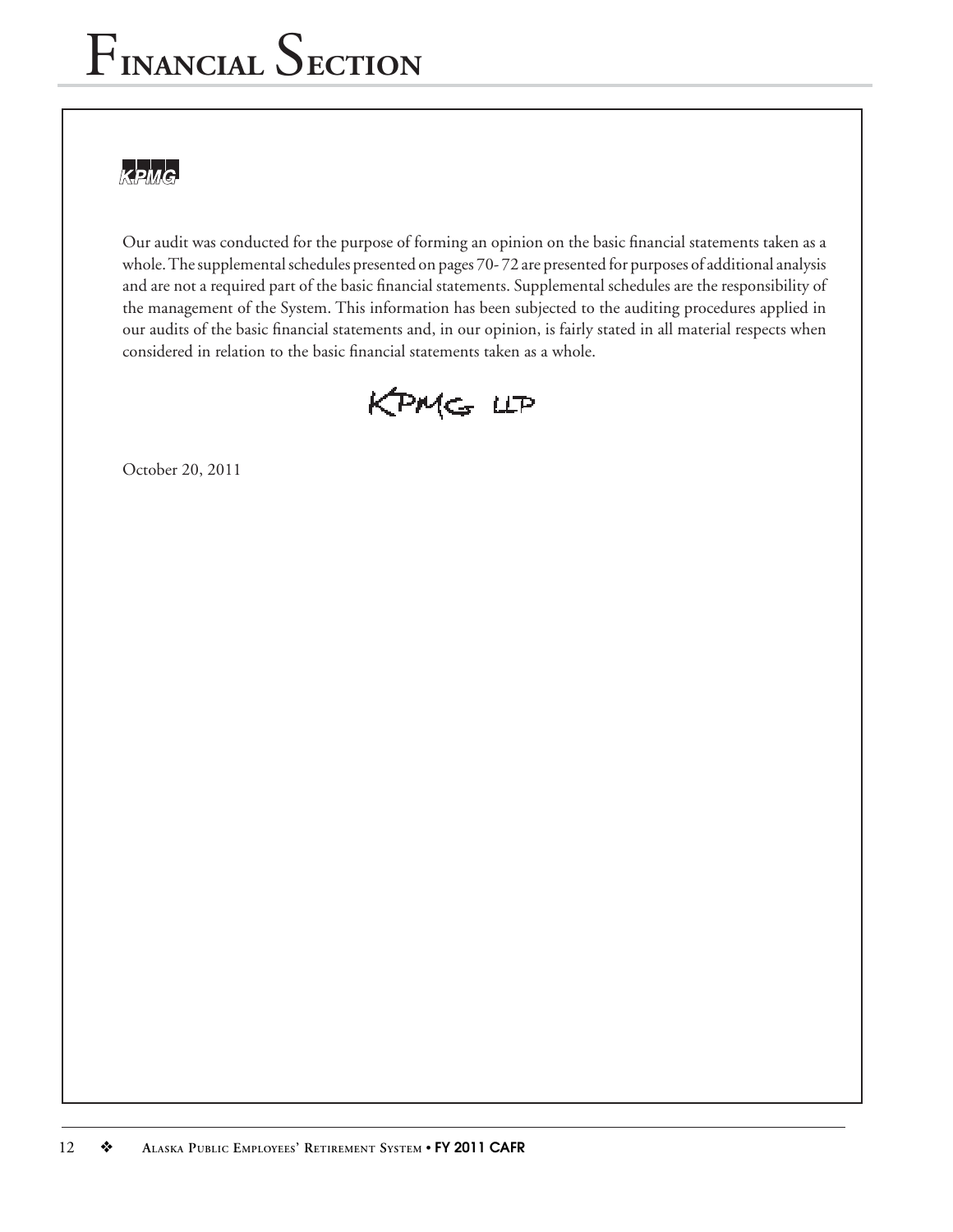# **Management's Discussion and Analysis**

**June 30, 2011 and 2010**

This section presents management's discussion and analysis (MD&A) of the Public Employees' Retirement System's (System) financial position and performance for the year ended June 30, 2011 and 2010. This section is presented as a narrative overview and analysis. Please read the MD&A in conjunction with the financial statements, notes to financial statements, required supplementary information, and supplemental schedules to better understand the financial condition and performance of the System during the fiscal years ended June 30, 2011 and 2010. Information for fiscal year 2009 is presented for comparative purposes.

### **Financial Highlights**

The System financial highlights as of June 30, 2011 were as follows:

- The System's net assets held in trust for pension and postemployment healthcare benefits increased by \$1,927.0 million during fiscal year 2011.
- The System's plan member and employer contributions increased by \$16.7 million during fiscal year 2011.
- The State of Alaska directly appropriated \$165.8 million during fiscal year 2011 as statutorily required.
- The System net investment income increased \$1,125.2 million to \$2,009.4 million during fiscal year 2011.
- The System's pension benefit expenditures totaled \$525.3 million during fiscal year 2011.
- The System's postemployment healthcare benefit expenditures totaled \$299.2 million in fiscal year 2011.

#### **Overview of the Financial Statements**

This discussion and analysis is intended to serve as an introduction to the System's financial statements. The System's financial statements are comprised of three components: (1) statement of system net assets, (2) statement of changes in system net assets, and (3) notes to financial statements. This report also contains required supplementary information and other supplemental schedules.

*Statement of System Net Assets* – This statement presents information regarding the System's assets, liabilities, and resulting net assets held in trust for pension and postemployment healthcare benefits. This statement reflects the System's investments at fair market value, along with cash and short-term investments, receivables, and other assets less liabilities at June 30, 2011 and 2010.

*Statement of Changes in System Net Assets –* This statement presents how the System's net assets held in trust for pension and postemployment healthcare benefits changed during the fiscal year ended June 30, 2011 and 2010. This statement presents contributions earned and investment income (loss) during the period. Deductions for pension and postemployment healthcare benefits, refunds, and operating deductions are also presented.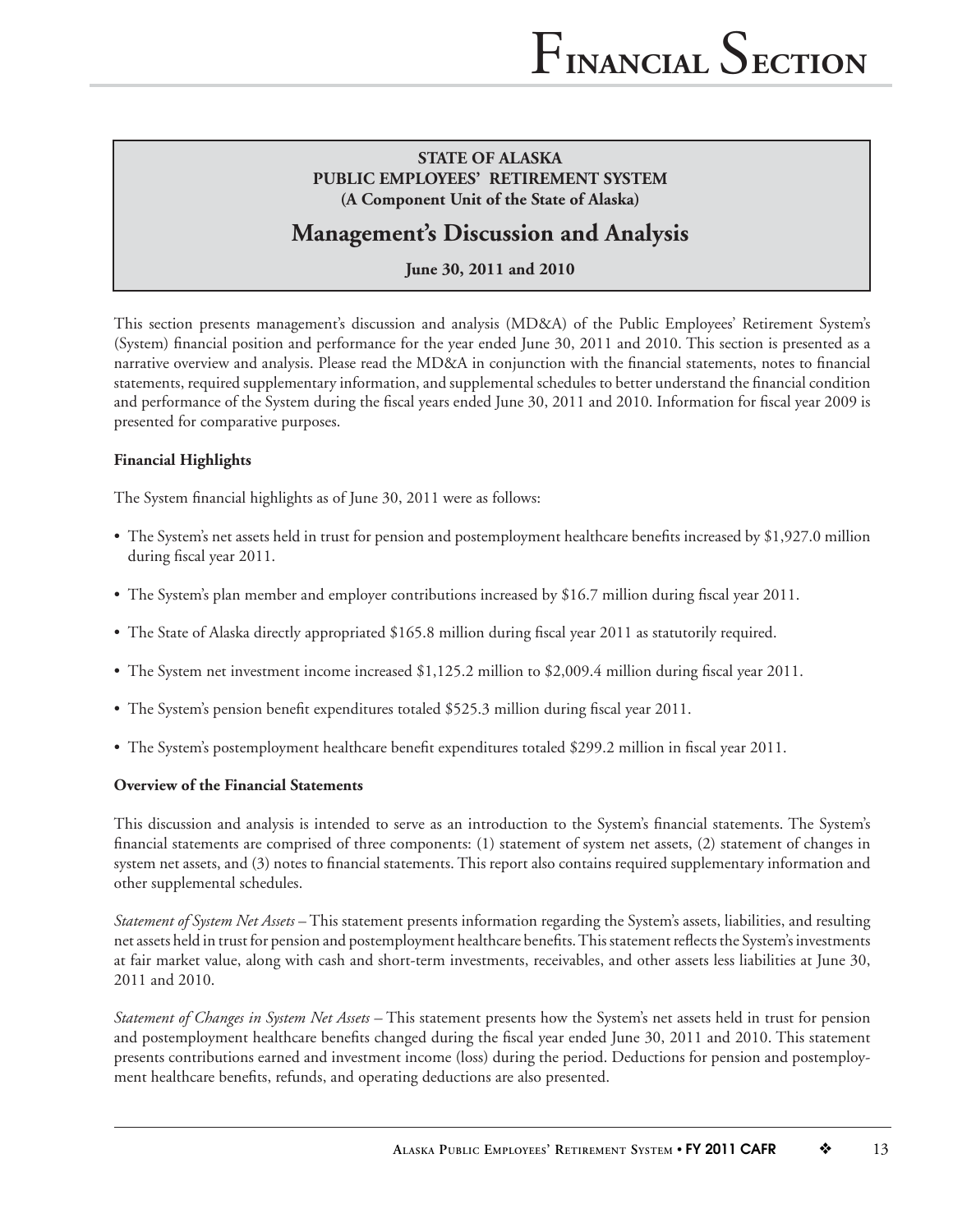## **STATE OF ALASKA PUBLIC EMPLOYEES' RETIREMENT SYSTEM (A Component Unit of the State of Alaska)**

# **Management's Discussion and Analysis**

**June 30, 2011 and 2010**

The above statements represent resources available for investment and payment of benefits as of June 30, 2011 and 2010, and the sources and uses of those funds during fiscal year 2011 and 2010.

*Notes to Financial Statements* – The notes to financial statements are an integral part of the financial statements and provide additional detailed information and schedules that are essential to a full understanding of the System's financial statements.

*Required Supplementary Information and Related Notes –* The required supplementary information consists of seven schedules and related notes concerning the funded status of the System and actuarial assumptions and methods used in the actuarial valuation.

*Supplemental Schedules –* Supplemental schedules include detailed information on administrative and investment deductions incurred by the System and payments to consultants (other than investment advisors) for professional services.

#### **Condensed Financial Information** (In thousands)

| <b>System Net Assets</b>            |              |           |            |                     |              |  |  |  |
|-------------------------------------|--------------|-----------|------------|---------------------|--------------|--|--|--|
|                                     |              |           |            | Increase/(decrease) |              |  |  |  |
| Description                         | 2011         | 2010      | Amount     | Percentage          | 2009         |  |  |  |
| Assets:                             |              |           |            |                     |              |  |  |  |
| Cash and cash equivalents           | \$<br>95,856 | 103,558   | (7,702)    | $(7.4)\%$           | 39,636<br>\$ |  |  |  |
| Due from State of Alaska            |              |           |            |                     |              |  |  |  |
| General Fund                        |              | 11,931    | (11, 931)  | (100.0)             | 7,301        |  |  |  |
| Contributions receivable            | 23,788       | 22,958    | 830        | 3.6                 | 22,053       |  |  |  |
| Due from retiree health fund        |              | 1,189     | (1,189)    | (100.0)             | 1,051        |  |  |  |
| Other receivables                   | 8,357        | 4,412     | 3,945      | 89.4                | 2,084        |  |  |  |
| Legal settlement                    |              | 445,415   | (445, 415) | (100.0)             |              |  |  |  |
| Investments, at fair value          | 11,558,961   | 9,255,890 | 2,303,071  | 24.9                | 8,550,532    |  |  |  |
| Other assets                        | 2,866        | 2,829     | 37         | 1.3                 | 2,824        |  |  |  |
| Total assets                        | 11,689,828   | 9,848,182 | 1,841,646  | 18.7                | 8,625,481    |  |  |  |
| Liabilities:                        |              |           |            |                     |              |  |  |  |
| Accrued expenses                    | 10,037       | 9,572     | 465        | 4.9                 | 9,747        |  |  |  |
| Claims payable                      | 32,678       | 32,315    | 363        | 1.1                 |              |  |  |  |
| Legal fees payable                  |              | 86,428    | (86, 428)  | (100.0)             |              |  |  |  |
| Due to State of Alaska General Fund | 373          |           | 373        | 100.0               |              |  |  |  |
| Due to other funds                  |              | 101       | (101)      | (100.0)             | 102          |  |  |  |
| Total liabilities                   | 43,088       | 128,416   | (85,328)   | (66.4)              | 9,849        |  |  |  |
| Net assets                          | \$11,646,740 | 9,719,766 | 1,926,974  | 19.8%               | \$8,615,632  |  |  |  |
|                                     |              |           |            |                     |              |  |  |  |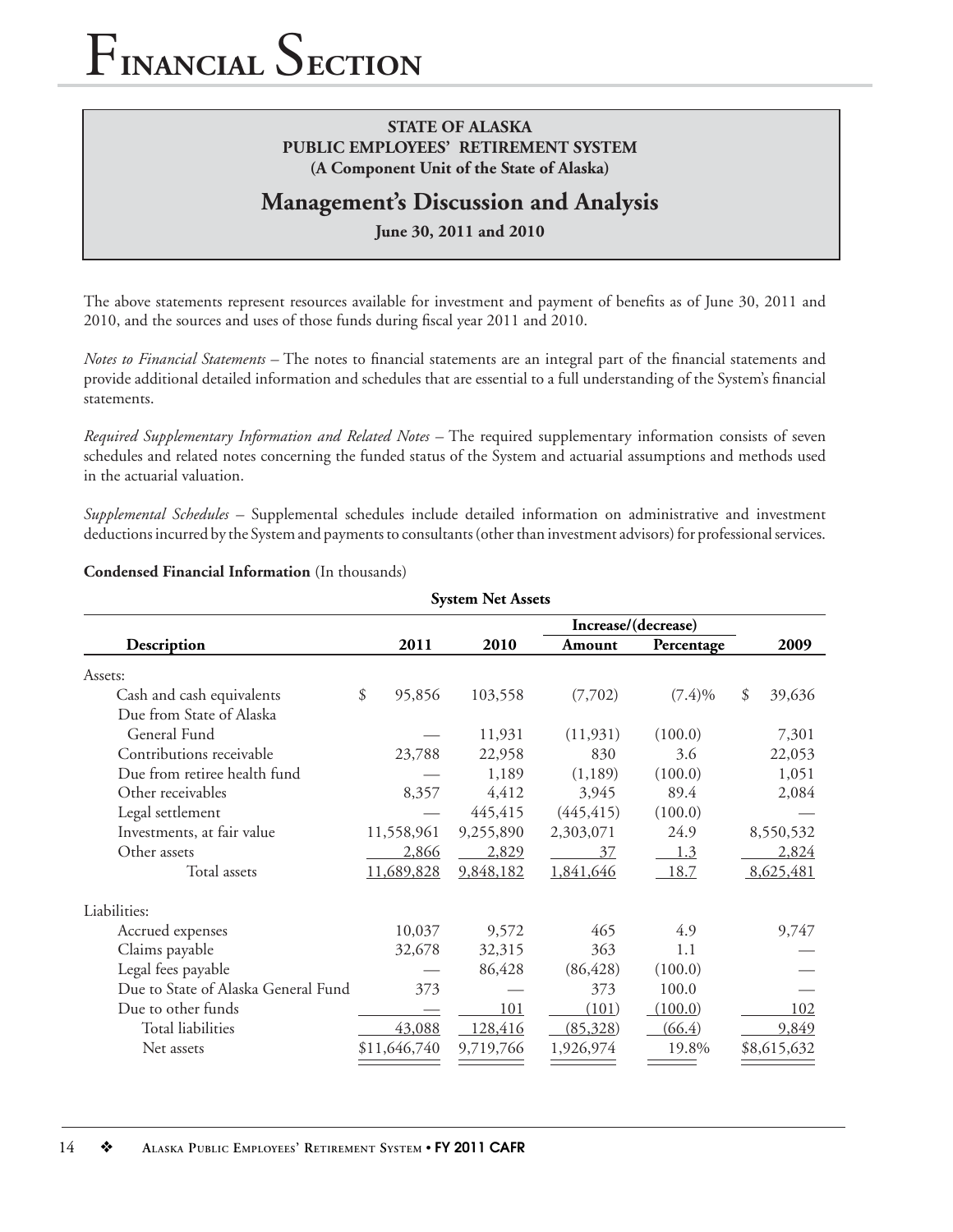## **Management's Discussion and Analysis**

**June 30, 2011 and 2010**

|                                   | Changes in oysiem Tyer Assets |           |            |            |                |  |  |  |  |  |
|-----------------------------------|-------------------------------|-----------|------------|------------|----------------|--|--|--|--|--|
| Increase/(decrease)               |                               |           |            |            |                |  |  |  |  |  |
| Description                       | 2011                          | 2010      | Amount     | Percentage | 2009           |  |  |  |  |  |
| Net assets, beginning of year     | 9,719,766                     | 8,615,632 | 1,104,134  | 12.8%      | \$10,765,304   |  |  |  |  |  |
| Additions (reductions):           |                               |           |            |            |                |  |  |  |  |  |
| Contributions                     | 597,945                       | 581,222   | 16,723     | 2.9        | 548,525        |  |  |  |  |  |
| Appropriation - State of Alaska   | 165,841                       | 107,953   | 57,888     | 53.6       | 241,600        |  |  |  |  |  |
| Net investment income (loss)      | 2,009,351                     | 884,126   | 1,125,225  | 127.3      | (2,191,482)    |  |  |  |  |  |
| Other additions                   | 12,760                        | 456,496   | (443, 736) | (97.2)     | 8,780          |  |  |  |  |  |
| Total additions (reductions)      | 2,785,897                     | 2,029,797 | 756,100    | 37.3       | (1,392,577)    |  |  |  |  |  |
| Deductions:                       |                               |           |            |            |                |  |  |  |  |  |
| Pension and postemployment        |                               |           |            |            |                |  |  |  |  |  |
| healthcare benefits               | 824,513                       | 808,916   | 15,597     | 1.9        | 722,493        |  |  |  |  |  |
| Refund of contributions           | 18,196                        | 15,393    | 2,803      | 18.2       | 13,884         |  |  |  |  |  |
| Legal settlement fees             |                               | 86,428    | (86, 428)  | (100.0)    |                |  |  |  |  |  |
| Administrative                    | 16,214                        | 14,926    | 1,288      | 8.6        | 20,718         |  |  |  |  |  |
| Total deductions                  | 858,923                       | 925,663   | (66,740)   | (7.2)      | 757,095        |  |  |  |  |  |
| Increase (decrease) in net assets | 1,926,974                     | 1,104,134 | 822,840    | 74.5       | (2,149,672)    |  |  |  |  |  |
| Net assets, end of year           | \$11,646,740                  | 9,719,766 | 1,926,974  | 19.8%      | 8,615,632<br>S |  |  |  |  |  |

## **Changes in System Net Assets**

#### **Financial Analysis of the System**

The statement of system net assets as of June 30, 2011 and 2010 show net assets held in trust for pension and postemployment healthcare benefits of \$11,646,740,000 and \$9,719,766,000, respectively. The entire amount is available to cover the System's obligations to pay pension and postemployment healthcare benefits to its members and their beneficiaries, as well as administrative costs.

These amounts represent an increase in the System's net assets held in trust for pension and postemployment healthcare benefits of \$1,926,974,000 or 19.8% from fiscal year 2010 to 2011 and an increase of  $$1,104,134,000$  or 12.8% from fiscal years 2009 and 2010. Over the long term, plan member contributions, employer contributions, and State of Alaska appropriations, as well as investment income earned, are expected to sufficiently fund the pension benefit and postemployment healthcare costs of the System.

The investment of pension funds is a long-term undertaking. On an annual basis, the Alaska Retirement Management Board (Board) reviews and adopts an asset allocation strategy to ensure the asset mix will remain at an optimal risk/return level given the System's constraints and objectives.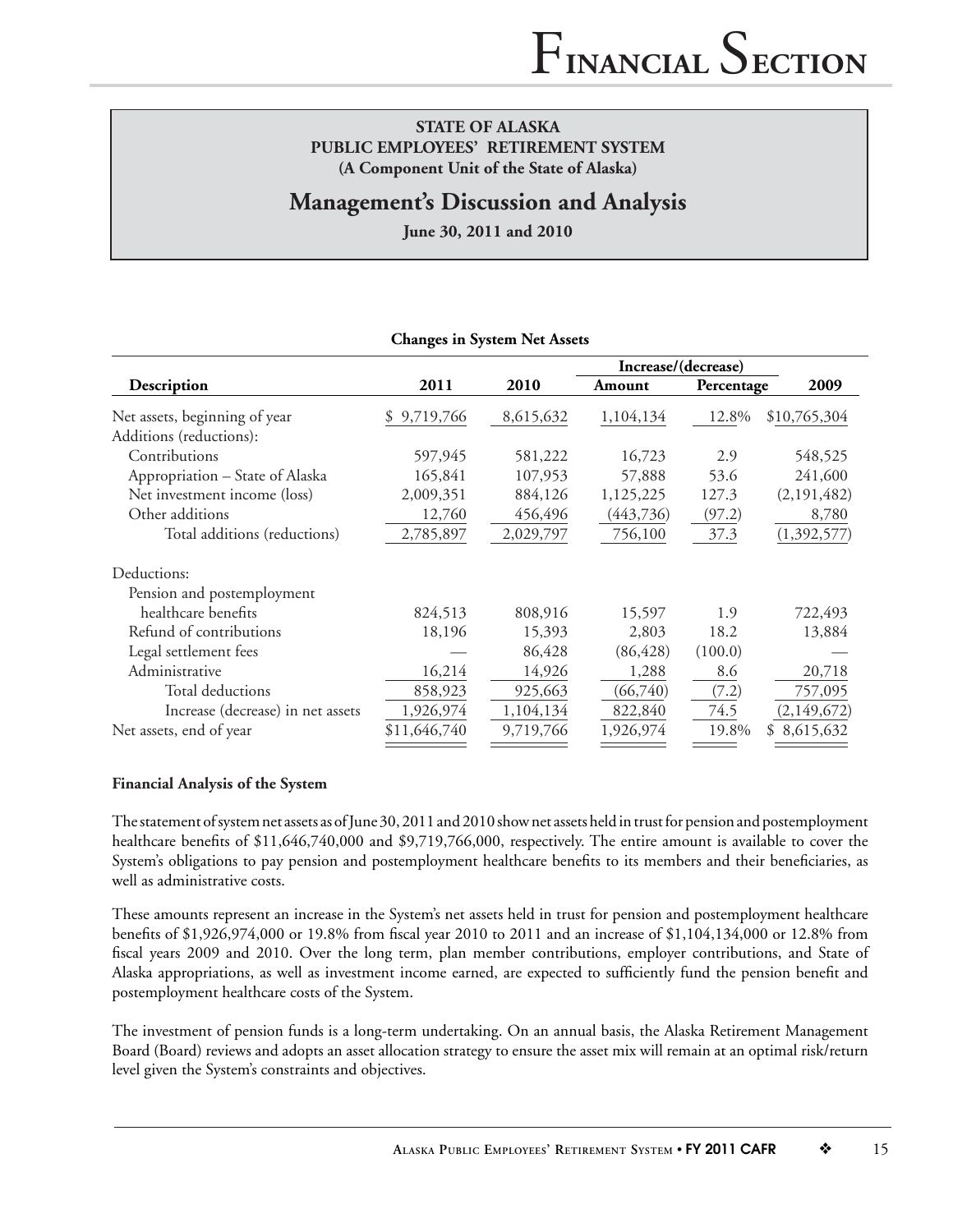## **STATE OF ALASKA PUBLIC EMPLOYEES' RETIREMENT SYSTEM (A Component Unit of the State of Alaska)**

# **Management's Discussion and Analysis**

**June 30, 2011 and 2010**

#### *System Asset Allocation*

During fiscal years 2011 and 2010, the Board adopted the following asset allocation for the DB Plan and DCR Plan's retiree major medical insurance fund, health reimbursement, and occupational death and disability fund:

|                                  | 2011                                  |          |  |  |  |
|----------------------------------|---------------------------------------|----------|--|--|--|
|                                  | <b>Pension &amp; Healthcare Trust</b> |          |  |  |  |
|                                  | <b>Allocation</b>                     | Range    |  |  |  |
| Broad domestic equity            | 29.0%                                 | $\pm$ 6% |  |  |  |
| Global equity ex-U.S.            | 23.0                                  | ± 4      |  |  |  |
| Fixed income                     | 19.0                                  | ± 3      |  |  |  |
| Real assets                      | 16.0                                  | $\pm$ 8  |  |  |  |
| Private equity                   | 7.0                                   | ± 5      |  |  |  |
| Absolute return                  | 5.0                                   | ± 4      |  |  |  |
| Cash equivalents                 | 1.0                                   | $-1/+5$  |  |  |  |
| Total                            | 100.0%                                |          |  |  |  |
| Expected five-year median return | 8.07%                                 |          |  |  |  |
| Standard deviation               | 13.46                                 |          |  |  |  |

|                                  | 2010                                  |         |  |  |  |
|----------------------------------|---------------------------------------|---------|--|--|--|
|                                  | <b>Pension &amp; Healthcare Trust</b> |         |  |  |  |
|                                  | <b>Allocation</b>                     | Range   |  |  |  |
| Broad domestic equity            | 30.0%                                 | ± 6%    |  |  |  |
| Global equity ex-U.S.            | 22.0                                  | ± 4     |  |  |  |
| Fixed income                     | 20.0                                  | ± 3     |  |  |  |
| Real assets                      | 16.0                                  | $\pm$ 8 |  |  |  |
| Private equity                   | 7.0                                   | ± 5     |  |  |  |
| Absolute return                  | 5.0                                   | ± 4     |  |  |  |
| Cash equivalents                 |                                       | + 6     |  |  |  |
| Total                            | 100.0%                                |         |  |  |  |
| Expected five-year median return | 9.04%                                 |         |  |  |  |
| Standard deviation               | 12.85                                 |         |  |  |  |

For fiscal years 2011 and 2010, the DB Plan's investments generated a 21.22% and 11.39% rate of return, respectively. The DB Plan's annualized rate of return was 2.38% over the last three years and 4.33% over the last five years, which is less than the June 30, 2009 actuarial assumed rate of return of 8.25%.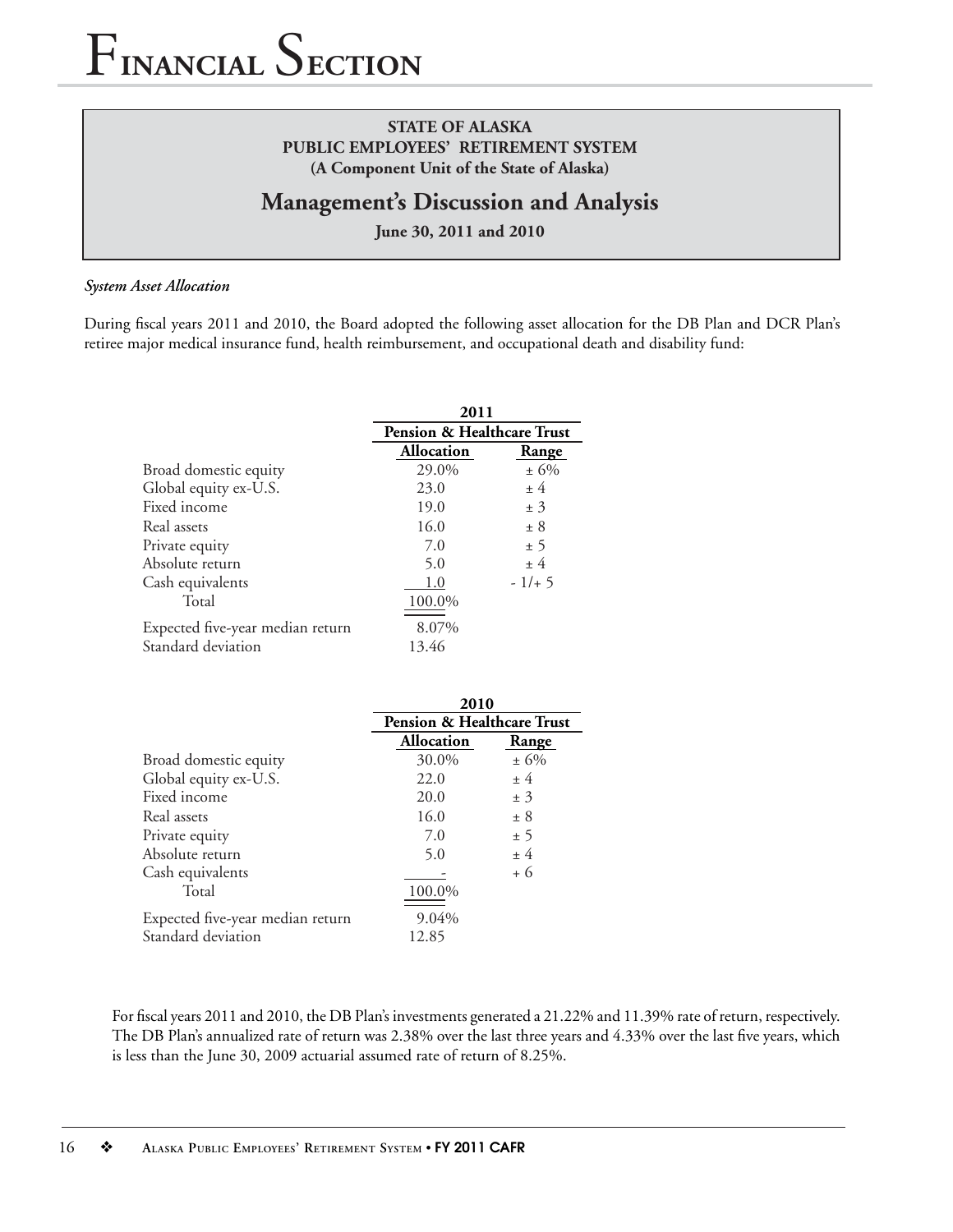# **Management's Discussion and Analysis**

**June 30, 2011 and 2010**

#### **Actuarial Valuations and Funding Progress**

The overall objective of a pension fund is to accumulate sufficient funds to meet all expected future obligations to members. The employer contribution requirements are actuarially determined as a percentage of eligible salaries, and reflect the cost of benefits accruing during a fiscal year and a fixed amortization of the unfunded accrued liability. The amortization period is recommended by the actuary and adopted by the Board. Employer contribution rates are recommended by the actuary and the actuarially determined contribution rate is considered for adoption by the Board annually. The ratio of assets to liabilities was 61.5%, at June 30, 2010 (the date of the DB Plan's latest actuarial valuation report). The goal for the DB Plan is to make progress toward achieving full funding.

A summary of the actuarial assumptions and methods is presented in the notes to required supplementary information. The assumptions, when applied in combination, fairly represent past and anticipated future experience of the DB Plan.

For fiscal year 2011 (based on the June 30, 2008 actuarial valuation report) the consolidated normal cost rate decreased from  $9.46\%$  to  $9.33\%$ , the average past service rate increased from 18.19% to 18.63%, thus producing a total fiscal year 2011, actuarially determined contribution rate of 27.96%. The Board adopted the actuarially determined contribution rate of 27.96% for fiscal year 2011.

|                                      | <b>Valuation Year</b> |            |  |  |  |
|--------------------------------------|-----------------------|------------|--|--|--|
|                                      | (In thousands)        |            |  |  |  |
|                                      | 2010                  | 2009       |  |  |  |
| Valuation assets                     | \$11,157,464          | 10,242,978 |  |  |  |
| Accrued liabilities (total benefits) | 18,132,492            | 16,579,371 |  |  |  |
| Unfunded accrued liability           | 6,975,028             | 6,336,393  |  |  |  |
| Funding ratio                        | 61.5%                 | 61.8%      |  |  |  |

#### **Contributions, Investment Income, and Other Additions**

The additions required to fund retirement benefits are accumulated through a combination of employer and plan member contributions, State of Alaska appropriation, investment income (loss), and other additions as follows:

|                                 |             | <b>Additions (reductions)</b> (In thousands) |            |                     |               |  |  |  |  |
|---------------------------------|-------------|----------------------------------------------|------------|---------------------|---------------|--|--|--|--|
|                                 |             |                                              |            | Increase/(decrease) |               |  |  |  |  |
|                                 | 2011        | 2010                                         | Amount     | Percentage          | 2009          |  |  |  |  |
| Plan members contributions      | 153,664     | 152,787                                      | 877        | $0.6\%$             | 141,073<br>\$ |  |  |  |  |
| Employer contributions          | 444,281     | 428,435                                      | 15,846     | 3.7                 | 407,452       |  |  |  |  |
| Appropriation - State of Alaska | 165,841     | 107,953                                      | 57,888     | 53.6                | 241,600       |  |  |  |  |
| Net investment income (loss)    | 2,009,351   | 884,126                                      | 1,125,225  | 127.3               | (2,191,482)   |  |  |  |  |
| Legal settlement                |             | 445,414                                      | (445, 414) | (100.0)             |               |  |  |  |  |
| Other additions                 | 12,760      | 11,082                                       | 1,678      | 15.1                | 8,780         |  |  |  |  |
| Total                           | \$2,785,897 | 2,029,797                                    | 756,100    | 37.3%               | \$(1,392,577) |  |  |  |  |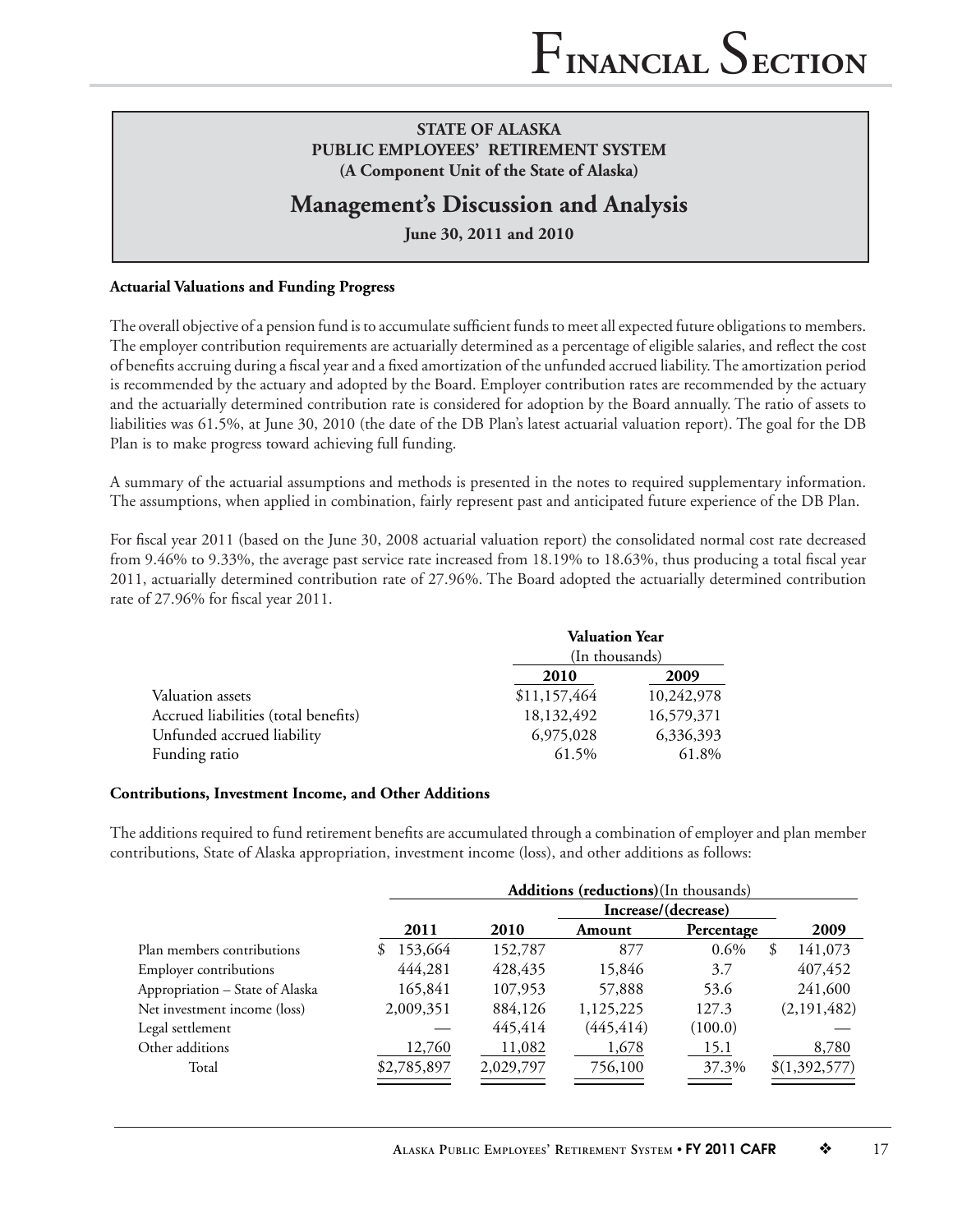## **STATE OF ALASKA PUBLIC EMPLOYEES' RETIREMENT SYSTEM (A Component Unit of the State of Alaska)**

# **Management's Discussion and Analysis**

**June 30, 2011 and 2010**

The System's employer contributions increased from \$428,435,000 in fiscal year 2010 to \$444,281,000 in fiscal year 2011, an increase of \$15,846,000 or 3.7%. The System's employer contributions increased from  $$407,452,000$  in fiscal year 2009 to  $$428,435,000$  in fiscal year 2010, an increase of  $$20,983,000$  or 5.1%. The increase in employer contributions is attributable to an increase in members' salaries.

The State of Alaska provided \$165,841,000 for fiscal year 2011 and \$107,953,000 for fiscal year 2010 in employer on-behalf payments as required by Alaska Statute 39.35.280. The employer on-behalf amount is calculated by the System's actuary. It is based on projected payroll and the difference between the actuarially determined contribution rate and the statutory effective rate. The actuarially determined contribution rate increased from 27.65% in fiscal year 2010 to 27.96% in fiscal year 2011. The employer contribution rate of 22.00% is established in Alaska Statute 39.35.255(a).

The System's net investment income in fiscal year 2011 increased by \$1,125,225,000 or 127.3% from amounts recorded in fiscal year 2010. The System experienced net investment income of \$884,126,000 in fiscal year 2010 and net investment loss of \$2,191,482 in fiscal year 2009. Over the long term, investment income has been a major component of additions to System assets. During fiscal year 2011, the System continued to experience positive returns on investments.

The System's investment rate of returns at June 30 are as follows:

|                            |        | Year ended |             |
|----------------------------|--------|------------|-------------|
|                            | 2011   | 2010       | 2009        |
| System returns             | 21.22% | 11.39%     | $(20.49)\%$ |
| Domestic equities          | 33.37  | 15.45      | (26.72)     |
| International equities     | 28.27  | 12.05      | (29.11)     |
| Fixed income               | 5.46   | 11.19      | 3.39        |
| Private equity             | 20.14  | 18.86      | (23.67)     |
| Absolute return            | 5.98   | 6.59       | (12.51)     |
| Real assets                | 15.25  | (0.28)     | (21.02)     |
| International fixed income | 0.47   |            |             |

During fiscal year 2010, the Alaska Retirement Management Board settled a lawsuit against its former actuary, Mercer, regarding claims of professional malpractice, breach of contract, and unfair trade practices in advising the state on management of the Alaska Public Employees' Retirement System and the Alaska Teachers' Retirement System. The settlement agreement amounts to \$500 million in exchange for dismissal of the lawsuit. The amount allocated to the Public Employees' Retirement System was \$359.0 million after legal fees were deducted.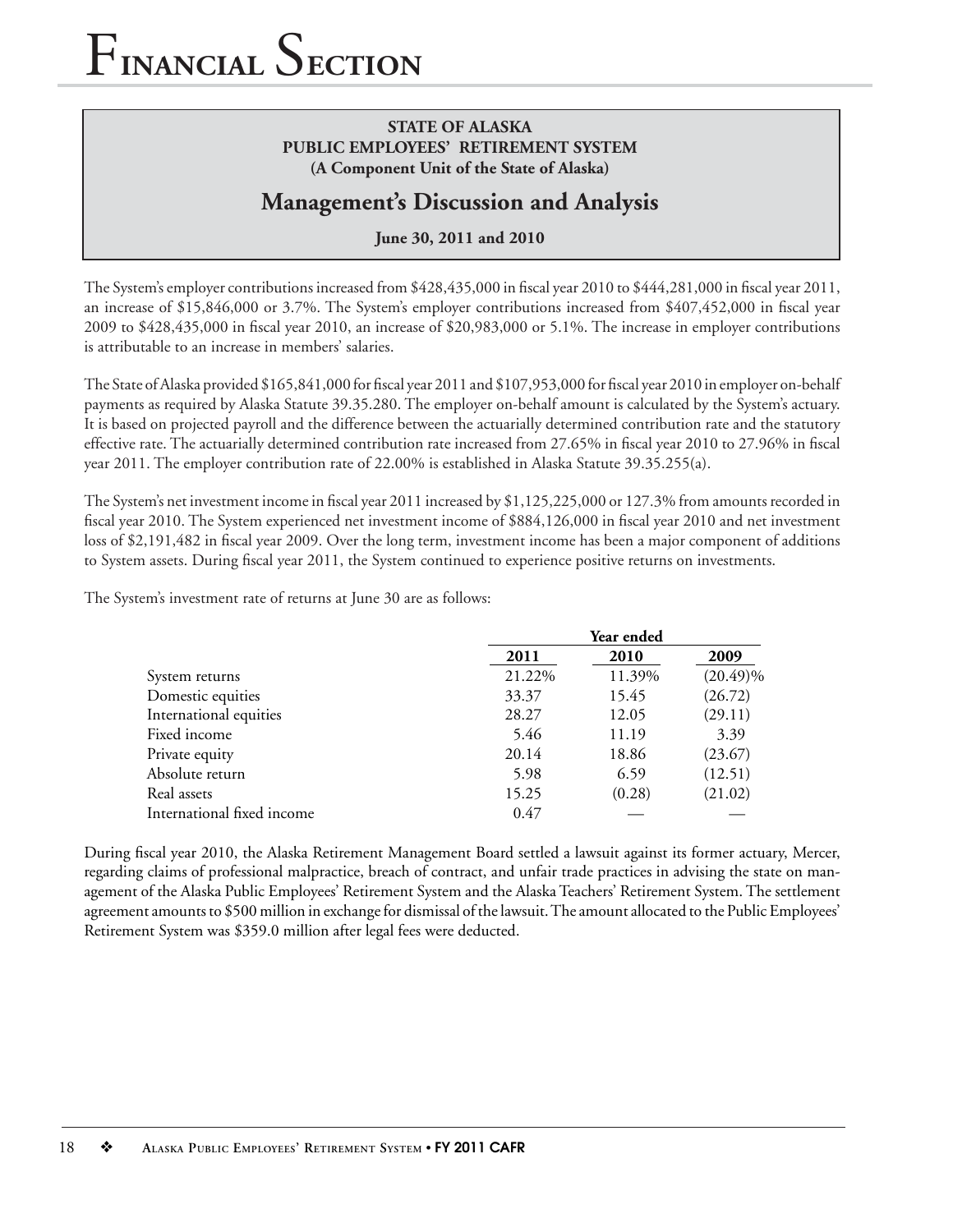# **Management's Discussion and Analysis**

**June 30, 2011 and 2010**

#### **Benefits and Other Deductions**

The primary deduction of the DB Plan is the payment of pension and postemployment healthcare benefits. The primary deduction of the DCR Pension Trust Plan is the refund of contributions. These benefit payments, healthcare claims paid, refunds of contributions, and the cost of administering the System comprise the costs of operations as follows:

|                                    | Deductions (In thousands) |         |                     |            |           |  |  |  |  |
|------------------------------------|---------------------------|---------|---------------------|------------|-----------|--|--|--|--|
|                                    |                           |         | Increase/(decrease) |            |           |  |  |  |  |
|                                    | 2011                      | 2010    | Amount              | Percentage | 2009      |  |  |  |  |
| Pension benefits                   | \$525,317                 | 496,015 | 29,302              | 5.9%       | \$466,085 |  |  |  |  |
| Postemployment healthcare benefits | 299,196                   | 312,901 | (13,705)            | (4.4)      | 256,408   |  |  |  |  |
| Refund of contributions            | 18,196                    | 15,393  | 2,803               | 18.2       | 13,884    |  |  |  |  |
| Administrative                     | 16,214                    | 14,926  | 1,288               | 8.6        | 20,718    |  |  |  |  |
| Legal fees                         |                           | 86,428  | (86, 428)           | (100.0)    |           |  |  |  |  |
| Total                              | \$858,923                 | 925,663 | (66,740)            | $(7.2)\%$  | \$757,095 |  |  |  |  |

The System's pension benefit payments in 2011 increased \$29,302,000 or 5.9% from fiscal year 2010 and increased  $$29,930,000$  or  $6.4\%$  from fiscal year 2009 to 2010. The increase in pension benefits is the result of an increase in the number of retirees.

The System's postemployment healthcare benefit payments in fiscal year 2011 decreased \$13,705,000 or 4.4% from fiscal year 2010 and increased \$56,493,000 or 22.0% from fiscal year 2009 to 2010. The decrease in healthcare costs in fiscal year 2011 is attributable in part to greater discounts with our preferred providers of healthcare.

The System's administrative deductions in 2011 increased \$1,288,000 or 8.6% from fiscal year 2010 and decreased \$5,792,000 or 28.0% from fiscal year 2009. The increase in administrative costs in fiscal year 2011 is related to an increase in personal services and actuarial costs.

During fiscal year 2010, the system incurred legal fees of \$86,428,000 associated with the legal settlement paid to the State of Alaska by Mercer.

#### **Funding**

Retirement benefits are financed by accumulations from employers, plan members, State of Alaska appropriations, and income earned on System investments.

- The employer contribution rate is determined by the System's consulting actuary and adopted by the Board annually. Alaska Statute 39.35.255(a) sets the employer contribution rate at 22.0%. The difference between the actuarially determined rate and the statutory employer effective rate is paid by the State of Alaska as a direct appropriation.
- Plan member contributions are set by Alaska Statute 39.35.160 for the DB Plan and Alaska Statute 39.35.730 for the DCR Plan.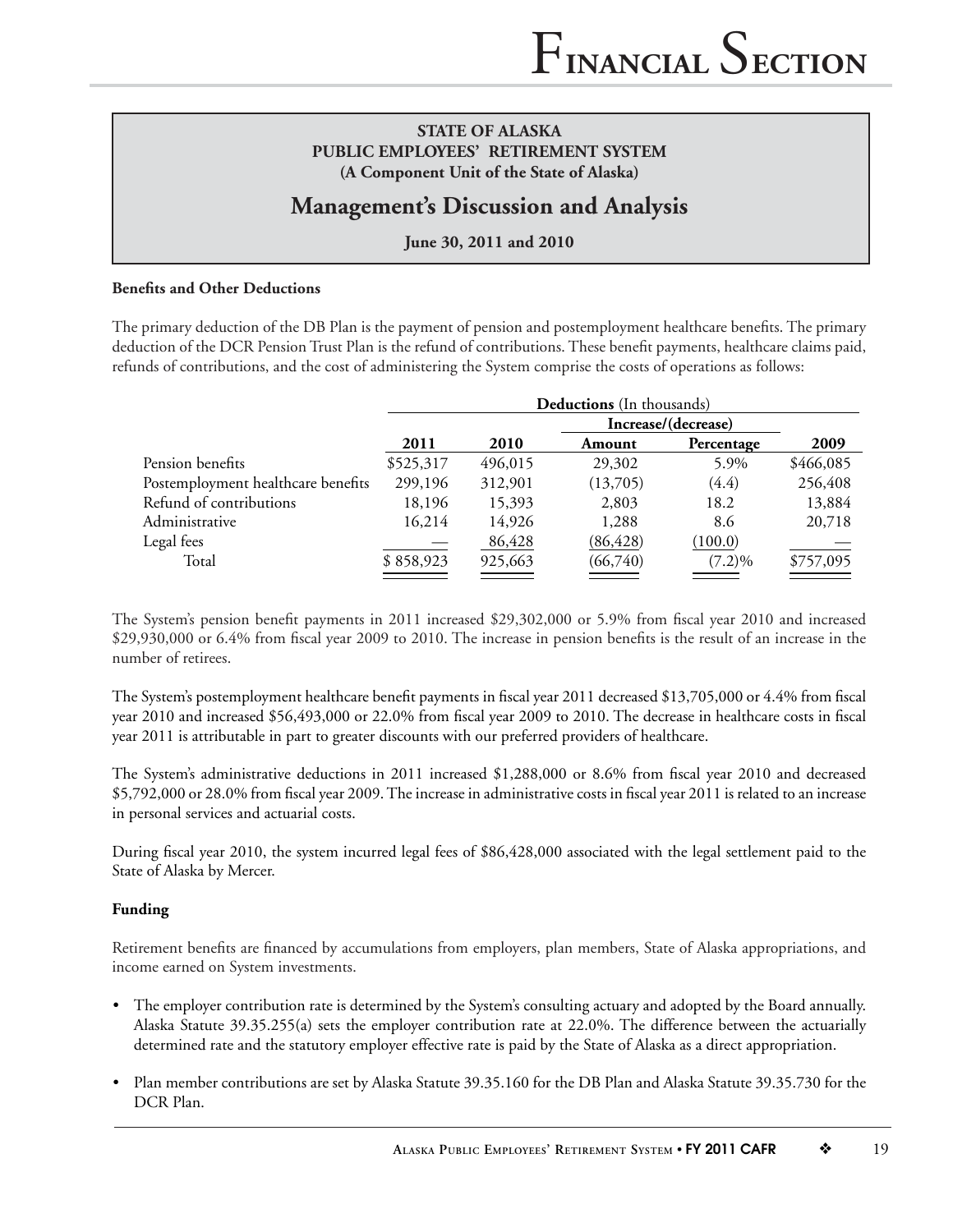## **STATE OF ALASKA PUBLIC EMPLOYEES' RETIREMENT SYSTEM (A Component Unit of the State of Alaska)**

# **Management's Discussion and Analysis**

**June 30, 2011 and 2010**

- Alaska Statute 39.35.280 requires that additional state contributions are made each July 1 or as soon after July 1 for the ensuing fiscal year that when combined with the total employer contributions is sufficient to pay the System's past service liability at the contribution rate adopted by the Board for that fiscal year.
- The Board works with an external consultant to determine the proper asset allocation strategy.

#### **Legislation**

During fiscal year 2011, the Twenty-Seventh Alaska State Legislature enacted one law that affects the System:

• House Bill 108 appropriates \$242.6 million from the general fund to the Department of Administration for deposit in the System's defined benefit pension fund and retiree healthcare trust as partial payment of the participating employers' contributions for the fiscal year ending June 30, 2012. This appropriation is to fund the difference between the statutory required contribution established in Senate Bill 125 of 22.00% and the actuarially determined contribution rate of 30.76% and ARMB adopted rate of 33.49% for fiscal year 2012.

#### **Economic Conditions, Future Contribution Rates, and Status of Unfunded Liability**

Fiscal year 2011 was another strong recovery year in terms of investment returns. Net investment income reflected an increase of 127.3% between 2010 and 2011. The Board continues to diversify the portfolio of the System to maintain an optimal risk/return ratio. The return on the System's investments exceed its' actuarially assumed return of 8.25% (based on the June 30, 2008 actuarial report, which established the fiscal year 2011 rate) with a system rate of return of  $21.22\%$ at June 30, 2011.

The consulting actuary recommended an increase from the System's actuarially determined contribution rate of 27.65% in fiscal year 2010 to 27.96% in fiscal year 2011. The Board adopted the actuarially determined contribution rate of 27.96% for fiscal year 2011, up 0.31 points from the fiscal year 2010 Board adopted actuarially determined contribution rate of 27.65%. The statutory employer contribution rate remained at 22.00% for fiscal years 2010 and 2011.

The June 30, 2010 actuarial valuation for the DB Plan reported a funding ratio of 61.5% and an unfunded liability of \$6.98 billion.

For fiscal years 2011 and 2010, the DCR Plan's employer contribution rate was established at 22.00%. The DCR Plan retiree medical plan contribution rate was adopted by the Board to be 0.55% and 0.83% for fiscal years 2011 and 2010, respectively. The DCR Plan's actuarially determined occupational death and disability rate for peace officers and firefighters was adopted by the Board to be 1.18% and 1.33% for fiscal years 2011 and 2010, respectively. The DCR Plan's actuarially determined occupational death and disability rate for all other employees was adopted by the Board to be 0.31% and  $0.30\%$  for fiscal years 2011 and 2010, respectively.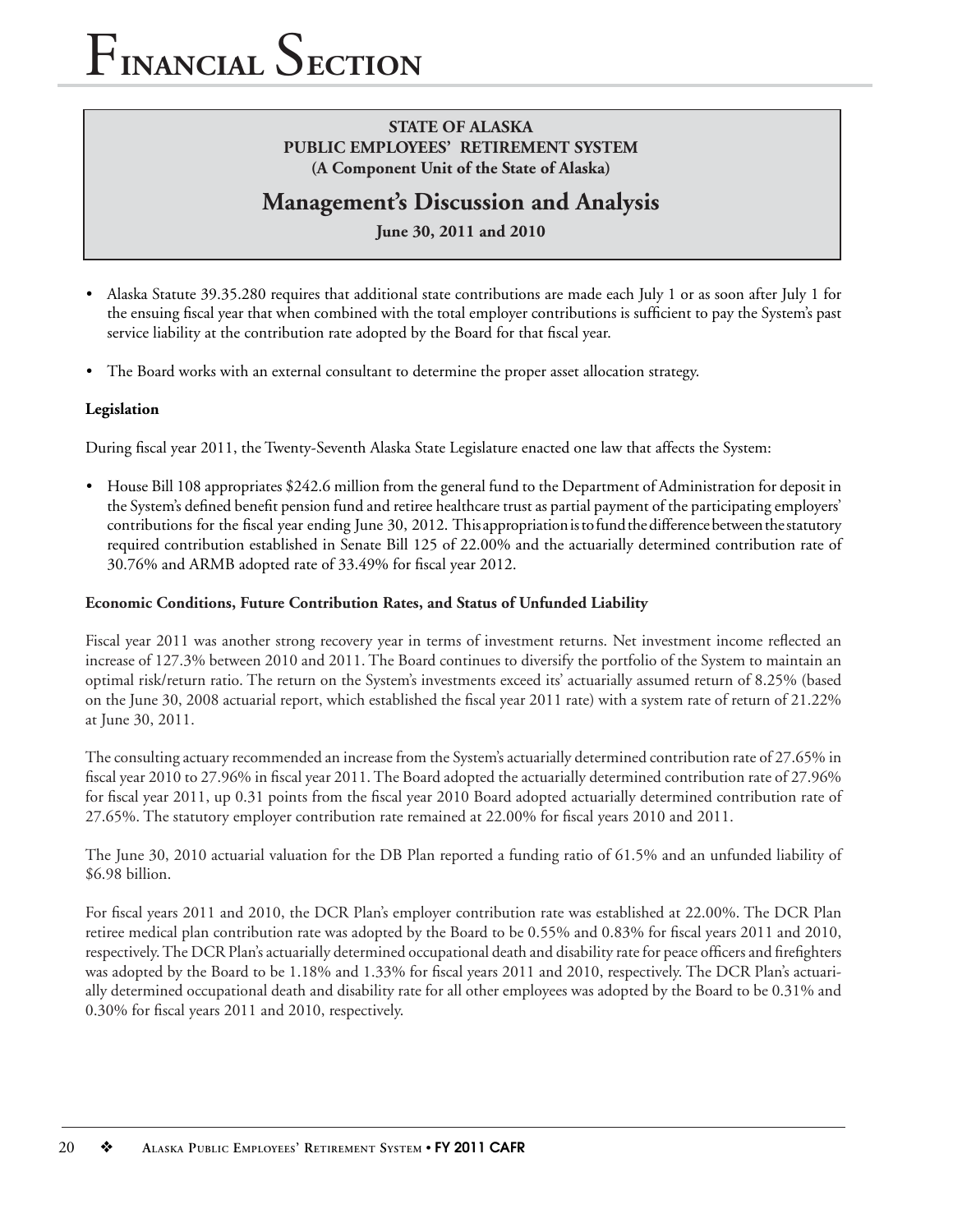# **Management's Discussion and Analysis**

**June 30, 2011 and 2010**

#### **Requests for Information**

This financial report is designed to provide a general overview of the finances for all those with interest in the finances. Questions concerning any of the information provided in this report or requests for additional financial information should be addressed to:

State of Alaska Public Employees' Retirement System Division of Retirement and Benefits, Accounting Section P.O. Box 110203 Juneau, Alaska 99811-0203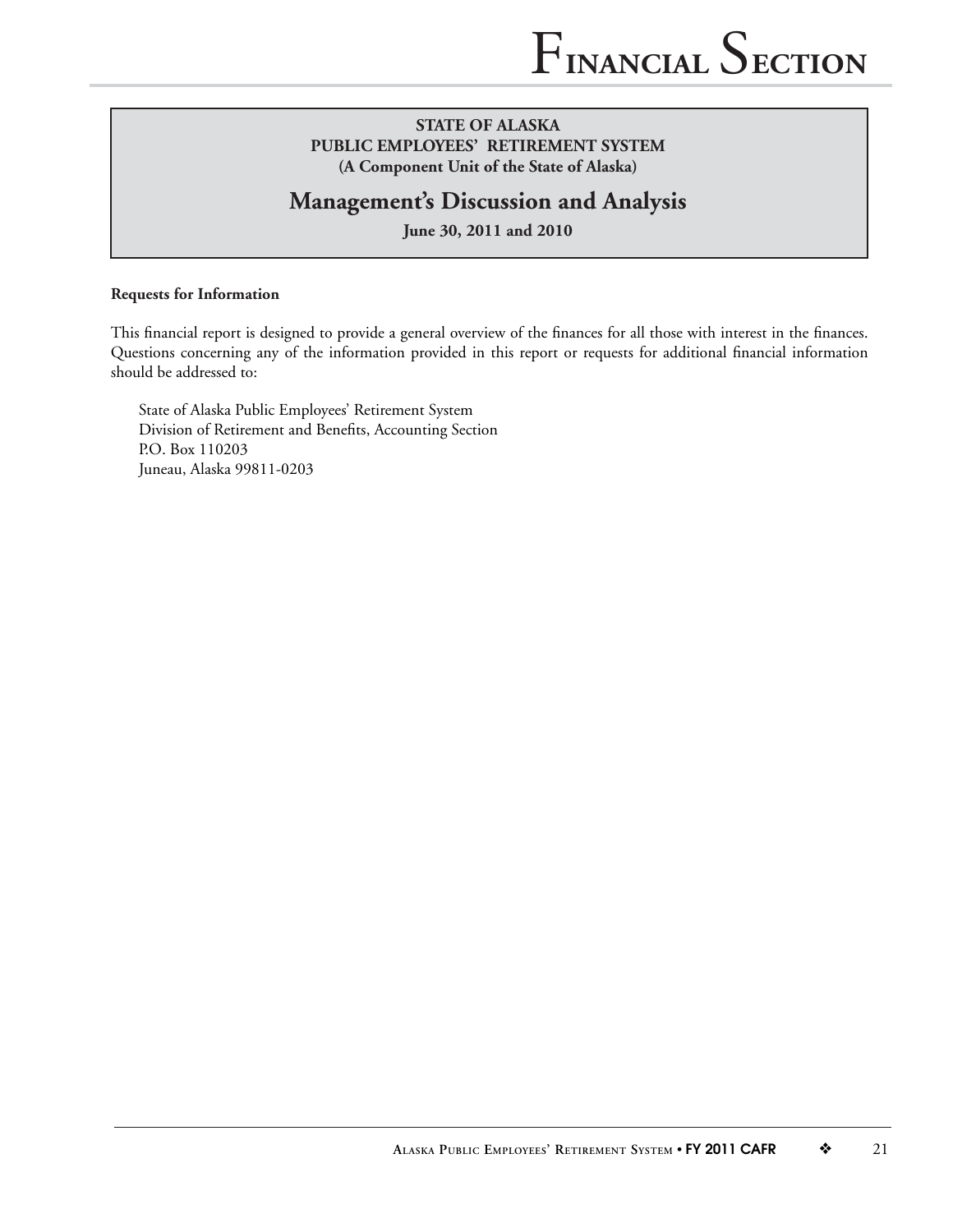## **STATE OF ALASKA PUBLIC EMPLOYEES' RETIREMENT SYSTEM (A Component Unit of the State of Alaska)**

**Statements of Plan Net Assets**

## **June 30, 2011**

### (With summarized financial information from June 30, 2010)

**(In thousands)**

|                                                                                                                |                   | Defined benefit plans                 |                      |                         |                                | Defined contribution pension trust fund |                            |                                            |                   |                                  |                               |
|----------------------------------------------------------------------------------------------------------------|-------------------|---------------------------------------|----------------------|-------------------------|--------------------------------|-----------------------------------------|----------------------------|--------------------------------------------|-------------------|----------------------------------|-------------------------------|
|                                                                                                                |                   |                                       |                      |                         |                                | Occupational death<br>and disability    |                            |                                            |                   |                                  |                               |
|                                                                                                                | Pension           | Alaska retiree<br>healthcare<br>trust | Total                | Participant<br>directed | All<br>others                  | Peace<br>officer/<br>firefighter        | Retiree<br>medical<br>plan | Healthcare<br>reimbursement<br>arrangement | Total             | System total<br>June 30,<br>2011 | System total<br>June 30, 2010 |
| Assets:                                                                                                        |                   |                                       |                      |                         |                                |                                         |                            |                                            |                   |                                  |                               |
| Cash and cash equivalents (notes 2 and 4):                                                                     |                   |                                       |                      |                         |                                |                                         |                            |                                            |                   |                                  |                               |
| Short-term fixed income pool<br>Great West/participant directed deposit                                        | \$<br>46,603      | 39,348<br>$\qquad \qquad$             | 85,951<br>$=$        | 7,591<br>897            | 97<br>$\overline{\phantom{0}}$ | 42<br>$=$                               | 212<br>$=$                 | 1,066<br>$\qquad \qquad \longleftarrow$    | 9,008<br>897      | 94,959<br>897                    | 99,603<br>3,955               |
| Total cash and cash equivalents                                                                                | 46,603            | 39,348                                | 85,951               | 8,488                   | 97                             | 42                                      | 212                        | 1,066                                      | 9,905             | 95,856                           | 103,558                       |
| Receivables:<br>Contributions                                                                                  | 23,228            | 422                                   | 23,650               | 96                      | $\mathfrak{2}$                 |                                         | $\overline{4}$             | 36                                         | 138               | 23,788                           | 22,958                        |
| Legal settlement<br>Due from State of Alaska                                                                   |                   | 8,138                                 | 8,138                | 2,874                   | 62                             | 31                                      | 121                        | 723                                        | 3,811             | 11,949                           | 445,415<br>18,113             |
| General Fund (note 2)<br>Due from retiree health fund                                                          |                   |                                       |                      |                         |                                |                                         |                            |                                            |                   |                                  | 11,724                        |
| Other account receivable                                                                                       | $\mathfrak{2}$    | 8,355                                 | 8,357                |                         |                                |                                         |                            |                                            |                   | 8,357                            | 4,412                         |
| Total receivables                                                                                              | 23,230            | 16,915                                | 40,145               | 2,970                   | 64                             | 31                                      | 125                        | 759                                        | 3,949             | 44,094                           | 502,622                       |
| Investments (notes 2, 3, 4 and 5) at fair value:<br>Fixed income securities                                    |                   |                                       |                      |                         |                                |                                         |                            |                                            |                   |                                  |                               |
| Retirement fixed income pool<br>U.S. Treasury fixed income pool                                                | 15,133<br>671,024 | 12,331<br>575,421                     | 27,464<br>1,246,445  |                         | 668                            | 242                                     | 1,556                      | 6,806                                      | 9,272             | 27,464<br>1,255,717              | 911,685<br>453,435            |
| High yield fixed income pool                                                                                   | 155,952           | 127,063                               | 283,015              |                         | 102                            | 37                                      | 238                        | 1,043                                      | 1,420             | 284,435                          | 227,594                       |
| International fixed income pool                                                                                | 144,490           | 117,723                               | 262,213              |                         | 105                            | 38                                      | 243                        | 1,063                                      | 1,449             | 263,662                          | 138,243                       |
| Emerging markets debt pool                                                                                     | 48,796            | 39,757                                | 88,553               |                         | 103                            | 37                                      | 239                        | 1,047                                      | 1,426             | 89,979                           | 70,827                        |
| Total fixed income securities                                                                                  | 1,035,395         | 872,295                               | 1,907,690            |                         | 978                            | 354                                     | 2,276                      | 9,959                                      | 13,567            | 1,921,257                        | 1,801,784                     |
| Broad domestic equity<br>Global equity Ex-U.S.:                                                                | 1,872,013         | 1,525,039                             | 3,397,052            |                         | 1,536                          | 555                                     | 3,577                      | 15,647                                     | 21,315            | 3,418,367                        | 2,669,225                     |
| International equity pool                                                                                      | 1,125,179         | 916,645                               | 2,041,824            |                         | 966                            | 349                                     | 2,249                      | 9,839                                      | 13,403            | 2,055,227                        | 1,406,031                     |
| Emerging markets equity pool                                                                                   | 376,345           | 306,632                               | 682,977              |                         | 253                            | 92                                      | 591                        | 2,584                                      | 3,520             | 686,497                          | 540,183                       |
| Total global equity Ex-U.S.                                                                                    | 1,501,524         | 1,223,277                             | 2,724,801            |                         | 1,219                          | 441                                     | 2,840                      | 12,423                                     | 16,923            | 2,741,724                        | 1,946,214                     |
| Private equity pool                                                                                            | 576,318           | 469,540                               | 1,045,858            |                         | 362                            | 131                                     | 844                        | 3,691                                      | 5,028             | 1,050,886                        | 892,470                       |
| Absolute return pool                                                                                           | 275,814           | 224,717                               | 500,531              |                         | 258                            | 93                                      | 600                        | 2,624                                      | 3,575             | 504,106                          | 463,864                       |
| Real assets:                                                                                                   |                   |                                       |                      |                         |                                |                                         |                            |                                            |                   |                                  |                               |
| Real estate pool                                                                                               | 500,940           | 408,364                               | 909,304              |                         | 508                            | 183                                     | 1,182                      | 5,173                                      | 7,046             | 916,350                          | 779,193                       |
| Real estate investment trust pool                                                                              | 63,757            | 51,942                                | 115,699              |                         | 16                             | 6                                       | 37                         | 161                                        | 220               | 115,919                          | 36,034                        |
| Energy pool<br>Farmland pool                                                                                   | 35,175<br>196,398 | 28,659<br>171,422                     | 63,834<br>367,820    |                         | 16<br>82                       | 6<br>30                                 | 36<br>192                  | 158<br>837                                 | 216<br>1,141      | 64,050<br>368,961                | 58,273<br>330,167             |
| Farmland water pool                                                                                            | 13,877            | $\overline{\phantom{0}}$              | 13,877               |                         | $\overline{\phantom{0}}$       |                                         |                            |                                            |                   | 13,877                           | 11,315                        |
| Timber pool                                                                                                    | 73,259            | 59,691                                | 132,950              |                         | 51                             | 18                                      | 119                        | 520                                        | 708               | 133,658                          | 114,817                       |
| Treasury inflation protected securities pool                                                                   | 73,480            | 59,869                                | 133,349              |                         | 164                            | 60                                      | 383                        | 1,676                                      | 2,283             | 135,632                          | 55,549                        |
| Total real assets                                                                                              | 956,886           | 779,947                               | 1,736,833            |                         | 837                            | 303                                     | 1,949                      | 8,525                                      | 11,614            | 1,748,447                        | 1,385,348                     |
| Other investment funds, at fair value:<br>Pooled investment funds                                              |                   |                                       |                      |                         |                                |                                         |                            |                                            |                   |                                  |                               |
| Collective investment funds                                                                                    |                   |                                       |                      | 49,064<br>125,110       |                                |                                         |                            |                                            | 49,064<br>125,110 | 49,064<br>125,110                | 19,200<br>77,785              |
| Total other investment funds                                                                                   |                   |                                       |                      | 174,174                 |                                |                                         |                            |                                            | 174,174           | 174,174                          | 96,985                        |
| Total investments                                                                                              | 6,217,950         | 5,094,815                             | 11,312,765           | 174,174                 | 5,190                          | 1,877                                   | 12,086                     | 52,869                                     | 246,196           | 11,558,961                       | 9,255,890                     |
| Other assets                                                                                                   | 51                | 2,815                                 | 2,866                |                         |                                |                                         |                            |                                            |                   | 2,866                            | 2,829                         |
| Total assets                                                                                                   | 6,287,834         | 5,153,893                             | 11,441,727           | 185,632                 | 5,351                          | 1,950                                   | 12,423                     | 54,694                                     | 260,050           | 11,701,777                       | 9,864,899                     |
| Liabilities:<br>Accrued expenses                                                                               | 7,587             | 520                                   | 8,107                | 1,930                   |                                |                                         |                            |                                            | 1,930             | 10,037                           | 9,572                         |
| Claims payable (note 6)                                                                                        | -                 | 32,678                                | 32,678               |                         |                                |                                         |                            |                                            |                   | 32,678                           | 32,315                        |
| Legal fees payable                                                                                             |                   |                                       |                      |                         |                                |                                         |                            |                                            |                   |                                  | 86,428                        |
| Due to State of Alaska General Fund                                                                            | 12,322            |                                       | 12,322               |                         |                                |                                         |                            |                                            |                   | 12,322                           | 6,182                         |
| Due to Retiree Health Medical                                                                                  |                   |                                       |                      |                         |                                |                                         |                            |                                            |                   |                                  | 10,535                        |
| Due to Alaska Retiree Healthcare Trust - TRS                                                                   |                   |                                       |                      |                         |                                |                                         |                            |                                            |                   |                                  | 101                           |
| Total liabilities                                                                                              | 19,909            | 33,198                                | 53,107               | 1,930                   |                                |                                         |                            |                                            | 1,930             | 55,037                           | 145,133                       |
| Commitment and contingencies (note 9)<br>Net assets held in trust for pension<br>and postemployment healthcare | \$6,267,925       |                                       | 5,120,695 11,388,620 | 183,702                 | 5,351                          | 1,950                                   | 12,423                     | 54,694                                     | 258,120           | 11,646,740                       | 9,719,766                     |
| benefits                                                                                                       |                   |                                       |                      |                         |                                |                                         |                            |                                            |                   |                                  |                               |
| See accompanying notes to financial statements.                                                                |                   |                                       |                      |                         |                                |                                         |                            |                                            |                   |                                  |                               |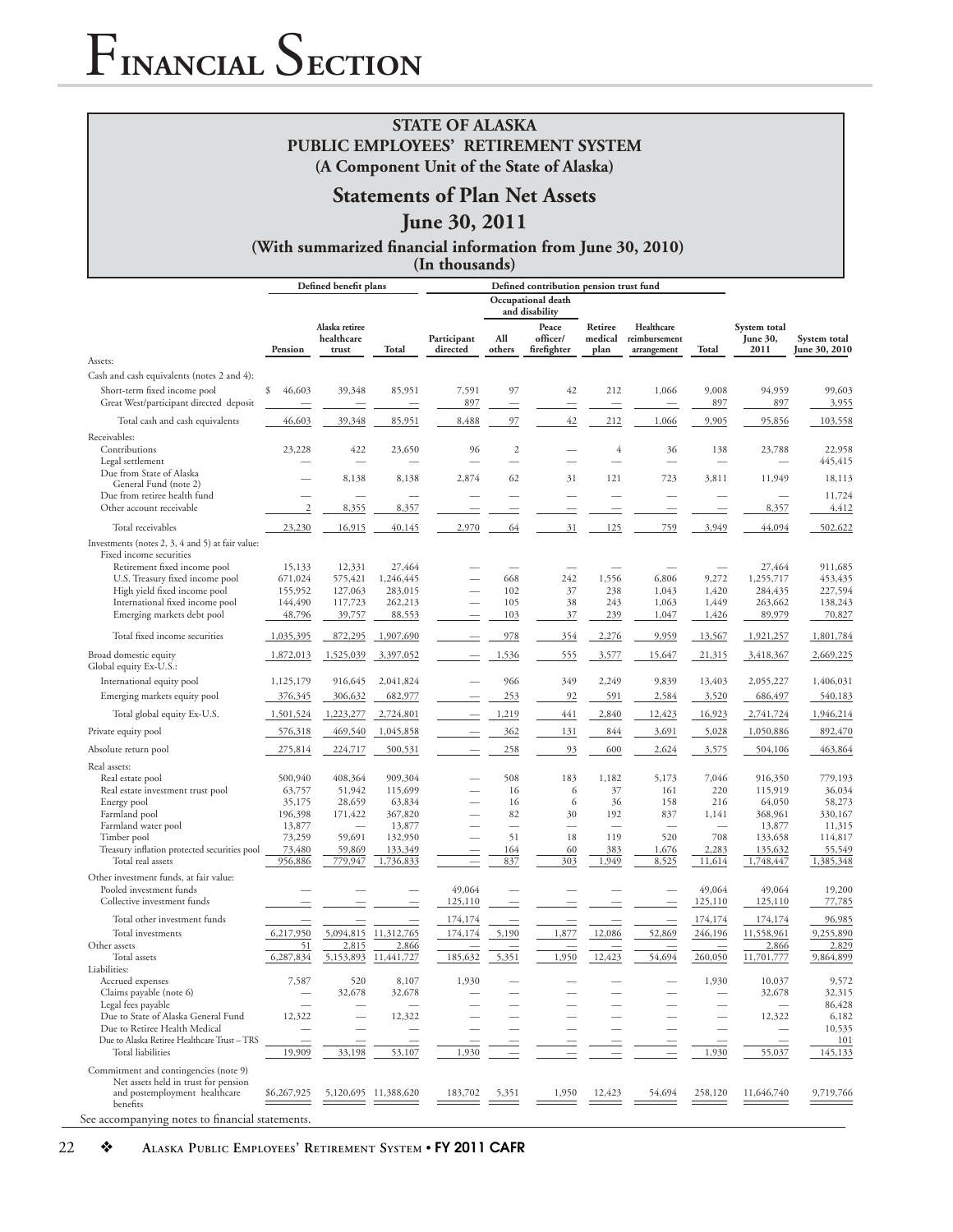## **Statements of Changes in Plan Net Assets June 30, 2011**

(With summarized financial information from June 30, 2010)

**(In thousands)**

|                                                                                 |               | Defined benefit plans                    |            | Defined contribution pension trust plans |               |                                      |                            |                                                   |         |                  |                                                      |
|---------------------------------------------------------------------------------|---------------|------------------------------------------|------------|------------------------------------------|---------------|--------------------------------------|----------------------------|---------------------------------------------------|---------|------------------|------------------------------------------------------|
|                                                                                 |               |                                          |            |                                          |               | Occupational death<br>and disability |                            |                                                   |         |                  |                                                      |
|                                                                                 | Pension       | Alaska<br>retiree<br>healthcare<br>trust | Total      | Participant<br>directed                  | All<br>others | Peace<br>officer/<br>firefighter     | Retiree<br>medical<br>plan | Healthcare<br>$\bf{reimbursement}$<br>arrangement | Total   | June 30,<br>2011 | System total System total<br><b>June 30,</b><br>2010 |
| Additions:                                                                      |               |                                          |            |                                          |               |                                      |                            |                                                   |         |                  |                                                      |
| Contributions:                                                                  |               |                                          |            |                                          |               |                                      |                            |                                                   |         |                  |                                                      |
| Employers                                                                       | \$<br>139,075 | 261,534                                  | 400,609    | 22,976                                   | 1,275         | 577                                  | 2,527                      | 16,317                                            | 43,672  | 444,281          | 428,435                                              |
| Plan members                                                                    | 116,270       | 557                                      | 116,827    | 36,831                                   |               | 6                                    |                            |                                                   | 36,837  | 153,664          | 152,787                                              |
| State of Alaska                                                                 | 65,187        | 100,654                                  | 165,841    |                                          |               |                                      |                            |                                                   |         | 165,841          | 107,953                                              |
| Total contributions                                                             | 320,532       | 362,745                                  | 683,277    | 59,807                                   | 1,275         | 583                                  | 2,527                      | 16,317                                            | 80,509  | 763,786          | 689,175                                              |
| Investment income:                                                              |               |                                          |            |                                          |               |                                      |                            |                                                   |         |                  |                                                      |
| Net appreciation in fair value<br>(note 2)                                      | 986,899       | 765,529                                  | 1,752,428  | 28,235                                   | 664           | 234                                  | 1,591                      | 6,373                                             | 37,097  | 1,789,525        | 734,900                                              |
| Interest                                                                        | 33,532        | 27,403                                   | 60,935     | 29                                       | 29            | 11                                   | 69                         | 285                                               | 423     | 61,358           | 74,879                                               |
| Dividends                                                                       | 101,938       | 78,304                                   | 180,242    |                                          | 66            | 23                                   | 158                        | 650                                               | 897     | 181,139          | 91,838                                               |
| Total investment income                                                         | 1,122,369     | 871,236                                  | 1,993,605  | 28,264                                   | 759           | 268                                  | 1,818                      | 7,308                                             | 38,417  | 2,032,022        | 901,617                                              |
| Less investment expense                                                         | 22,656        | 15                                       | 22,671     |                                          |               |                                      |                            |                                                   |         | 22,671           | 17,491                                               |
| Net investment income                                                           | 1,099,713     | 871,221                                  | 1,970,934  | 28,264                                   | 759           | 268                                  | 1,818                      | 7,308                                             | 38,417  | 2,009,351        | 884,126                                              |
| Other:                                                                          |               |                                          |            |                                          |               |                                      |                            |                                                   |         |                  |                                                      |
| Legal settlement                                                                |               |                                          |            |                                          |               |                                      |                            |                                                   |         |                  | 445,414                                              |
| Other                                                                           | 97            | 12,650                                   | 12,747     | 13                                       |               |                                      |                            |                                                   | 13      | 12,760           | 11,082                                               |
| Total additions                                                                 | 1,420,342     | 1,246,616                                | 2,666,958  | 88,084                                   | 2,034         | 851                                  | 4,345                      | 23,625                                            | 118,939 | 2,785,897        | 2,029,797                                            |
| Deductions:                                                                     |               |                                          |            |                                          |               |                                      |                            |                                                   |         |                  |                                                      |
| Pension and postemployment benefits                                             | 525,277       | 299,196                                  | 824,473    |                                          |               | 40                                   |                            |                                                   | 40      | 824,513          | 808,916                                              |
| Refunds of contributions                                                        | 11,923        |                                          | 11,923     | 6,273                                    |               |                                      |                            |                                                   | 6,273   | 18,196           | 15,393                                               |
| Legal settlement fees                                                           |               |                                          |            |                                          |               |                                      |                            |                                                   |         |                  | 86,428                                               |
| Administrative                                                                  | 6,744         | 7,806                                    | 14,550     | 1,664                                    |               |                                      |                            |                                                   | 1,664   | 16,214           | 14,926                                               |
| Total deductions                                                                | 543,944       | 307,002                                  | 850,946    | 7,937                                    |               | 40                                   |                            |                                                   | 7,977   | 858,923          | 925,663                                              |
| Net increase                                                                    | 876,398       | 939,614                                  | 1,816,012  | 80,147                                   | 2,034         | 811                                  | 4,345                      | 23,625                                            | 110,962 | 1,926,974        | 1,104,134                                            |
| Net assets held in trust for pension and<br>postemployment healthcare benefits: |               |                                          |            |                                          |               |                                      |                            |                                                   |         |                  |                                                      |
| Balance, beginning of year                                                      | 5,391,527     | 4,181,081                                | 9,572,608  | 103,555                                  | 3,317         | 1,139                                | 8,078                      | 31,069                                            | 147,158 | 9,719,766        | 8,615,632                                            |
| Balance, end of year                                                            | \$6,267,925   | 5,120,695                                | 11,388,620 | 183,702                                  | 5,351         | 1,950                                | 12,423                     | 54,694                                            | 258,120 | 11,646,740       | 9,719,766                                            |

See accompanying notes to financial statements.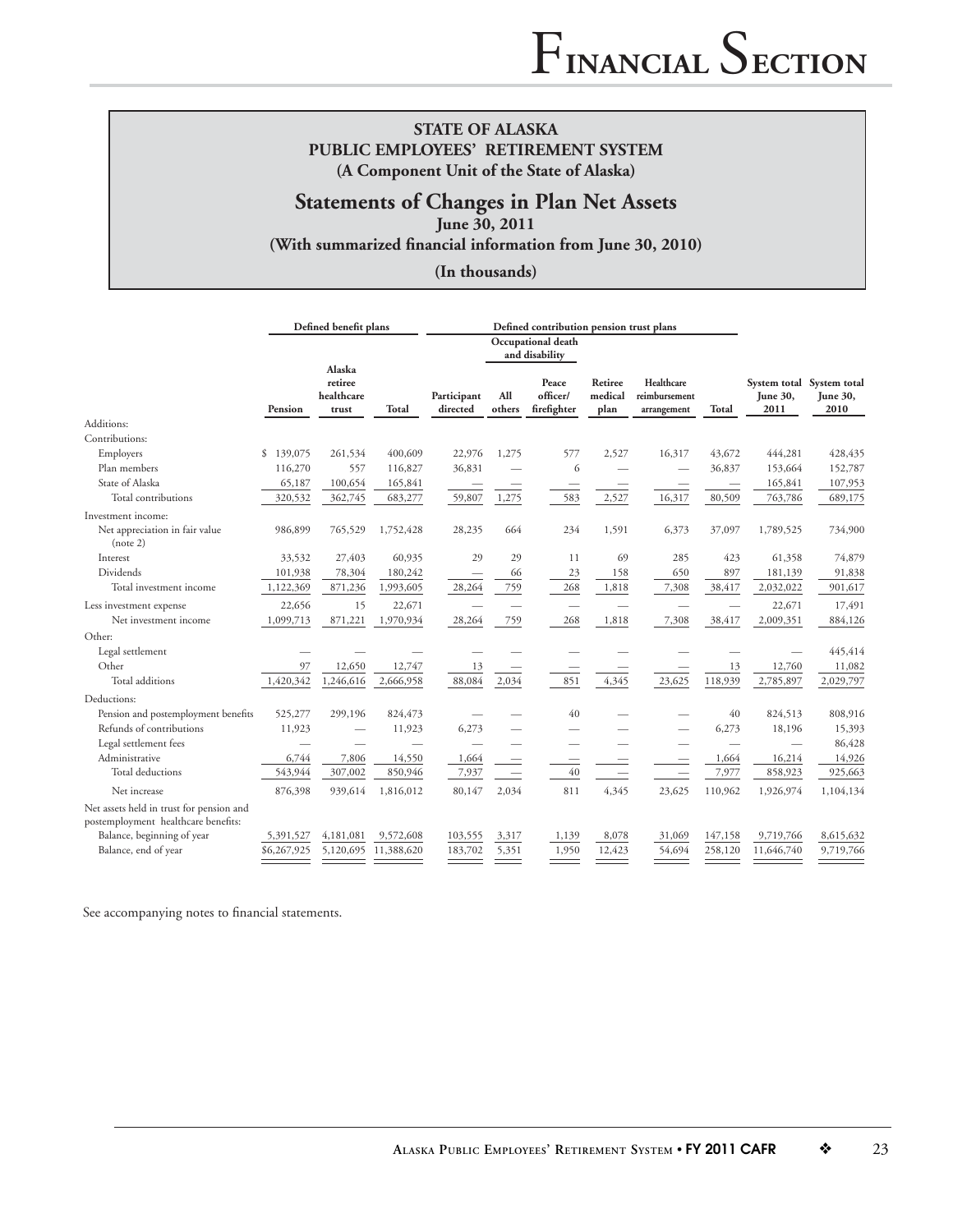### **STATE OF ALASKA PUBLIC EMPLOYEES' RETIREMENT SYSTEM (A Component Unit of the State of Alaska)**

# **Notes to Financial Statements**

**June 30, 2011**

(With summarized financial information from June 30, 2010)

#### **(1) Description**

The following is a brief description of the State of Alaska Public Employees' Retirement System (PERS or the System) Defined Benefit Retirement Pension and Postemployment Healthcare Plan (the DB Plan) and Defined Contribution Retirement Trust Fund (the DCR Plan). PERS is a Component Unit of the State of Alaska (the State). The DB Plan is a plan within the System, which includes the Defined Benefit Retirement Pension Trust Fund and Alaska Retiree Healthcare Trust Fund. The DCR Plan consists of a Participant Directed Fund, Retiree Medical Fund, Health Reimbursement Arrangement Fund, and Occupational Death and Disability Fund. Participants should refer to the System agreement for more complete information.

At June 30, 2011 and 2010, the number of participating local government employers and public organizations including the State was as follows:

| State of Alaska  |     |
|------------------|-----|
| Municipalities   | 77  |
| School districts | 53  |
| Other            | 29  |
| Total employers  | 160 |

Inclusion in the DB Plan and DCR Plan is a condition of employment for eligible State employees, except as otherwise provided for judges, elected officers, and certain employees of the Alaska Marine Highway System. Any local government in the State may elect to have its permanent general and peace officer and firefighter employees covered by the System.

#### **Defined Benefit Retirement Plan**

#### *General*

The DB Plan is a defined benefit, cost-sharing, multiple employer plan within the System established and administered by the State to provide pension and postemployment healthcare benefits for eligible State and local government employees. Benefit and contribution provisions are established by State law and may be amended only by the State Legislature. The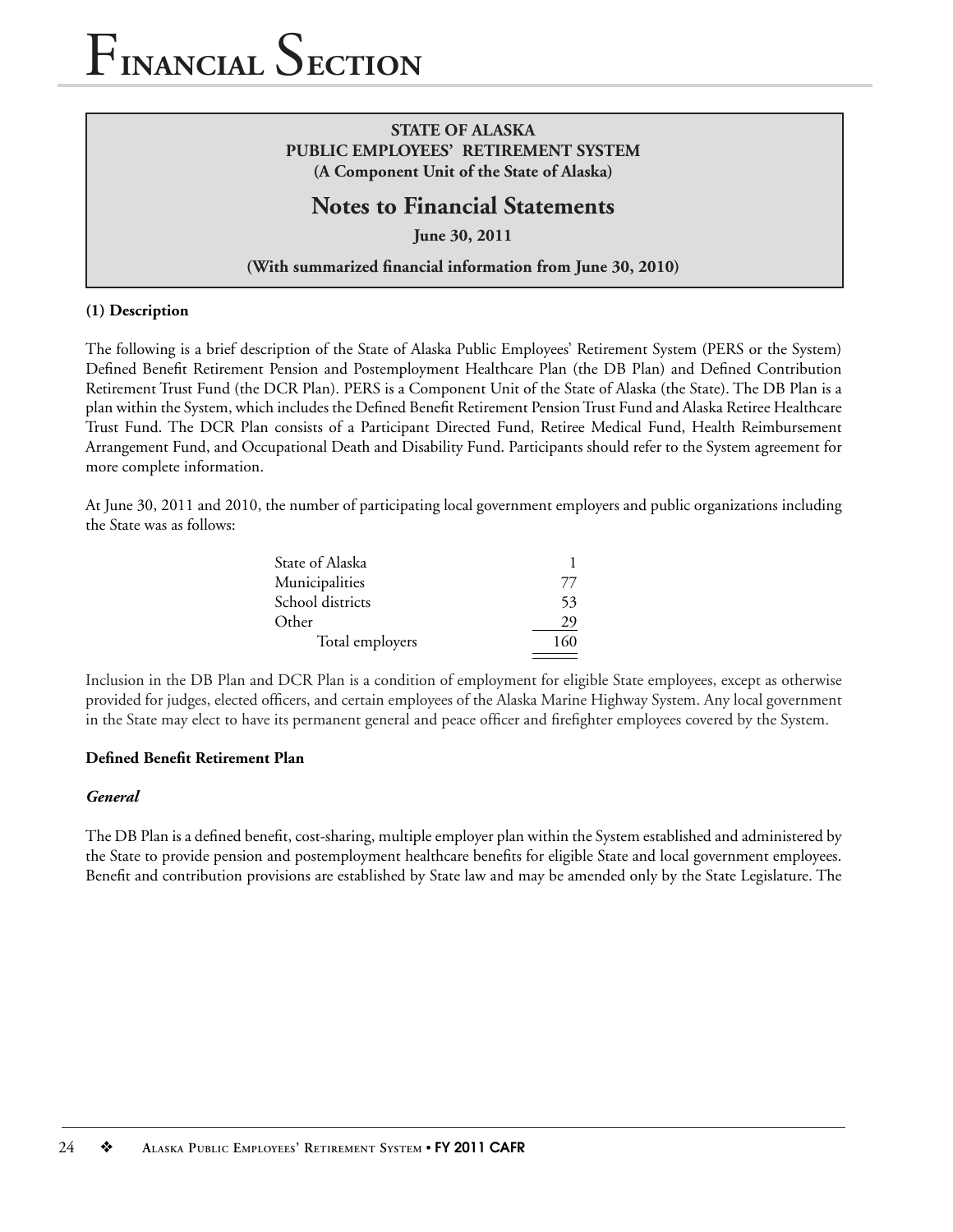## **Notes to Financial Statements**

**June 30, 2011**

(With summarized financial information from June 30, 2010)

System is a component unit of the State financial reporting entity and is included in the State's Comprehensive Annual Financial Report pension trust fund. With the passage of Senate Bill (SB) 141, the PERS DB Plan is closed to all new members effective July 1, 2006.

At June 30, DB Plan's membership consisted of the following:

|                                                         | Valuation as of June 30 |        |  |
|---------------------------------------------------------|-------------------------|--------|--|
|                                                         | 2010                    | 2009   |  |
| Retirees and beneficiaries currently receiving benefits | 26,237                  | 25,015 |  |
| Terminated plan members entitled to future benefits     | 6,253                   | 6,566  |  |
| Total current and future benefits                       | 32,490                  | 31,581 |  |
| Active plan members:                                    |                         |        |  |
| General                                                 | 24,054                  | 25,089 |  |
| Peace officer and firefighter                           | 2,388                   | 2,476  |  |
| Total active plan members                               | 26,442                  | 27,565 |  |
| Total members                                           | 58,932                  | 59,146 |  |
| Active plan members:                                    |                         |        |  |
| Vested:                                                 |                         |        |  |
| General                                                 | 19,375                  | 18,654 |  |
| Peace officer and firefighter                           | 2,102                   | 2,017  |  |
| Nonvested:                                              |                         |        |  |
| General                                                 | 4,679                   | 6,435  |  |
| Peace officer and firefighter                           | 286                     | 459    |  |
| Total active plan members                               | 26,442                  | 27,565 |  |

#### **Pension Benefits**

Members hired prior to July 1, 1986, with five or more paid-up years of credited service are entitled to monthly pension benefits beginning at normal retirement age, 55, or early retirement age, 50. For members first hired after June 30, 1986, the normal and early retirement ages are 60 and 55, respectively. Members with 30 or more years of credited service (20 years for peace officers and firefighters) may retire at any age and receive a normal benefit.

The normal monthly pension benefit is based on years of service and average monthly compensation. For members hired prior to July 1, 1996, and all peace officer and firefighter, the average monthly compensation is based upon the members' three highest, consecutive years' salaries. For all other members hired after June 30, 1996, average monthly compensation is based upon the members' five highest, consecutive years' salaries.

The benefit related to all years of service prior to July 1, 1986 and for years of service through a total of 10 years for general members is equal to 2% of the member's average monthly compensation for each year of service. The benefit for each year over 10 years of service subsequent to June 30, 1986 is equal to 2-1/4% of the member's average monthly compensation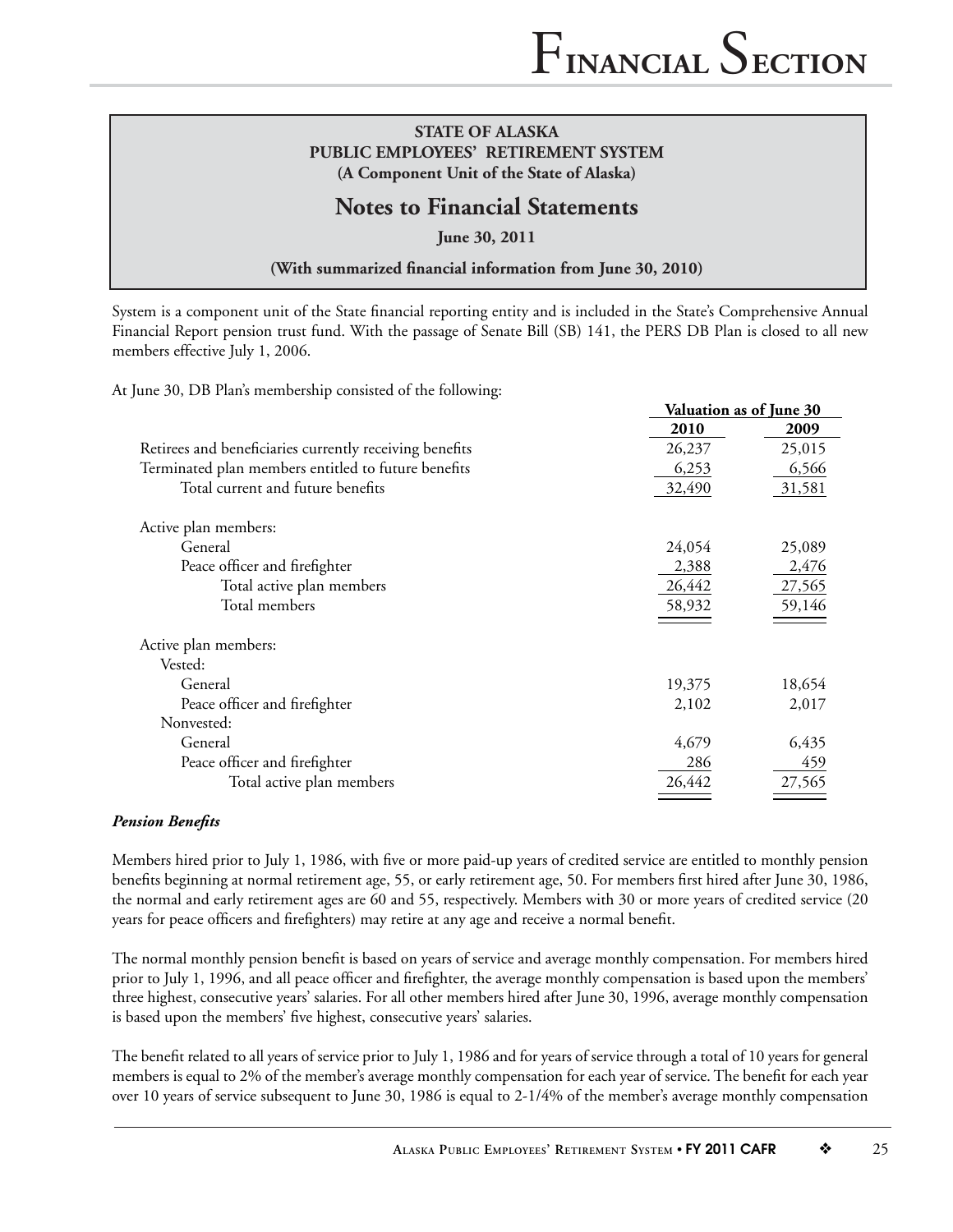## **STATE OF ALASKA PUBLIC EMPLOYEES' RETIREMENT SYSTEM (A Component Unit of the State of Alaska)**

## **Notes to Financial Statements**

**June 30, 2011**

(With summarized financial information from June 30, 2010)

for the second 10 years and 2  $\frac{1}{2}$ % for all remaining years of service. For peace officer and firefighters, the benefit for years of service through a total of 10 years is equal to 2% of the member's average monthly compensation and 2 ½% for all remaining years of service.

Minimum benefits for members eligible for retirement are \$25 per month for each year of credited service.

Married members must receive their benefits in the form of a joint and survivor annuity unless their spouse consents to another form of benefit or another person is eligible for benefits under a qualified domestic relations order.

The DB Plan has two types of postretirement pension adjustments (PRPA). The automatic PRPA is issued annually to all eligible benefit recipients, when the cost of living increases in the previous calendar year. The automatic PRPA increase is paid beginning July 1 of each year. The discretionary PRPA may be granted to eligible recipients by the DB Plan's Administrator if the funding ratio of the DB Plan meets or exceeds 105%. If both an automatic and discretionary PRPA are granted, and a retiree is eligible for both adjustments, the one that provides the retiree the greater increase will be paid.

### **Postemployment Healthcare Benefits**

Major medical benefits are provided to retirees without cost for all members hired before July 1, 1986. Members hired on or after July 1, 1986 with 5 years of credited service (or 10 years of credited service for those first hired on or after July 1, 1996) may pay the full monthly premium if they are under age 60 (or over age 60 with less than 10 years of service for those first hired on or after July 1, 1996), and receive benefits at no premium cost if they are over age 60 or are receiving disability benefits. Peace officers and firefighters with 25 years of membership service and all other members with 30 years of membership service also receive benefits at no premium cost.

Beginning July 1, 2007, the Alaska Retiree Healthcare Trust (ARHCT), a healthcare trust fund of the State, was established. The ARHCT is self-funded and provides major medical coverage to retirees of the System. The System retains the risk of loss of allowable claims for eligible members. The ARHCT began paying member healthcare claims on March 1, 2008. Prior to that, healthcare claims were paid for by the Retiree Health Fund (RHF).

#### *Death Benefits*

If an active general DB Plan member dies from occupational causes, the spouse may receive a monthly pension equal to 40% of the DB Plan's member's salary. If an active peace officer or firefighter DB Plan member dies from occupational causes, the spouse may receive a monthly pension equal to 50% of the DB Plan's member's salary or 75% of the member's retirement benefit calculated as if the member had survived until normal retirement age, whichever is greater. When death is due to occupational causes and there is no surviving spouse, the DB Plan's member's dependent child(ren) may receive the monthly pension until they are no longer dependents. If the member does not have a spouse or dependent children at the time of death, a lump-sum death benefit is payable to the named beneficiary(ies). The amount of the occupational death pension changes on the date the DB Plan member's normal retirement would have occurred if the DB Plan member had lived. The new benefit is based on the DB Plan member's average monthly compensation at the time of death and the credited service, including service that would have accrued if the DB Plan member had lived and continued to work until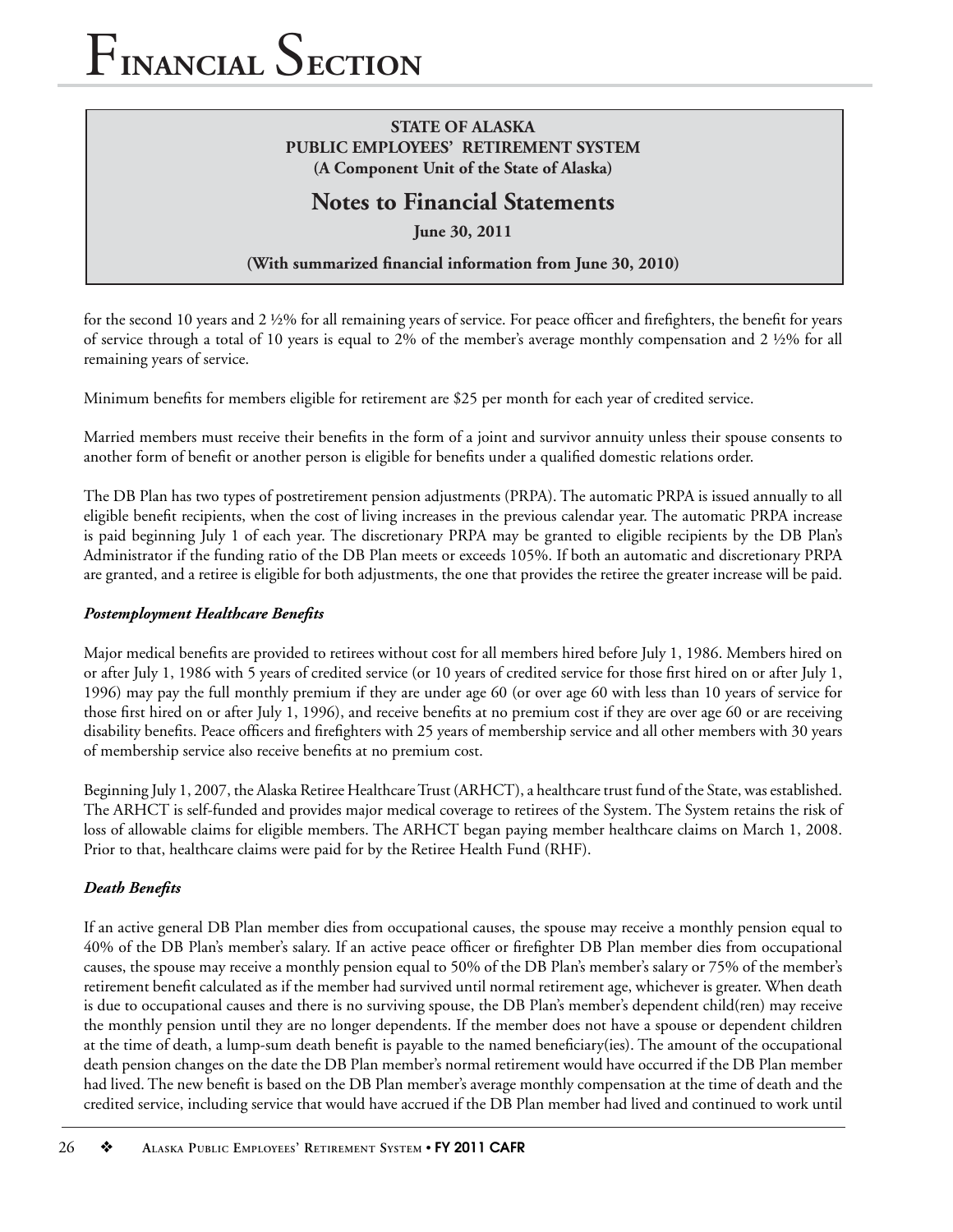## **Notes to Financial Statements**

**June 30, 2011**

(With summarized financial information from June 30, 2010)

normal retirement. If the death was from nonoccupational causes, and the DB Plan member was vested, the spouse may receive a monthly 50% joint and survivor option benefit based on the member's credited service and average monthly compensation at the time of death. If the DB Plan member is not married or vested, a lump-sum death benefit is payable to the named beneficiary(ies).

### *Disability Benefits*

Active DB Plan members who become permanently disabled due to occupational or nonoccupational causes receive disability benefits until normal retirement age, or when the service requirement for normal retirement is met. Although there are no minimum service requirements for Plan members to be eligible for occupational disability, DB Plan members must be vested to receive nonoccupational disability benefits. The monthly occupational disability benefit is equal to 40% of the DB Plan's member's salary at the time of the disability. The nonoccupational disability benefi t is based on the DB Plan member's service and salary at the time of disability. At normal retirement age, a disabled general DB Plan member receives normal retirement benefits. A peace officer or firefighter Plan member may elect to receive normal retirement benefits calculated under the occupational disability benefit rules.

#### *Contributions*

#### **DB Plan Member Contributions**

The DB Plan's member contribution rates are 7.5% for peace officers and firefighters, 9.6% for some school district employees, and 6.75% for general DB Plan members, as required by statute. The DB Plan's member contributions are deducted before federal income tax is withheld. Contributions are collected by employers and remitted to the DB Plan. The DB Plan's member contributions earn interest at the rate of 4.50% per annum, compounded semiannually.

#### **Employer Contributions**

The DB Plan's funding policy provides for periodic employer contributions at actuarially determined rates that, expressed as a percent of annual covered payroll, are sufficient to accumulate assets to pay both pension and postemployment healthcare benefits when due. Employer contribution rates are determined using the entry age normal actuarial cost method of funding. The DB Plan uses the level percentage of pay method to amortize the unfunded liability over a twenty-five year fixed period. Employer contributions are accumulated in both the pension and the healthcare funds based on the adopted actuarially determined contribution rate for the fiscal year.

#### **Contributions from the State of Alaska**

Alaska Statute 39.35.280 requires that additional state contributions are made each July 1 or as soon after July 1 for the ensuing fiscal year that when combined with the total employer contributions is sufficient to pay the System's past service liability at the actuarially determined contribution rate adopted by the Alaska Retirement Board (the Board) for that fiscal year.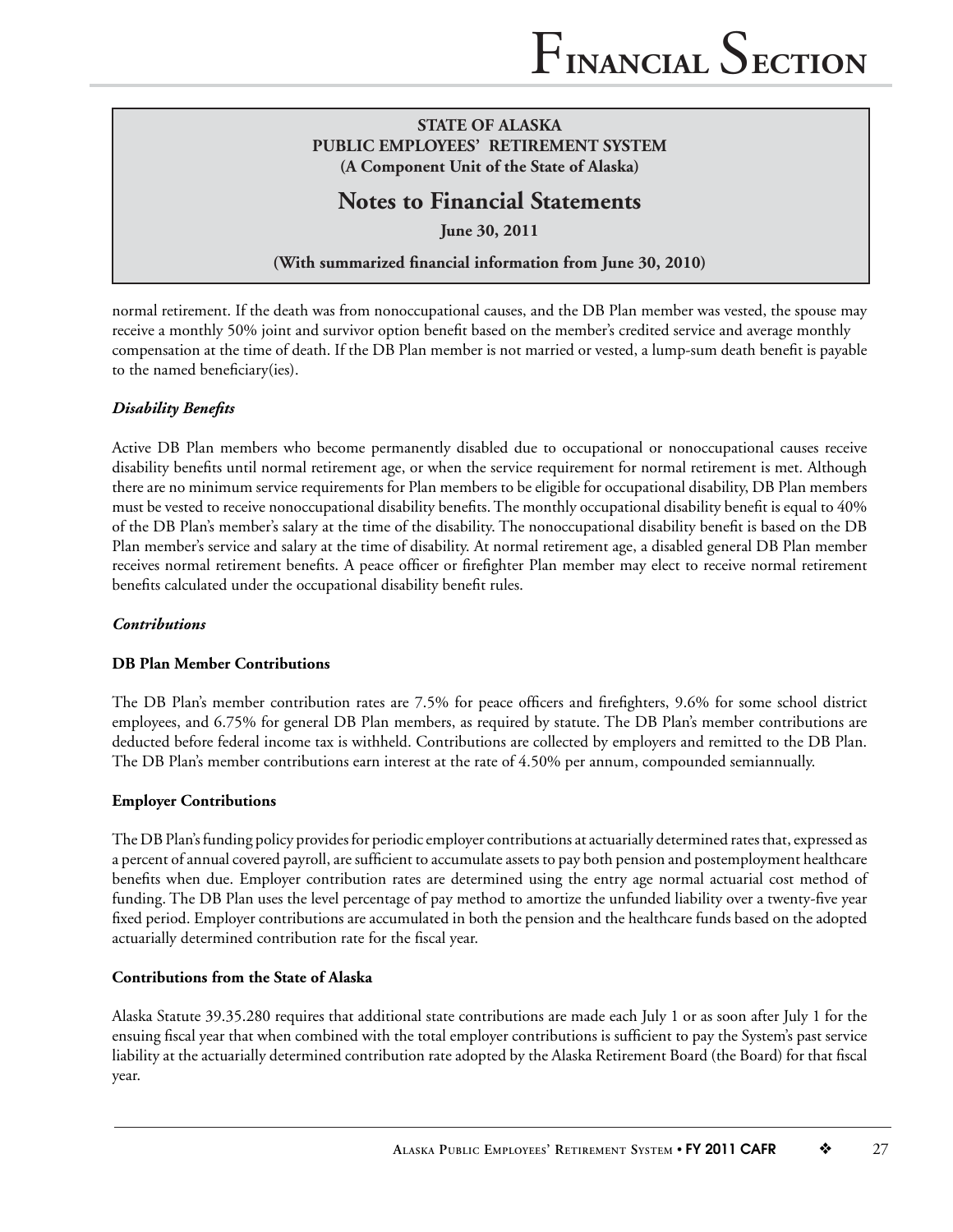### **STATE OF ALASKA PUBLIC EMPLOYEES' RETIREMENT SYSTEM (A Component Unit of the State of Alaska)**

## **Notes to Financial Statements**

**June 30, 2011**

(With summarized financial information from June 30, 2010)

#### *Refunds*

DB Plan member contributions may be voluntarily or, under certain circumstances, involuntarily refunded to the member or a garnishing agency 60 days after termination of employment. Voluntary refund rights are forfeited on July 1 following the member's 75th birthday or within 50 years of the member's last termination date. Members who have had contributions refunded forfeit all retirement benefits, including postemployment healthcare benefits. Members are allowed to reinstate refunded service due to involuntary refunds by repaying the total involuntary refunded balance and accrued interest. Members are allowed to reinstate voluntarily refunded service by repaying the voluntarily refunded balance and accrued interest, as long as they reestablish an employee relationship with a participating DB Plan employer before July 1, 2010. Members who have not reestablished an employee relationship with a participating DB Plan employer by June 30, 2010 will not be eligible to reinstate voluntarily refunded service and will forfeit any claim to DB Plan membership rights. Balances refunded to members accrue interest at the rate of 7.0% per annum, compounded semiannually.

#### **Defined Contribution Retirement Plan**

#### *General*

The DCR Pension Trust Fund is a defined contribution, cost-sharing, multiple employer public employee retirement plan within PERS established and administered by the State to provide pension and postemployment healthcare benefits for eligible employees. Benefit and contribution provisions are established by State law and may be amended only by the State Legislature. The DCR Pension Trust Fund was created by State of Alaska Statutes effective July 1, 2006. A defined contribution plan is a plan in which savings are accumulated in an individual retirement account for the exclusive benefit of the member or beneficiaries.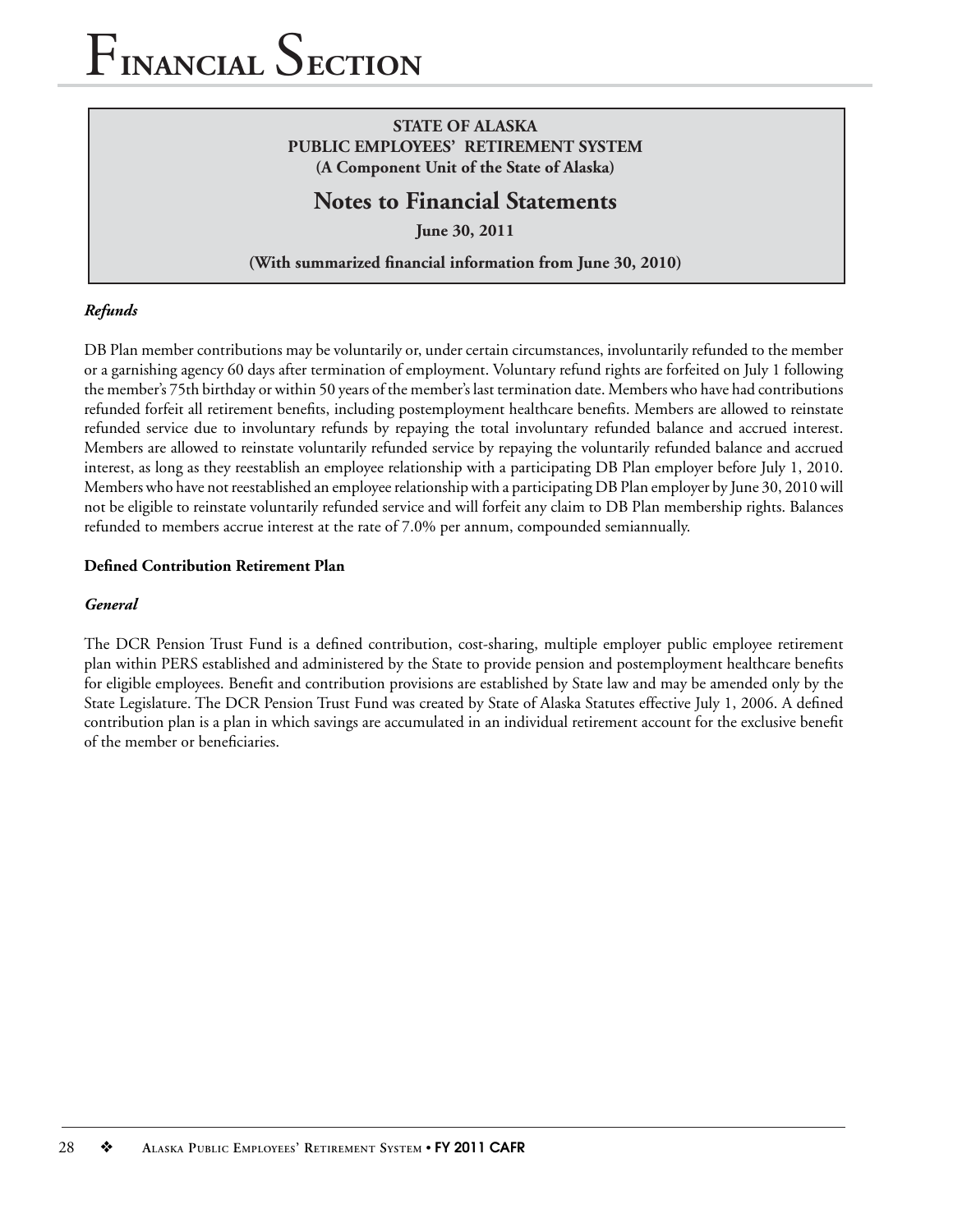## **Notes to Financial Statements**

**June 30, 2011**

(With summarized financial information from June 30, 2010)

At June 30, 2011 and 2010, the DCR Pension Trust Fund membership consisted of the following:

|                                                           | 2011   | 2010                    |
|-----------------------------------------------------------|--------|-------------------------|
| Retirees and beneficiaries currently receiving benefits   |        |                         |
| Terminated plan members entitled to future benefits:      |        |                         |
| 25% Vested                                                | 357    | 233                     |
| 50% Vested                                                | 158    | 61                      |
| 75% Vested                                                | 35     | $\overline{\mathbf{3}}$ |
| 100% Vested                                               | 4      | $\overline{7}$          |
| Total terminated plan members entitled to future benefits | 554    | 304                     |
| Total current and future benefits                         | 554    | 304                     |
| Active plan members:                                      |        |                         |
| General                                                   | 10,409 | 8,760                   |
| Peace officer and firefighter                             | 773    | 652                     |
| Total active plan members                                 | 11,182 | 9,412                   |
| Total members                                             | 11,736 | 9,716                   |
| Active plan members:                                      |        |                         |
| Vested General:                                           |        |                         |
| 25% Vested                                                | 1,965  | 1,873                   |
| 50% Vested                                                | 1,528  | 1,227                   |
| 75% Vested                                                | 1,002  | 180                     |
| 100% Vested                                               | 144    | 10                      |
| Total vested general                                      | 4,639  | 3,290                   |
|                                                           |        |                         |
| Vested peace officer and firefighter                      |        |                         |
| 25% Vested                                                | 164    | 203                     |
| 50% Vested                                                | 175    | 168                     |
| 75% Vested                                                | 157    | 24                      |
| 100% Vested                                               | 19     |                         |
| Total vested peace officer and firefighter                | 515    | <u>395</u>              |
| Nonvested:                                                |        |                         |
| General                                                   | 5,770  | 5,470                   |
| Peace officer and firefighter                             | 258    | 257                     |
| Total nonvested general and peace officer and firefighter | 6,028  | 5,727                   |
|                                                           |        |                         |
| Total members                                             | 11,736 | 9,716                   |
|                                                           |        |                         |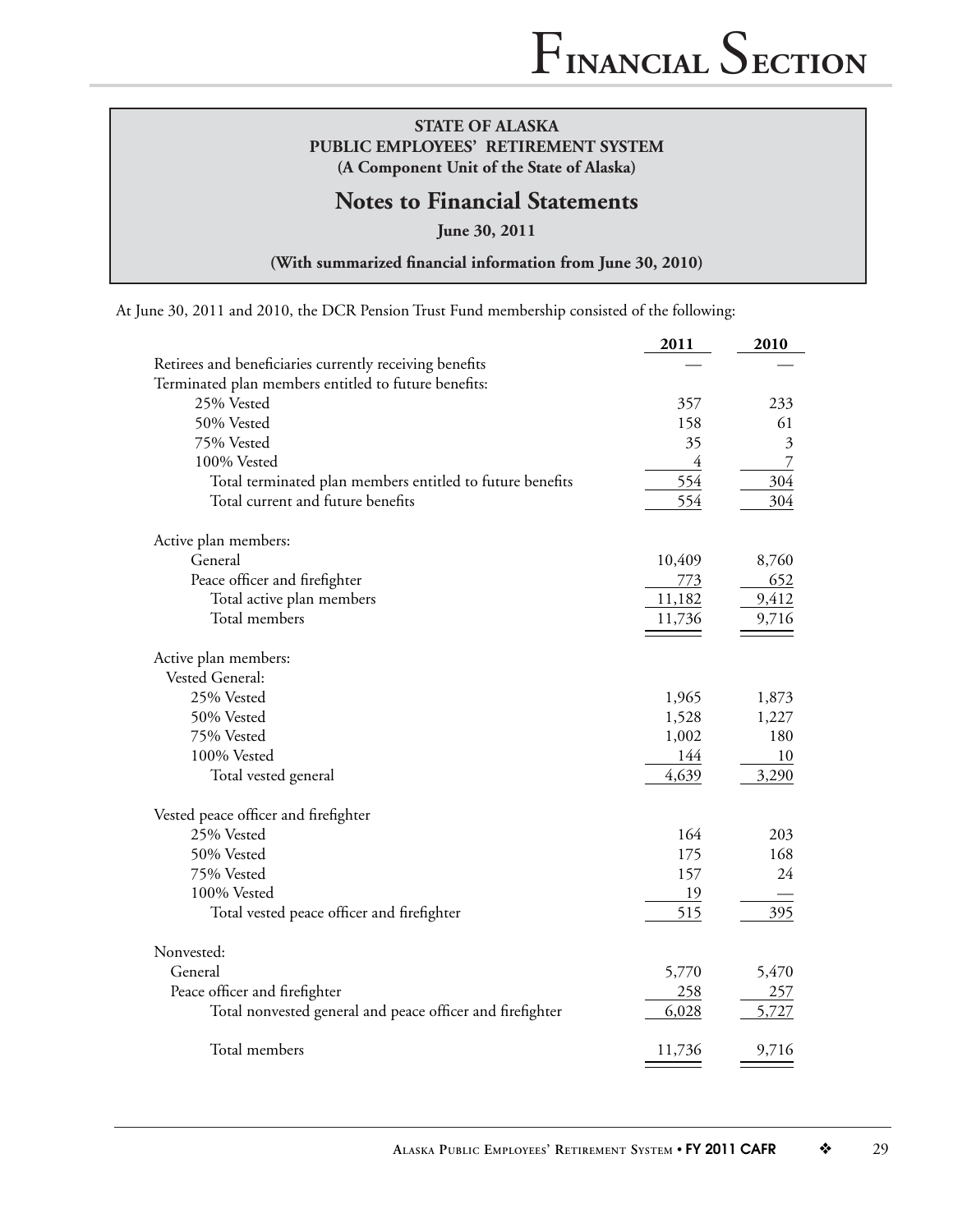## **STATE OF ALASKA PUBLIC EMPLOYEES' RETIREMENT SYSTEM (A Component Unit of the State of Alaska)**

# **Notes to Financial Statements**

**June 30, 2011**

(With summarized financial information from June 30, 2010)

#### **Pension Benefits**

A participating member is immediately and fully vested in that member's contributions and related earnings (losses). A member shall be fully vested in the employer contributions made on that member's behalf, and related earnings (losses), after five years of service. A member is partially vested in the employer contributions made on that member's behalf, and the related earnings, in the ratio of a) 25% with two years of service; b) 50% with three years of service; c) 75% with four years of service; and d) 100% with five years of service.

#### **Postemployment Healthcare Benefits**

Major medical benefits available to eligible persons are accessible to the retiree major medical insurance plan and to the health reimbursement arrangement plan. Access to the retiree major medical insurance plan means that an eligible person may not be denied insurance coverage except for failure to pay the required premium.

#### *Death Benefits*

If (1) the death of an employee occurs before the employee's retirement and before the employee's normal retirement date, (2) the proximate cause of death is a bodily injury sustained or a hazard undergone while in the performance and within the scope of the employee's duties, and (3) the injury or hazard is not the proximate result of willful negligence of the employee, a monthly survivor's pension shall be paid to the surviving spouse. If there is no surviving spouse or if the spouse later dies, the monthly survivor's pension shall be paid in equal parts to the dependent children of the employee.

The monthly survivor's pension section for survivors of employees who were not peace officers or fire fighters is 40% of the employee's monthly compensation in the month in which the employee dies. The monthly survivor's pension for survivors of employees who were peace officers or fire fighters is 50% of the monthly compensation in the month in which the employee dies. While the monthly survivor's pension is being paid, the employer shall make contributions on behalf of the employee's beneficiaries based on the deceased employee's gross monthly compensation at the time of occupational death.

#### *Disability Benefits*

An employee is eligible for an occupational disability benefit if employment is terminated because of a total and apparently permanent occupational disability before the employee's normal retirement date. The occupational disability benefits accrue beginning the first day of the month following termination of employment as a result of the disability and are payable the last day of the month. If a final determination granting the benefit is not made in time to pay the benefit when due, a retroactive payment shall be made to cover the period of deferment.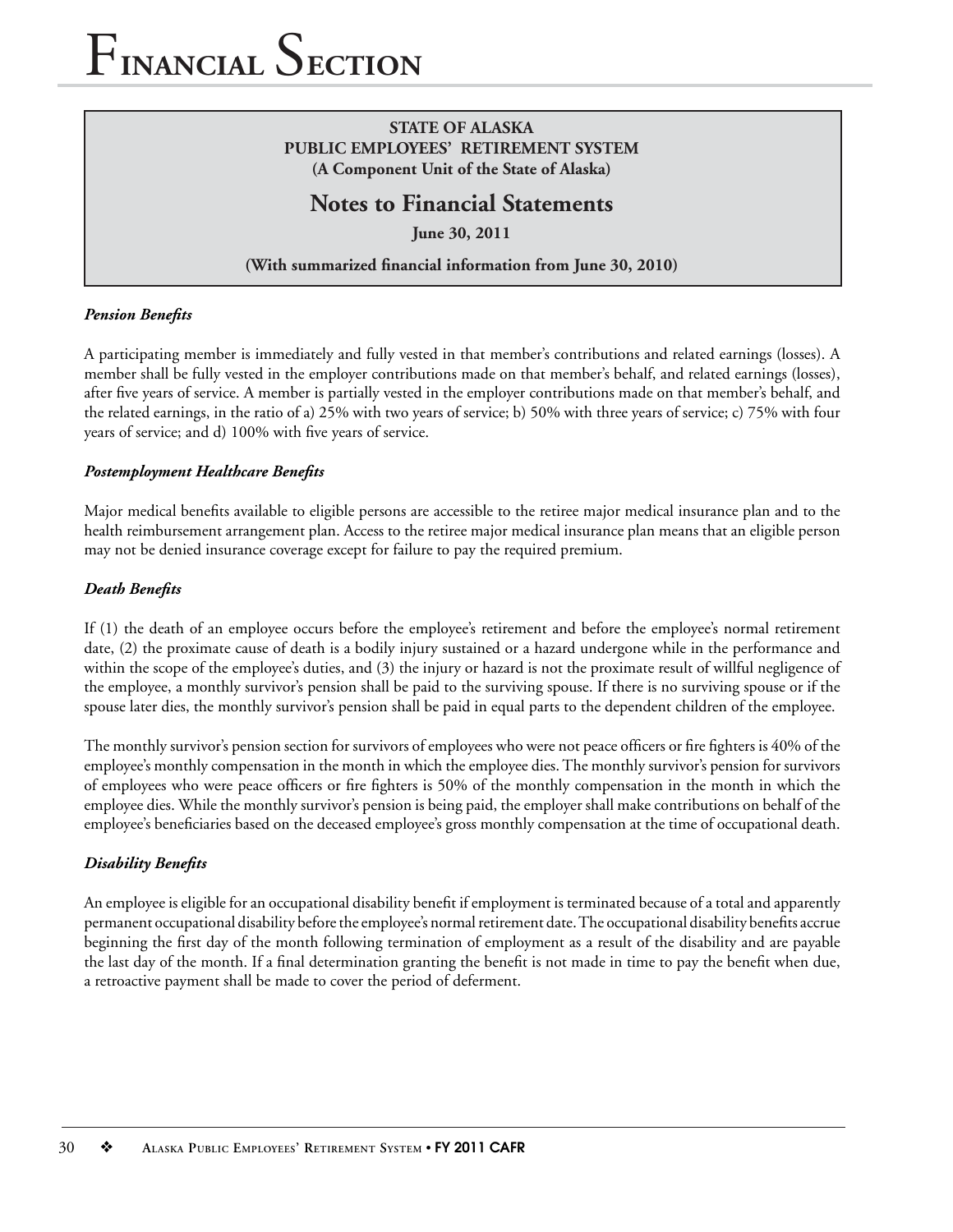# **Notes to Financial Statements**

**June 30, 2011**

(With summarized financial information from June 30, 2010)

#### *Contributions*

#### **DCR Plan Member Contributions**

Contribution rates are 8.0% for DCR Plan members, as required by statute. The employer shall deduct the contribution from the member's compensation at the end of each payroll period, and the contribution shall be credited by the DCR plan to the member's individual account. The contributions shall be deducted from the member's compensation before the computation of applicable federal taxes.

#### **Employer Contributions**

An employer shall contribute to each member's individual account an amount equal to 5.0% of the member's compensation.

Each participant designates how contributions are to be allocated among the investment options. Each participant's account is credited with the participant's contributions and the appreciation or depreciation in unit value for the investment funds. Investment options are disclosed in note 3.

Record-keeping/administrative fees consisting of a fixed amount, applied in a lump sum each calendar year, and a variable amount, applied monthly, are deducted from each participant's account, applied pro rata to all the funds in which the employee participates. This fee is for all costs incurred by the record-keeper and by the State. The investment management fees are netted out of the funds' performance.

#### *Refunds*

A member is eligible to elect distribution of the member's account in accordance with this section 60 days after termination of employment.

#### *Participant Accounts*

Participant accounts under the DCR Plan are self-directed with respect to investment options. Investment options are disclosed in note 3.

Each participant designates how contributions are to be allocated among the investment options. Each participant's account is credited with the participant's contributions and the appreciation or depreciation in unit value for the investment funds.

Record-keeping/administrative fees consisting of a fixed amount, applied in a lump sum each calendar year, and a variable amount, applied monthly, are deducted from each participant's account, applied pro rata to all the funds in which the employee participates. This fee is for all costs incurred by the record-keeper and by the State. The investment management fees are netted out of the funds' performance.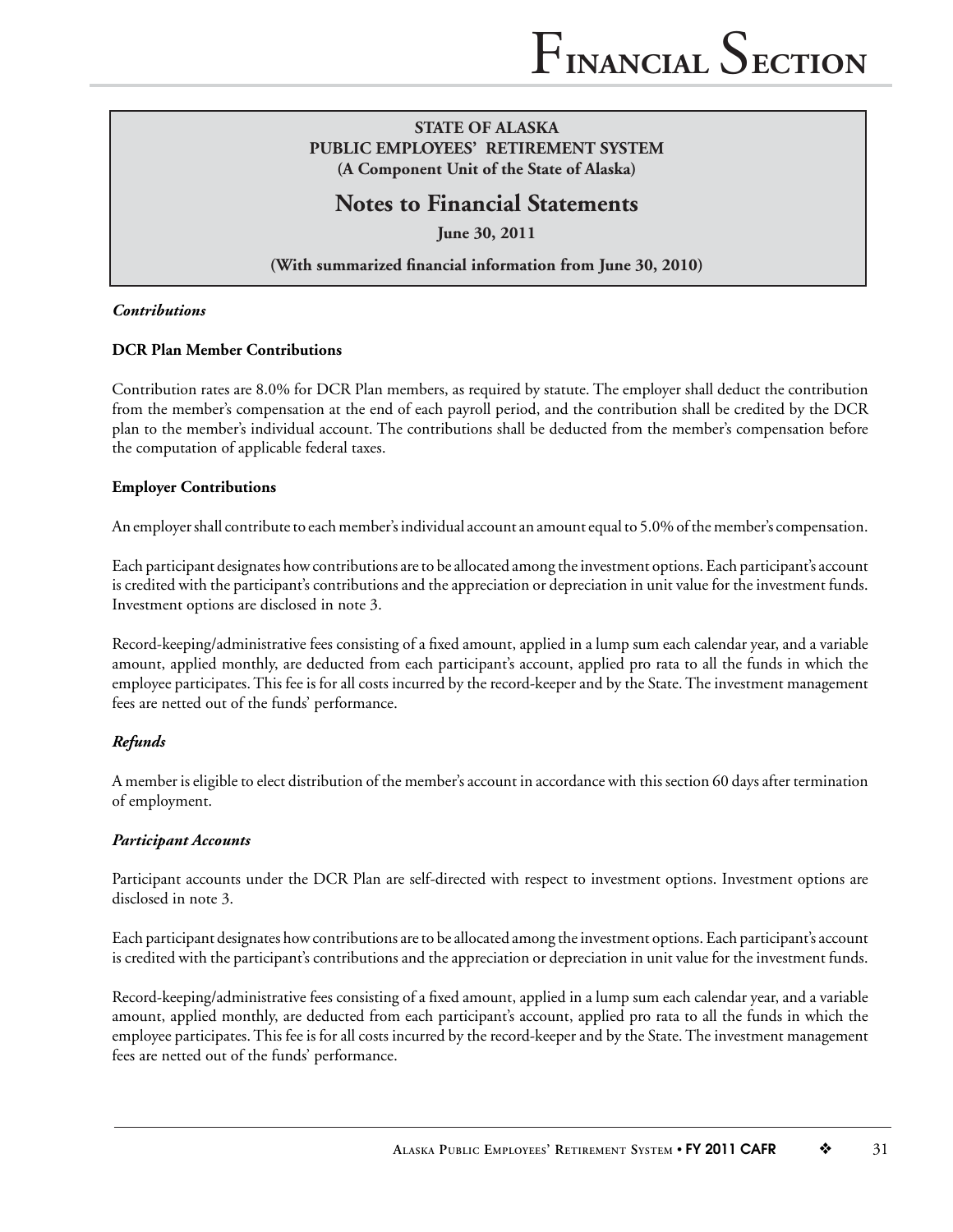## **STATE OF ALASKA PUBLIC EMPLOYEES' RETIREMENT SYSTEM (A Component Unit of the State of Alaska)**

# **Notes to Financial Statements**

**June 30, 2011**

(With summarized financial information from June 30, 2010)

#### (2) Summary of Significant Accounting Policies

### *Basis of Accounting*

The System's financial statements are prepared using the economic resources measurement focus and the accrual basis of accounting. Contributions are recognized in the period in which they are due. Benefits and refunds are recognized when due and payable.

### *Use of Estimates*

The preparation of financial statements in conformity with generally accepted accounting principles requires management to make estimates and assumptions that affect the reported amounts of assets and liabilities and disclosure of contingent assets and liabilities at the date of the financial statements and the reported amounts of additions and deductions during the reporting period. Actual results could differ from those estimates.

### *GASB Statements No. 25, No. 43 and No. 50*

The DB Plan and DCR Plan follow the provisions of Government Accounting Standards Board (GASB) Statement No. 25, Financial Reporting for Defined Benefit Pension Plans and Note Disclosures for Defined Contribution Plans (GASB 25). GASB 25 establishes a financial reporting framework for defined benefit plans that distinguishes between two separate categories of information: (a) current financial information about plan assets and financial activities and (b) actuarially determined information, from a long-term perspective, about the funded status of the plan and the progress being made in accumulating sufficient assets to pay benefits when due. The DB Plan and DCR Plan follow the provisions of GASB Statement No. 50, *Pension Disclosures*. GASB 50 amended certain disclosure provisions of GASB 25 and expanded the required disclosures regarding pensions.

The DB Plan follows the provisions of GASB Statement No. 43, *Financial Reporting for Postemployment Benefi t Plans Other Than Pension Plans* (GASB 43). GASB 43 establishes uniform financial reporting standards for Other Postemployment Benefit Plans (OPEB) and supersedes the interim guidance included in GASB Statement No. 26, *Financial Reporting or* Postemployment Healthcare Plans Administered by Defined Benefit Pension Plans. The approach followed by GASB 43 is generally consistent with the approach adopted in GASB 25, with modifications to reflect differences between pension and OPEB plans.

#### *Investments*

Investments are reported under the Department of Revenue, Division of Treasury (Treasury). Treasury financial statements are prepared using the accrual basis of accounting for investment income. Assets are reported at fair value. Investment purchases and sales are recorded on a trade-date basis. Net contributions (withdrawals) represent contributions from employers and employees, net of benefits paid to plan participants and administrative and investment management expenses. Contributions, benefits paid, and all expenses are recorded on a cash basis.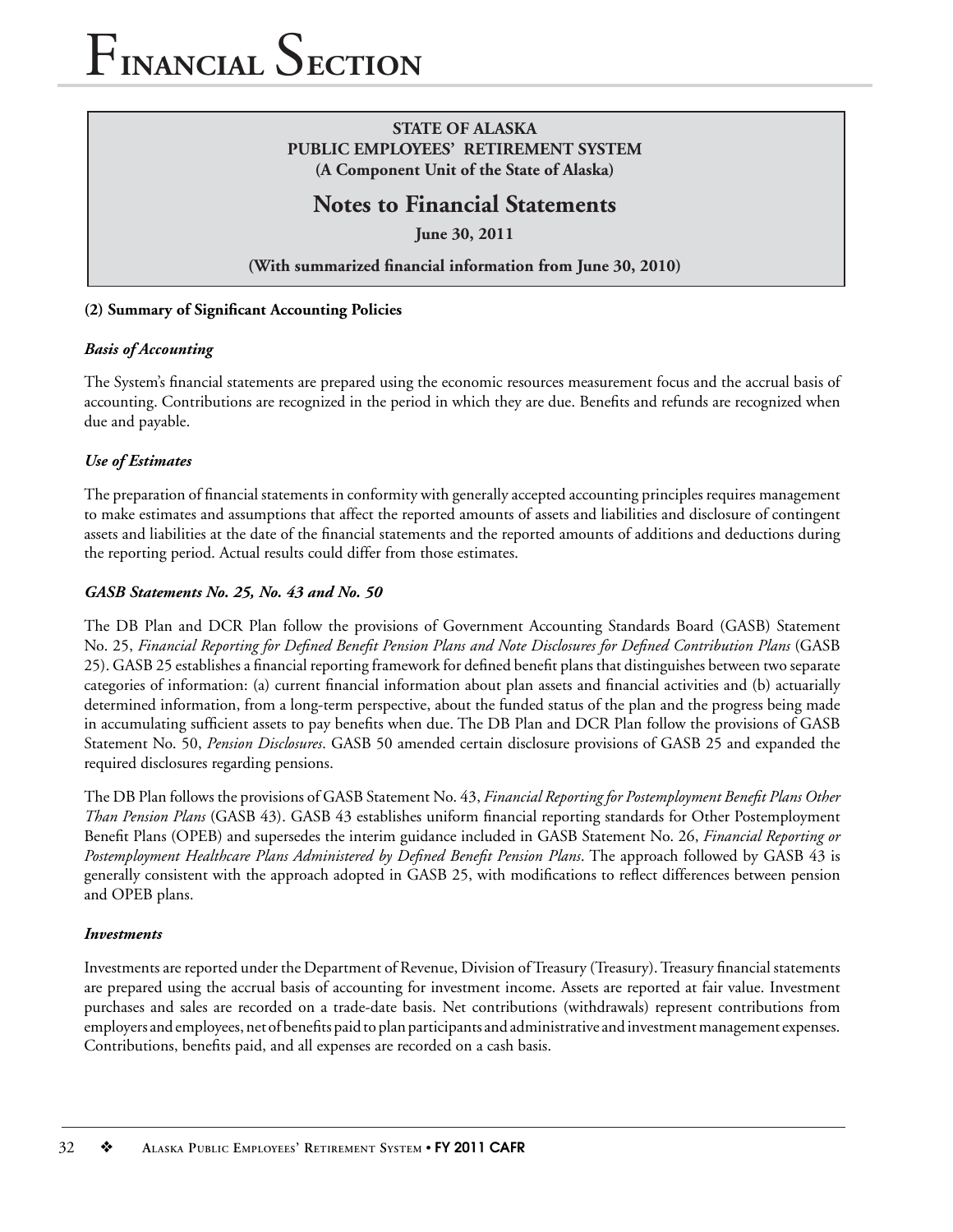## **Notes to Financial Statements**

**June 30, 2011**

#### (With summarized financial information from June 30, 2010)

#### **Pooled Investments**

With the exception of the Short-term Fixed Income Pool, ownership in the various pools is based on the number of shares held by each participant. The net asset value per share is determined by dividing the total fair value of the net assets of the pool by the number of shares of the pool outstanding on the valuation date. Contributions to and withdrawals from the pool are based on the beginning of the day net asset value per share on the day of the transaction.

The Short-Term Fixed Income Pool maintains a share price of \$1. Each participant owns shares in the pool, the number of which fluctuates daily with contributions and withdrawals. Participant shares also change at the beginning of each month when income is paid. Securities expressed in terms of foreign currencies are translated into U.S. dollars at the prevailing exchange rates. Forward currency contracts are valued at the mid-point of representative quoted bid and ask prices.

#### *Valuation and Income Allocation*

#### **Fixed Income Investment Pools**

With the exception of the Emerging Markets Debt Pool, fixed income securities are valued each business day using prices obtained from a pricing service when such prices are available; otherwise, such securities are valued at the most current sale price or based on a valuation provided by investment managers. Income in the pools is credited to the net asset value of the pool daily and allocated to pool participants daily on a pro rata basis. Treasury staff or the investment manager determines the allocation between permissible securities.

The Emerging Markets Debt Pool participates in one externally managed commingled investment fund alongside other institutional investors through ownership of equity shares, which are valued on the last business day of each month by the investment manager.

#### **Broad Domestic Equity, International Equity, and Real Estate Investment Trust (REIT) Pools**

Domestic equity, international equity, and REIT securities are valued each business day using prices obtained from a pricing service or prices quoted by one or more independent brokers. Income in the pools is credited to the net asset value of the pool daily and allocated to pool participants daily on a pro rata basis. Treasury staff or the external manager determines the allocation between permissible securities.

#### **Emerging Markets Equity, Private Equity, Absolute Return, Real Estate, Energy, Farmland, Farmland Water and Timber Pools**

Income in these pools is credited to the net asset value of the pool daily and allocated to pool participants monthly on a pro rata basis.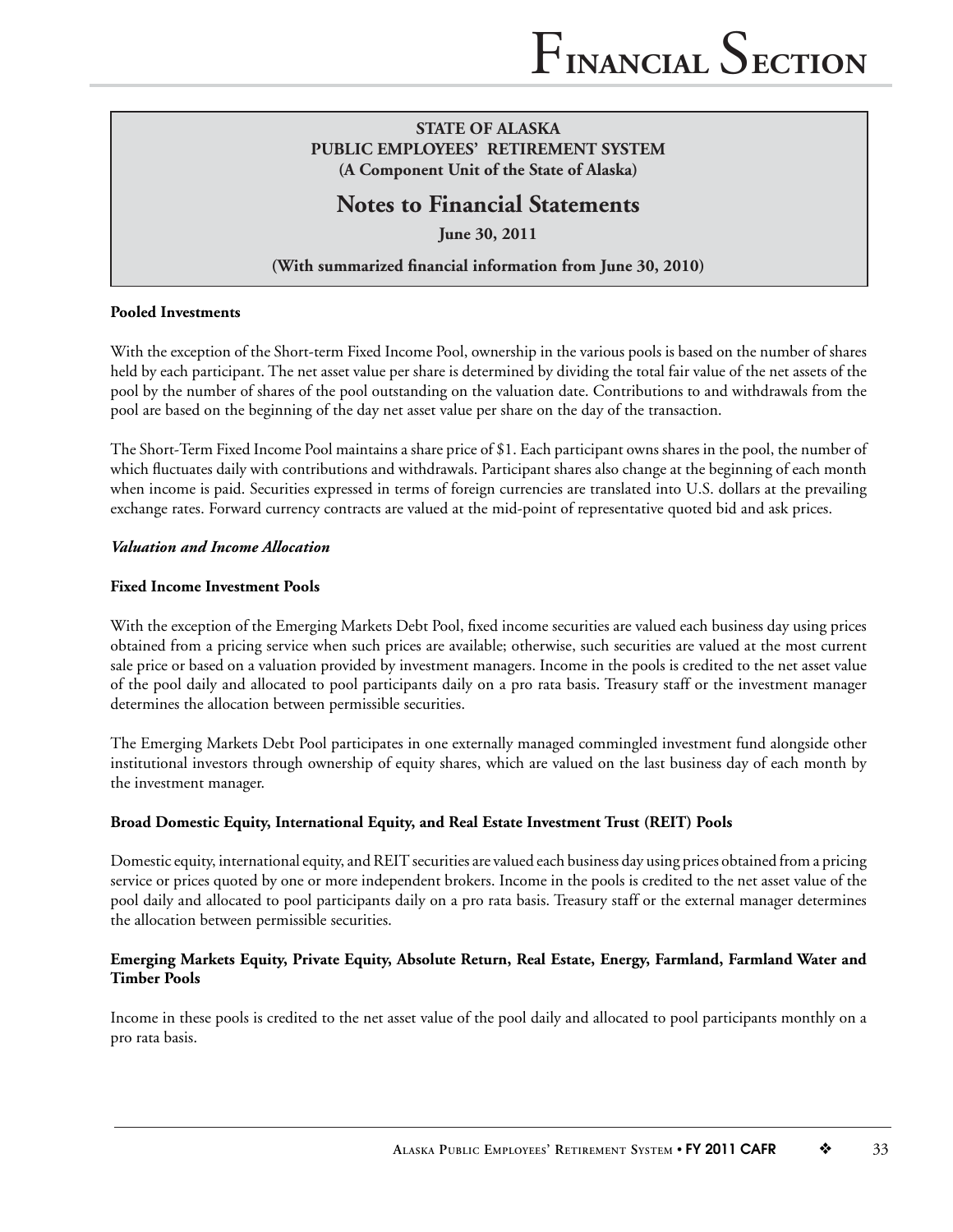### **STATE OF ALASKA PUBLIC EMPLOYEES' RETIREMENT SYSTEM (A Component Unit of the State of Alaska)**

# **Notes to Financial Statements**

**June 30, 2011**

(With summarized financial information from June 30, 2010)

Emerging markets securities are valued on the last business day of each month by the investment managers. The pool participates in three externally managed commingled investment funds alongside other institutional investors through ownership of equity shares. The commingled funds invest in the securities markets of developing countries.

Private equity investments are valued quarterly by the general partners and investment sponsors. Private equity oversight managers and Treasury staff employ a standard of reasonable care in verifying that the valuations reasonably reflect the underlying fair value of the investments. Underlying assets are comprised of venture capital, buyout, restructuring, and special situation investments through limited partnership agreements. Each manager independently determines the limited partnerships to invest in.

Absolute return investments are valued monthly by the general partners. The fund administrators are held to a standard of reasonable care in verifying that the valuations reasonably reflect the underlying fair value of the investments. Underlying assets are comprised of hedge fund investments through limited partnership agreements. Each manager independently determines the limited partnerships to invest in.

The energy related investments are valued quarterly by the general partner. The general partner is held to a standard of reasonable care in verifying that the valuations reasonably reflect the underlying fair value of the investments. Underlying assets comprise a limited partnership with an energy related venture capital operating company.

Real estate, farmland, farmland water property, and timber investments are valued quarterly by investment managers based on market conditions. Additionally, real estate, farmland, and timber investments are appraised annually by independent appraisers. Underlying assets in the pool are comprised of separate accounts, commingled accounts, and limited partnerships. Managers independently determine permissible investments.

#### *Defi ned Contribution Participant Directed Investments*

The Alaska Retirement Management Board (Board) contracts with an external investment manager who is given the authority to invest in a wholly owned pooled environment to accommodate 13 participant-directed funds. Additionally, the Board Contracts with external managers who manage a mix of collective investment funds. Income for the Pooled Investment and Collective Investment Funds is credited to the fund's net asset value on a daily basis and allocated to pool participants daily on a pro rata basis.

Pooled Participant Directed Investment Funds, held in trust, are stated at fair value based on the unit value as reported by the Trustees multiplied by the number of units held by the DCR Plan. The unit value is determined by the Trustees based on fair value of the underlying assets. Purchases and sales of securities are recorded on a trade-date basis. Underlying assets comprise domestic and international stocks, investment grade bonds, federally guaranteed mortgages, money market instruments, and other cash equivalent instruments with maturities of less than one year which include commercial paper, banker acceptances, certificates of deposit with ratings of A1/P1 or better as well as, obligations of the U.S. government and its agencies, and repurchase agreements collateralized by U.S. Treasury Instruments.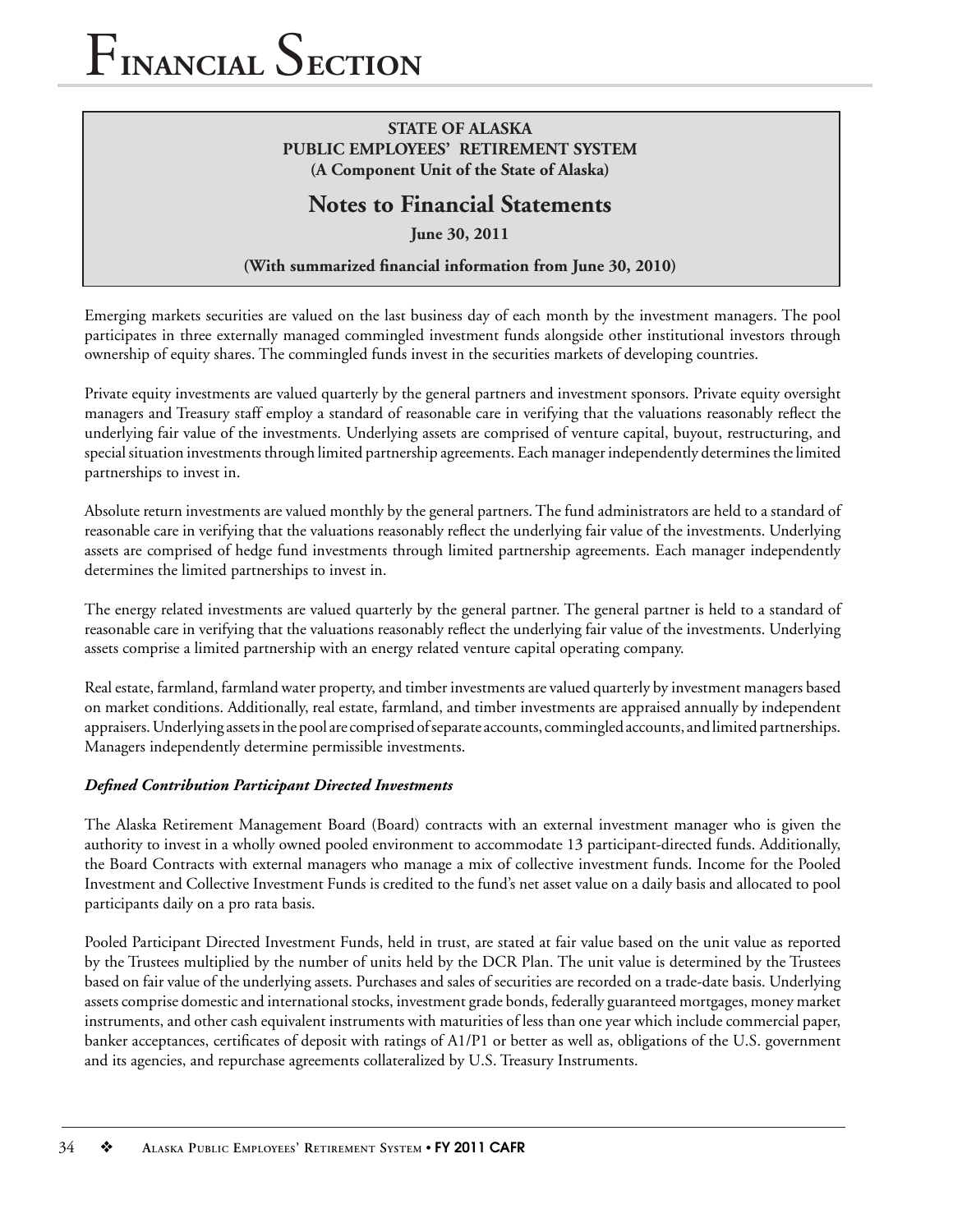## **Notes to Financial Statements**

**June 30, 2011**

(With summarized financial information from June 30, 2010)

Collective Investment Funds, held in trust, are stated at fair value based on the unit value as reported by the Trustees multiplied by the number of units held by the DCR Plan. The unit value is determined by the Trustees based on fair value of the underlying assets. Purchases and sales of securities are recorded on a trade-date basis. Underlying assets comprise commingled investment funds, alongside other investors, through ownership of equity shares.

#### *Contributions Receivable*

Contributions from the System's members and employers for service through June 30 are accrued. These contributions are considered fully collectible, and accordingly, no allowance for uncollectible receivables is reflected in the financial statements.

#### *Administrative Costs*

Administrative costs are paid from investment earnings.

#### *Due from (to) State of Alaska General Fund*

Amounts due from (to) the State of Alaska General Fund represent the net difference between amounts paid by the DB Plan on behalf of others and amounts paid by others on behalf of the DB Plan.

#### *Federal Income Tax Status*

The DB Plan and DCR Plan are qualified plans under Section  $401(a)$  and  $414(d)$  of the Internal Revenue Code and are exempt from federal income taxes under Section 501(a).

#### **(3) Investments**

The Board is the investment oversight authority of the System's investments. As the fiduciary, the Board has the statutory authority to invest assets under Prudent Investor Rule. Fiduciary responsibility for the Board's Invested Assets is pursuant to Alaska Statutes 37.10.210-390.

Alaska Statute 37.10.071 provides that investments shall be made with the judgment and care under circumstances then prevailing that an institutional investor of ordinary professional prudence, discretion, and intelligence exercises in managing large investment portfolios.

Treasury provides staff for the Board. Treasury has created a pooled environment by which it manages investments of the Board. Additionally, Treasury manages a mix of Pooled Investment Funds and Collective Investment Funds for the DCR Participant Directed Pension Plans under the Board's fiduciary responsibility.

Actual investing is performed by investment officers in Treasury or by contracted external investment managers. The Board has developed investment guidelines, policies and procedures for Treasury staff and external investment managers to adhere to when managing investments. Specifically, the High Yield Fixed Income Pool, International Fixed Income Pool,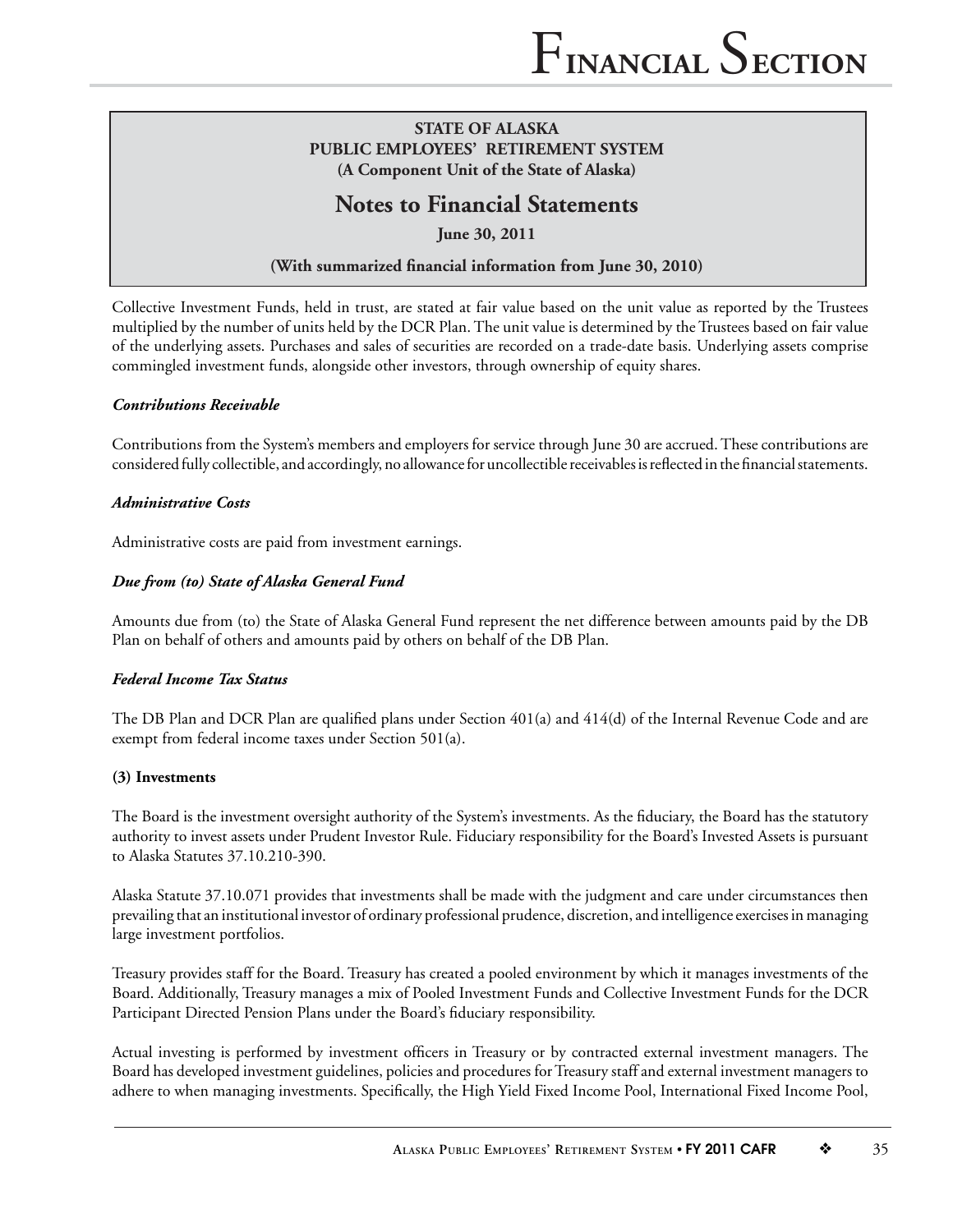### **STATE OF ALASKA PUBLIC EMPLOYEES' RETIREMENT SYSTEM (A Component Unit of the State of Alaska)**

# **Notes to Financial Statements**

**June 30, 2011**

(With summarized financial information from June 30, 2010)

Emerging Markets Debt Pool, Board Domestic Equity Pool, International Equity Pool, Emerging Markets Equity Pool, Private Equity Pool, Absolute Return Pool, Real Estate Pool, Energy Pool, Farmland Pool, Farmland Water Pool, Timber Pool, Pooled Participant Directed Investment Funds, and Collective Participant Directed Investment Funds are managed by external management companies. Treasury manages the Alaska Retirement Fixed Income Pool, U.S. Treasury Fixed Income Pool, Real Estate Investment Trust Pool, Treasury Inflation Protected Securities Pool, and cash holdings of certain external managers in addition to acting as oversight manager for all externally managed investments.

The Short-term Fixed Income Pool is a State pool managed by Treasury that holds investments on behalf of Board as well as other state funds.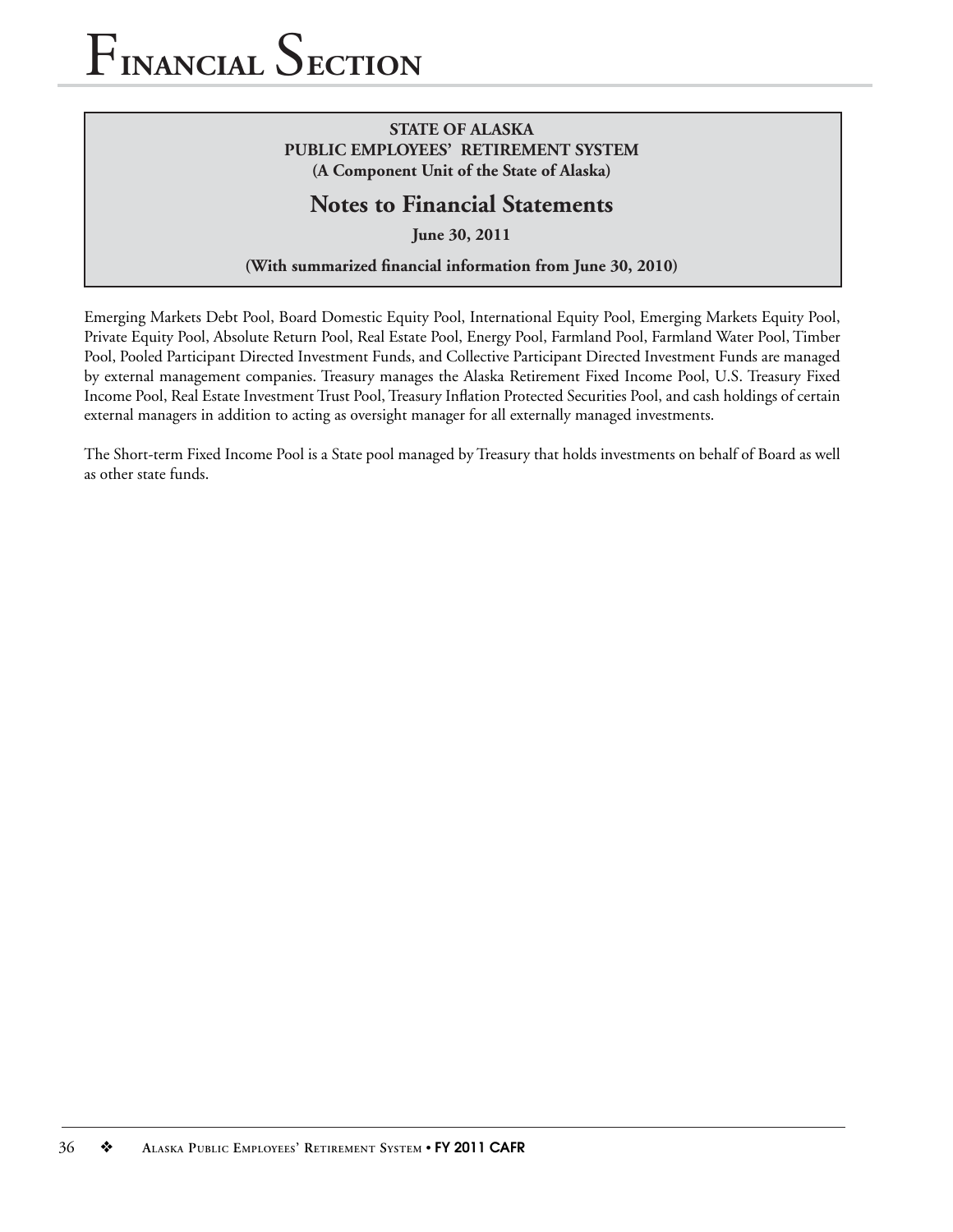# **Notes to Financial Statements**

**June 30, 2011**

#### (With summarized financial information from June 30, 2010)

#### **(4) Deposit and Investment Risk**

At June 30, 2011, the System's investments included the following:

|                                    |                          |                          |                      |                           | Fair value (in thousands) |             |                          |                          |              |
|------------------------------------|--------------------------|--------------------------|----------------------|---------------------------|---------------------------|-------------|--------------------------|--------------------------|--------------|
|                                    |                          |                          |                      | <b>Fixed income pools</b> |                           |             |                          |                          |              |
|                                    | Short-term               | Retirement               | <b>U.S. Treasury</b> | <b>High yield</b>         | <b>International</b>      | Convertible | <b>TIPS</b>              | Other                    | <b>Total</b> |
| Bridge loans                       | \$                       |                          |                      | 413                       |                           |             |                          |                          | 413          |
| Commercial paper                   | 15,904                   |                          |                      |                           |                           |             |                          |                          | 15,904       |
| Convertible bonds                  |                          |                          |                      | 3,413                     |                           |             |                          |                          | 3,413        |
| Corporate bonds                    | 70,351                   |                          | 38,101               | 244,605                   |                           |             |                          | $\overline{\phantom{0}}$ | 353,057      |
| Deposits                           |                          |                          |                      |                           | 1,199                     |             |                          |                          | 1,199        |
| Foreign corporate bonds            |                          |                          |                      |                           | 55,704                    |             |                          |                          | 55,704       |
| Foreign government bonds           |                          |                          |                      |                           | 193,045                   |             |                          |                          | 193,045      |
| Mortgage-backed                    | 3,266                    | 14,385                   | 57,651               |                           |                           |             |                          |                          | 75,302       |
| Mutual funds                       |                          |                          |                      |                           |                           |             |                          | 140,307                  | 140,307      |
| Other asset-backed                 | 70,583                   |                          | 239                  |                           |                           |             |                          |                          | 70,822       |
| Overnight sweep account (Imcs)     | 1,898                    |                          |                      | 13,340                    |                           | 224         |                          |                          | 15,462       |
| Short-term investment fund         |                          |                          |                      |                           | 2,310                     |             |                          | 14,424                   | 16,734       |
| U.S. government agency             | 3,925                    |                          | 10,005               |                           |                           |             |                          |                          | 13,930       |
| U.S. government agency             |                          |                          |                      |                           |                           |             |                          |                          |              |
| discount notes                     | 5,816                    |                          |                      |                           |                           |             |                          |                          | 5,816        |
| Treasury bills                     | 33,252                   |                          |                      |                           |                           |             |                          |                          | 33,252       |
| Treasury bonds                     |                          |                          | 85,944               |                           |                           |             |                          |                          | 85,944       |
| Treasury notes                     | $\overline{\phantom{a}}$ | $\overline{\phantom{0}}$ | 1,029,681            |                           | 7,486                     |             |                          | $\overline{\phantom{0}}$ | 1,037,167    |
| Treasury TIP bonds                 |                          |                          |                      |                           |                           |             | 46,437                   |                          | 46,437       |
| Treasury TIP notes                 |                          |                          |                      |                           |                           |             | 87,936                   |                          | 87,936       |
|                                    |                          |                          |                      |                           |                           |             |                          |                          |              |
| Yankees:                           | 1,389                    |                          | 18,296               | 19,022                    |                           |             |                          |                          | 38,707       |
| Corporate                          |                          |                          |                      |                           |                           |             |                          |                          |              |
| Government                         |                          |                          | 1,069                |                           |                           |             |                          |                          | 1,069        |
| Fixed income pools:                |                          |                          |                      | 326                       |                           |             |                          |                          |              |
| Equity                             |                          |                          |                      |                           |                           |             |                          |                          | 326          |
| Warrants                           |                          |                          |                      | 24                        |                           |             |                          |                          | 24           |
| Emerging markets debt pool         |                          |                          |                      |                           |                           |             |                          | 89,979                   | 89,979       |
| Broad domestic equity pool:        |                          |                          |                      |                           |                           |             |                          |                          |              |
| Convertible bonds                  |                          |                          |                      |                           |                           | 57,469      |                          |                          | 57,469       |
| Deposits                           |                          |                          |                      |                           |                           |             |                          | 17,092                   | 17,092       |
| Equity                             |                          |                          |                      |                           |                           | 7,333       |                          | 3,002,121                | 3,009,454    |
| Limited partnership                |                          |                          |                      |                           |                           |             |                          | 227,931                  | 227,931      |
| Mutual fund                        |                          |                          |                      |                           |                           |             |                          | 42,249                   | 42,249       |
| Options                            |                          |                          |                      |                           |                           |             |                          | (20, 488)                | (20, 488)    |
| Treasury bills                     |                          |                          |                      |                           |                           |             |                          | 3,211                    | 3,211        |
| International equity pool:         |                          |                          |                      |                           |                           |             |                          |                          |              |
| Deposits                           |                          |                          |                      |                           |                           |             |                          | 24,186                   | 24,186       |
| Equity                             |                          |                          |                      |                           |                           |             |                          | 1,870,444                | 1,870,444    |
| Rights                             |                          |                          |                      |                           |                           |             |                          | 132                      | 132          |
| Emerging markets equity pool       |                          |                          |                      |                           |                           |             |                          | 686,497                  | 686,497      |
| Private equity pool:               |                          |                          |                      |                           |                           |             |                          |                          |              |
| Limited partnerships               |                          |                          |                      |                           |                           |             |                          | 1,049,381                | 1,049,381    |
| Absolute return pool:              |                          |                          |                      |                           |                           |             |                          |                          |              |
| Limited partnerships               |                          |                          |                      |                           |                           |             |                          | 504,106                  | 504,106      |
| Real estate pool:                  |                          |                          |                      |                           |                           |             |                          |                          |              |
| Commingled funds                   |                          |                          |                      |                           |                           |             |                          | 176,704                  | 176,704      |
| Limited partnerships               |                          |                          |                      |                           |                           |             | $\overline{\phantom{0}}$ | 254,004                  | 254,004      |
| Real estate                        |                          |                          |                      |                           |                           |             |                          | 485,642                  | 485,642      |
| Real estate investment trust pool: |                          |                          |                      |                           |                           |             |                          |                          |              |
| Equity                             |                          |                          |                      |                           |                           |             |                          | 115,492                  | 115,492      |
| Energy pool:                       |                          |                          |                      |                           |                           |             |                          |                          |              |
| Limited partnerships               |                          |                          |                      |                           |                           |             |                          | 64,050                   | 64,050       |
| Farmland pool:                     |                          |                          |                      |                           |                           |             |                          |                          |              |
| Agricultural holdings              |                          |                          |                      |                           |                           |             |                          | 368,961                  | 368,961      |
| Farmland water pool:               |                          |                          |                      |                           |                           |             |                          |                          |              |
| Agricultural holdings              |                          |                          |                      |                           |                           |             |                          | 13,877                   | 13,877       |
| Timber pool:                       |                          |                          |                      |                           |                           |             |                          |                          |              |
| Timber holdings                    |                          |                          |                      |                           |                           |             |                          | 133,658                  | 133,658      |
| Participant directed:              |                          |                          |                      |                           |                           |             |                          |                          |              |
| Collective investment funds        |                          |                          |                      |                           |                           |             |                          | 124,357                  | 124,357      |
| Pooled investment funds            |                          |                          |                      |                           |                           |             |                          | 48,161                   | 48,161       |
| Net other assets (liabilities)     | 95                       | 118                      | (2,276)              | 3,292                     | 3,918                     | 356         | 914                      | 7,328                    | 13,745       |
| Other pool ownership               | (111, 520)               | 12,961                   | 17,007               |                           |                           |             | 345                      | 81,207                   |              |
| Unallocated deposit in transit     |                          |                          |                      |                           |                           |             | —                        | 1,656                    | 1,656        |
|                                    |                          |                          |                      |                           |                           |             |                          |                          |              |
| Total invested assets              | 94,959<br>\$             | 27,464                   | 1,255,717            | 284,435                   | 263,662                   | 65,382      | 135,632                  | 9,526,669                | 11,653,920   |
|                                    |                          |                          |                      |                           |                           |             |                          |                          |              |

**ALASKA PUBLIC EMPLOYEES' RETIREMENT SYSTEM** • **FY 2011 CAFR** ❖ 37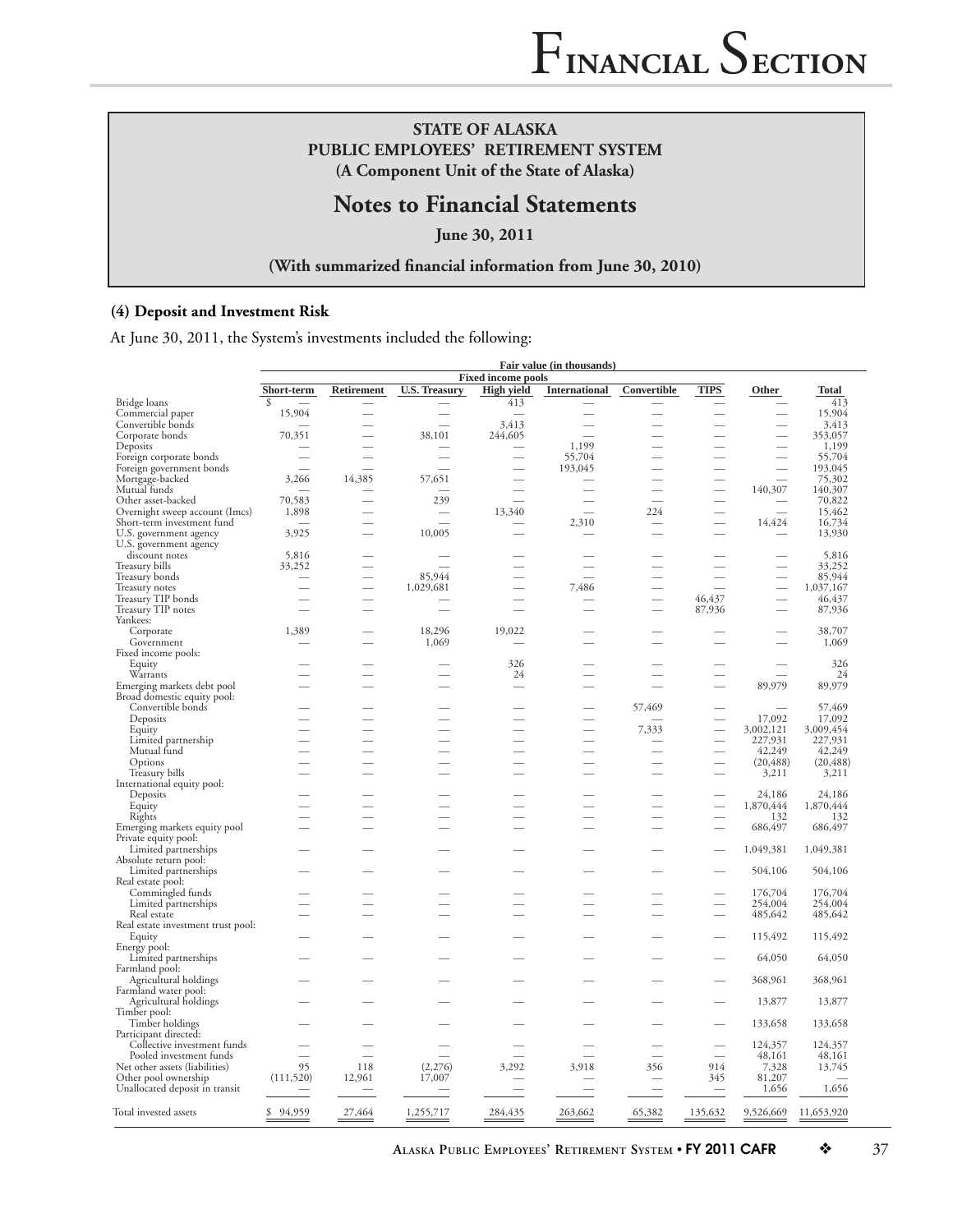## **STATE OF ALASKA PUBLIC EMPLOYEES' RETIREMENT SYSTEM (A Component Unit of the State of Alaska)**

## **Notes to Financial Statements**

**June 30, 2011**

(With summarized financial information from June 30, 2010)

### *Interest Rate Risk*

Interest rate risk is the risk that changes in interest rates will adversely affect the fair value of an investment.

#### **Short–Term Fixed Income Pool**

As a means of limiting its exposure to fair value losses arising from increasing interest rates, Treasury's investment policy limits individual fixed rate securities to 14 months to maturity or 14 months expected average life upon purchase. Floating rate securities are limited to three years to maturity or three years expected average life upon purchase. Treasury utilizes the actual maturity date for commercial paper and 12 month prepay speeds for other securities. At June 30, 2011, the expected average life of individual fixed rate securities ranged from 1 day to 1 year and the expected average life of floating rate securities ranged from 8 days to 14 years.

#### **Other Defined Benefit Fixed Income Pools**

Duration is a measure of interest rate risk. It measures a security's sensitivity to a 100-basis point change in interest rates. The duration of a pool is the average fair value weighted duration of each security in the pool taking into account all related cash flows. Treasury uses industry standard analytical software developed by The Yield Book Inc. to calculate effective duration. The software takes into account various possible future interest rates, historical and estimated prepayment rates, options, and other variable cash flows to calculate effective duration.

Through the Board's investment policy, Treasury manages the exposure to fair value losses arising from increasing interest rates by limiting the effective duration of the Retirement Fixed Income portfolio to  $\pm$  20% of the Barclays Capital U.S. Aggregate Bond Index. The effective duration for the Barclays Capital U.S. Aggregate Bond Index at June 30, 2011, was 5.19 years.

Through the Board's investment policy, Treasury manages the exposure to fair value losses arising from increasing interest rates by limiting the effective duration of the Intermediate U.S. Treasury Fixed Income portfolio to ± 20% of the Barclays Capital U.S. Treasury Intermediate Index. The effective duration for the Barclays Capital U.S. Treasury Intermediate Index at June 30, 2011 was 3.94 years.

Through the Board's investment policy, Treasury manages the exposure to fair value losses arising from increasing interest rates by limiting the effective duration of the High Yield Fixed Income portfolio to ± 20% of the Merrill Lynch U.S. High Yield Master II Constrained Index. The effective duration for the Merrill Lynch U.S. High Yield Master II Constrained Index at June 30, 2011 was 4.52 years.

Through the Board's investment policy, Treasury manages the exposure to fair value losses arising from increasing interest rates by limiting the effective duration of the International Fixed Income portfolio to  $\pm$  25% of the Citigroup Non-USD World Government Bond Index. The effective duration for the Citigroup Non-USD World Government Bond Index at June 30, 2011 was 6.97 years.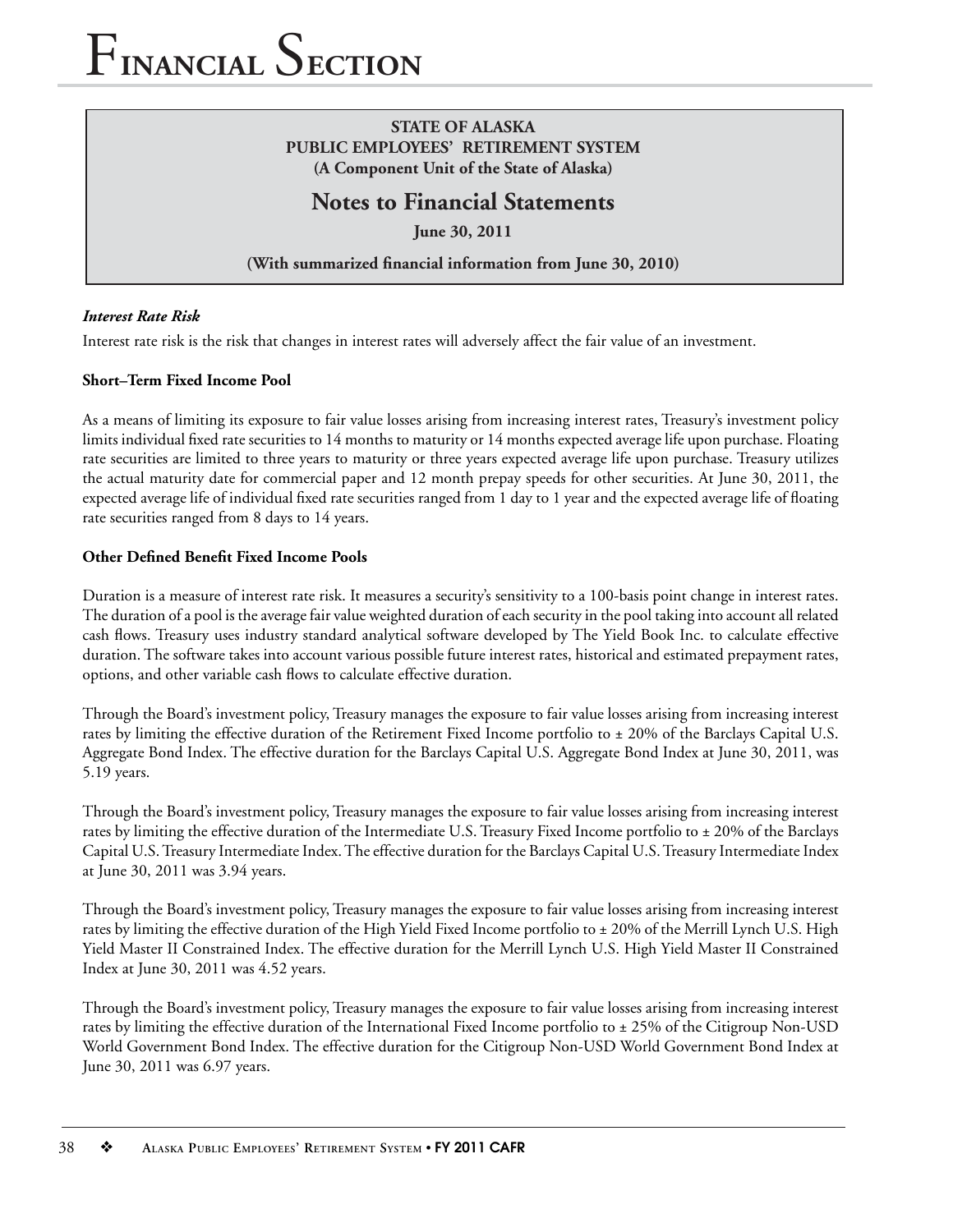## **Notes to Financial Statements**

**June 30, 2011**

(With summarized financial information from June 30, 2010)

Through the Board's investment policy, Treasury manages the exposure to fair value losses arising from increasing interest rates by limiting the effective duration of the TIPS portfolio to  $\pm$  20% of the Barclays Capital U.S. Treasury Inflation-Protected (U.S. TIPS) Index, or a reasonable proxy thereof. The average life of the proxy index at June 30, 2011 was 5.31 years.

The Board does not have a policy to limit interest rate risk for the Emerging Debt or Convertible Bond portfolio.

At June 30, 2011, the effective duration of the DB Plan's fixed income pools, by investment type, was as follows:

|                              | <b>Effective duration</b> (In years) |                      |            |               |             |  |
|------------------------------|--------------------------------------|----------------------|------------|---------------|-------------|--|
|                              | Retirement                           | <b>U.S. Treasury</b> | High yield | International | <b>TIPS</b> |  |
| Corporate bonds              |                                      | 4.18                 | 4.66       |               |             |  |
| Convertible bonds            |                                      |                      | 0.30       |               |             |  |
| Equity                       |                                      |                      | 7.49       |               |             |  |
| Foreign corporate bonds      |                                      |                      |            | 1.30          |             |  |
| Foreign government bonds     |                                      |                      |            | 3.98          |             |  |
| Mortgage-backed              | 2.72                                 | 2.32                 |            |               |             |  |
| Other asset-backed           |                                      | 1.98                 |            |               |             |  |
| U.S. Treasury bonds          |                                      | 7.61                 |            |               | 9.49        |  |
| U.S. Treasury notes          |                                      | 3.67                 |            | 5.86          | 2.92        |  |
| U.S. government agency       |                                      | 7.71                 |            |               |             |  |
| Yankees:                     |                                      |                      |            |               |             |  |
| Corporate                    |                                      | 3.27                 | 4.42       |               |             |  |
| Government                   |                                      | (4.69)               |            |               |             |  |
| Portfolio effective duration | 1.43                                 | 3.86                 | 4.37       | 3.40          | 5.18        |  |

#### **Defined Contribution Pooled Investment Funds**

The Board contracts with an external investment manager who is given the authority to invest funds in a wholly owned pooled environment to accommodate 13 participant-directed funds. Through the Board's investment policy, exposure to fair value losses arising from increasing interest rates is managed by limiting the duration as follows:

Under normal conditions, for government debt, corporate debt and mortgage-backed securities, duration is limited to ± 0.2 years of the Barclays Capital U.S. Aggregate Bond Index. Further deviations are acceptable if they do not contribute significantly to the overall risk of portfolio. In no event at time of purchase shall effective duration exceed ± 0.4 years relative to the index.

At June 30, 2011, the duration of the government corporate debt and mortgage-backed securities was 5.12 years and the duration of the Barclays Capital Aggregate Bond Index was 5.19 years.

Under normal conditions, the DCR Plan will invest in cash equivalent instruments with maturities of less than one year.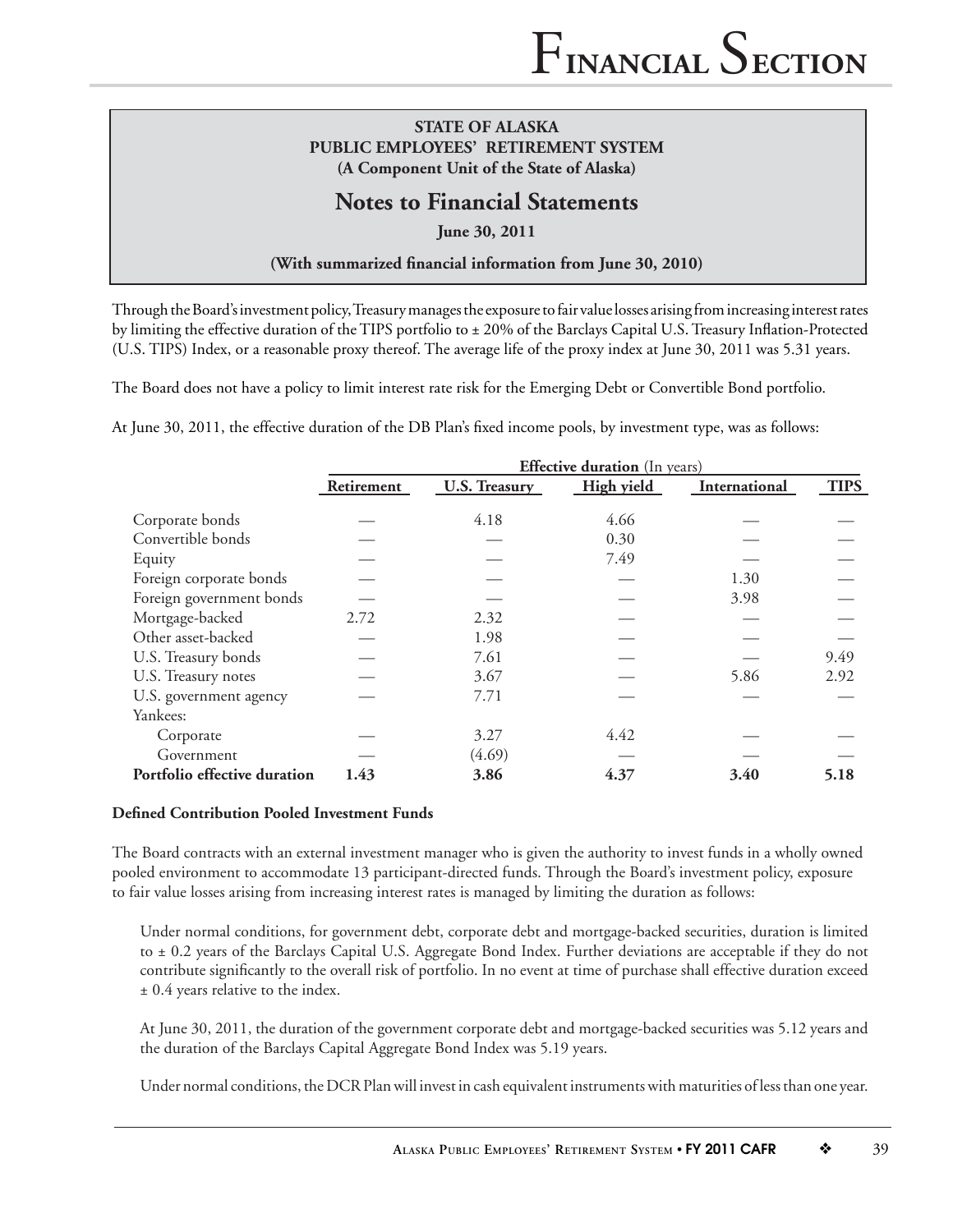### **STATE OF ALASKA PUBLIC EMPLOYEES' RETIREMENT SYSTEM (A Component Unit of the State of Alaska)**

## **Notes to Financial Statements**

**June 30, 2011**

(With summarized financial information from June 30, 2010)

#### **Defined Contribution Collective Investment Funds**

The Board does not have a policy to limit interest rate risk for its collective investment funds. At June 30, 2011, the modified duration of collective investment funds that consisted solely of debt securities were as follows – SSgA Money Market Trust: 0.05 years, SSgA World Government Bond Ex-U.S. Index: 6.76 years, SSgA Long U.S. Treasury Bond Index: 14.46 years, SSgA TIPS Index: 4.69 years, Barclays Gov/Corp Bond Fund: 7.73 years, and the Barclays Intermediate Bond Fund: 3.98 years.

#### *Credit Risk*

Credit risk is the risk that an issuer or other counter party to an investment will not fulfill its obligations.

Treasury's investment policy has the following limitations with regard to credit risk:

Short-term Fixed Income Pool investments are limited to instruments with a long-term credit rating of at least A3 or equivalent and instruments with a short-term credit rating of at least P1 or equivalent. Asset-backed and non-agency mortgage securities must be rated A3 or equivalent. The A3 rating is defined as the median rating of the following three rating agencies: Standard & Poor's Corporation, Moody's and Fitch. Asset-backed and non-agency mortgage securities may be purchased if rated by only one of these agencies if they are rated AAA.

The Board's investment policy has the following limitations with regard to credit risk:

#### **Retirement Fixed Income**

Commercial paper must carry a rating of at least P-1 by Moody's and A-1 by Standard and Poor's.

Corporate debt securities must be investment grade.

Corporate, asset-backed and non-agency mortgage securities must be investment grade. Investment grade is defined as the median rating of Standard & Poor's, Moody's and Fitch. Asset-backed and non-agency mortgage securities may be purchased if only rated by one of these agencies if they are rated AAA. Corporate bonds may be purchased if rated by two of these agencies.

No more than 40% of the portfolio's assets may be invested in investment grade corporate debt.

No more than 15% of the portfolio's assets may be invested in BBB+ to BBB- rated debt by Standard and Poor's Corporation or the equivalent by Moody's or Fitch.

#### **U.S. Treasury Fixed Income**

No more than 10% of the portfolio's assets may be invested in securities that are not nominal, United States Treasury obligations or the internally managed short term or substantially similar portfolio at the time of purchase.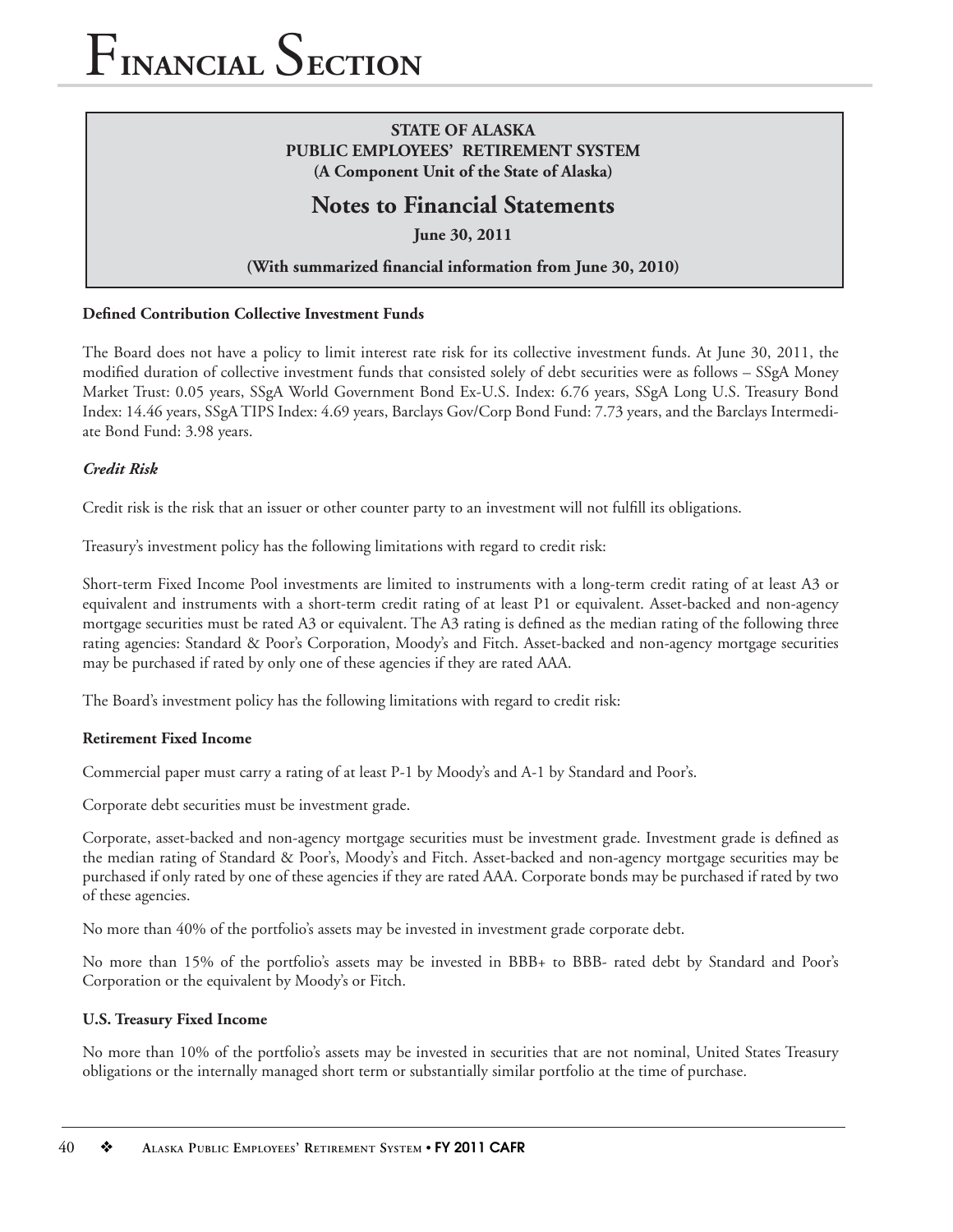# **Notes to Financial Statements**

**June 30, 2011**

### **(With summarized financial information from June 30, 2010)**

Corporate, asset-backed, and nonagency mortgage securities must be investment grade. Investment grade is defined as the median rating of Standard & Poor's, Moody's, and Fitch. Asset-backed and nonagency mortgage securities may be purchased if only rated by one of these agencies if they are rated AAA. Corporate bonds may be purchased if rated by two of these agencies.

#### **High Yield Fixed Income**

No more than 10% of the portfolio's assets may be invested in securities rated A3 or higher.

No more than 25% of the portfolio's assets may be invested in securities rated below B3.

No more than 5% of the portfolio's assets may be invested in unrated securities.

No more than 10% of the portfolio's assets may be invested in countries not rated investment grade, including emerging markets.

The lower of any Standard & Poor's, Moody's, or Fitch rating will be used for limits on securities rated below B3 and the higher rating will be used for limits on securities rated A3 or higher.

#### **International Fixed Income**

Corporate and asset-backed obligations must be rated investment grade or better by a recognized credit rating agency.

Commercial paper and euro commercial paper must be rated A-1 by Standard & Poor's or P-1 by Moody's or the equivalent of a comparable rating agency.

#### **Convertible Bonds**

Non-rated convertible securities are permitted provided the manager is able to assign an appropriate credit rating consistent with the criteria used by Standard and Poor's, Moody's, or Fitch. Non-rated securities are limited to 35% of the total market value of the portfolio.

The weighted average rating of the portfolio shall not fall below the Standard and Poor's equivalent of B.

Investments are limited to instruments with a credit rating above CCC- by Standard and Poor's and Caa3 by Moody's. However, the manager may continue to hold securities downgraded below CCC- by Standard and Poor's and Caa3 by Moody's if such an investment is considered appropriate given the Board's investment objective.

In the case of a split rating by two or more of the rating agencies, the lower rating shall apply.

#### **TIPS**

Commercial paper must be rated at least P-1 by Moody's and A-1 by Standard and Poor's.

No more than 5% of the portfolio's assets may be invested in investment grade corporate debt.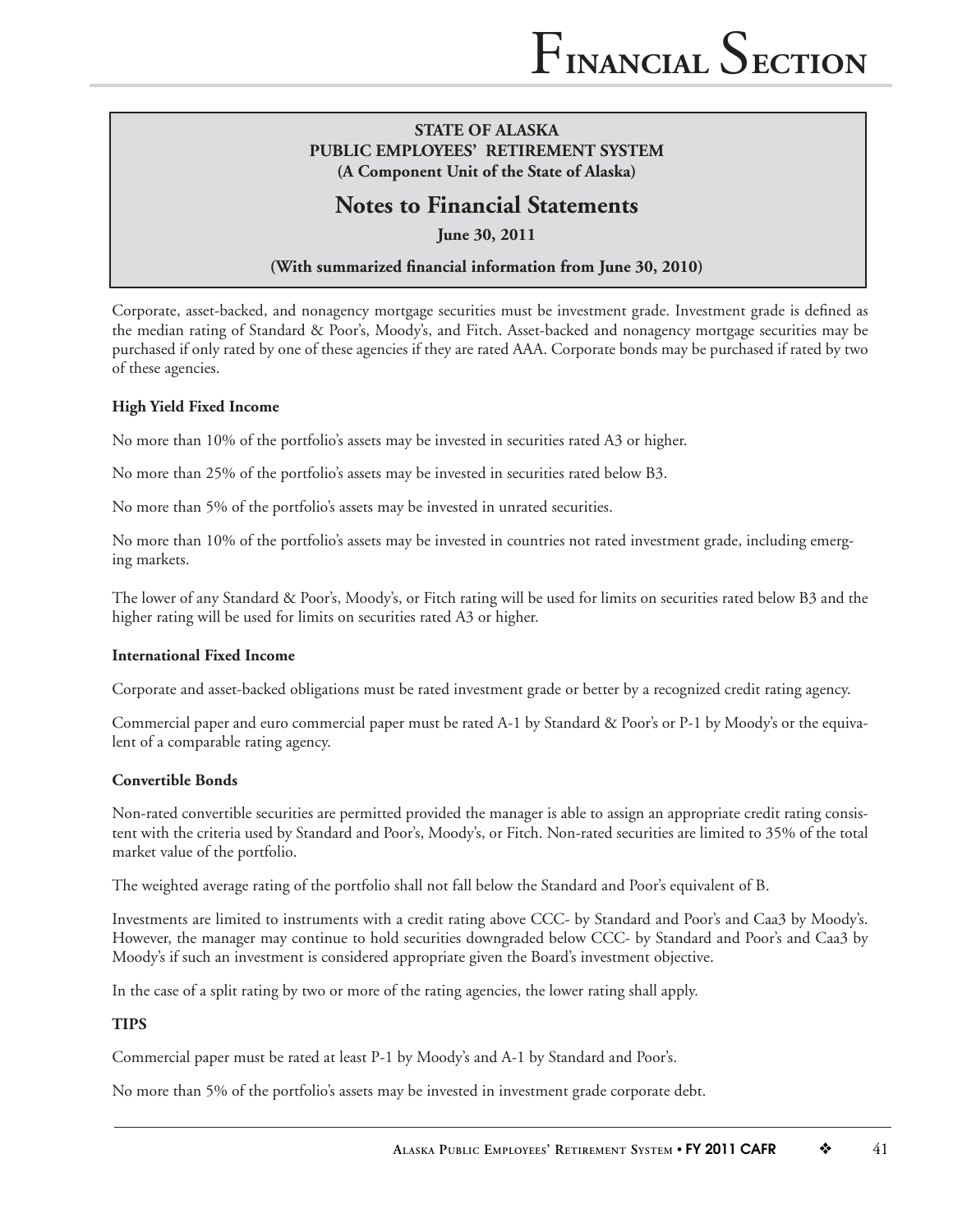### **STATE OF ALASKA PUBLIC EMPLOYEES' RETIREMENT SYSTEM (A Component Unit of the State of Alaska)**

# **Notes to Financial Statements**

**June 30, 2011**

#### (With summarized financial information from June 30, 2010)

No more than 5% of the portfolio's assets may be invested in BBB+ to BBB- rated debt by Standard & Poor's or the equivalents by Moody's or Fitch.

Corporate, asset-backed, and non-agency mortgage securities must be rated investment grade. The investment grade rating is defined as the median rating of the following three rating agencies: Standard & Poor's, Moody's, and Fitch. Assetbacked and non-agency mortgage securities may be purchased if only rated by one of these agencies if they are rated AAA. Corporate bonds may be purchased if rated by two of these agencies.

#### **Broad Domestic Equity, International Equity, Emerging Markets Debt and Collective Investment**

Corporate debt obligations must carry a rating of at least A or better by Moody's, Standard & Poor's, or Fitch rating services.

Commercial paper must bear the highest rating assigned by Moody's, Standard & Poor's, or Fitch rating services.

The Board does not have a policy to limit the concentration of credit risk for the Emerging Markets Debt Pool or the Collective Investment Funds.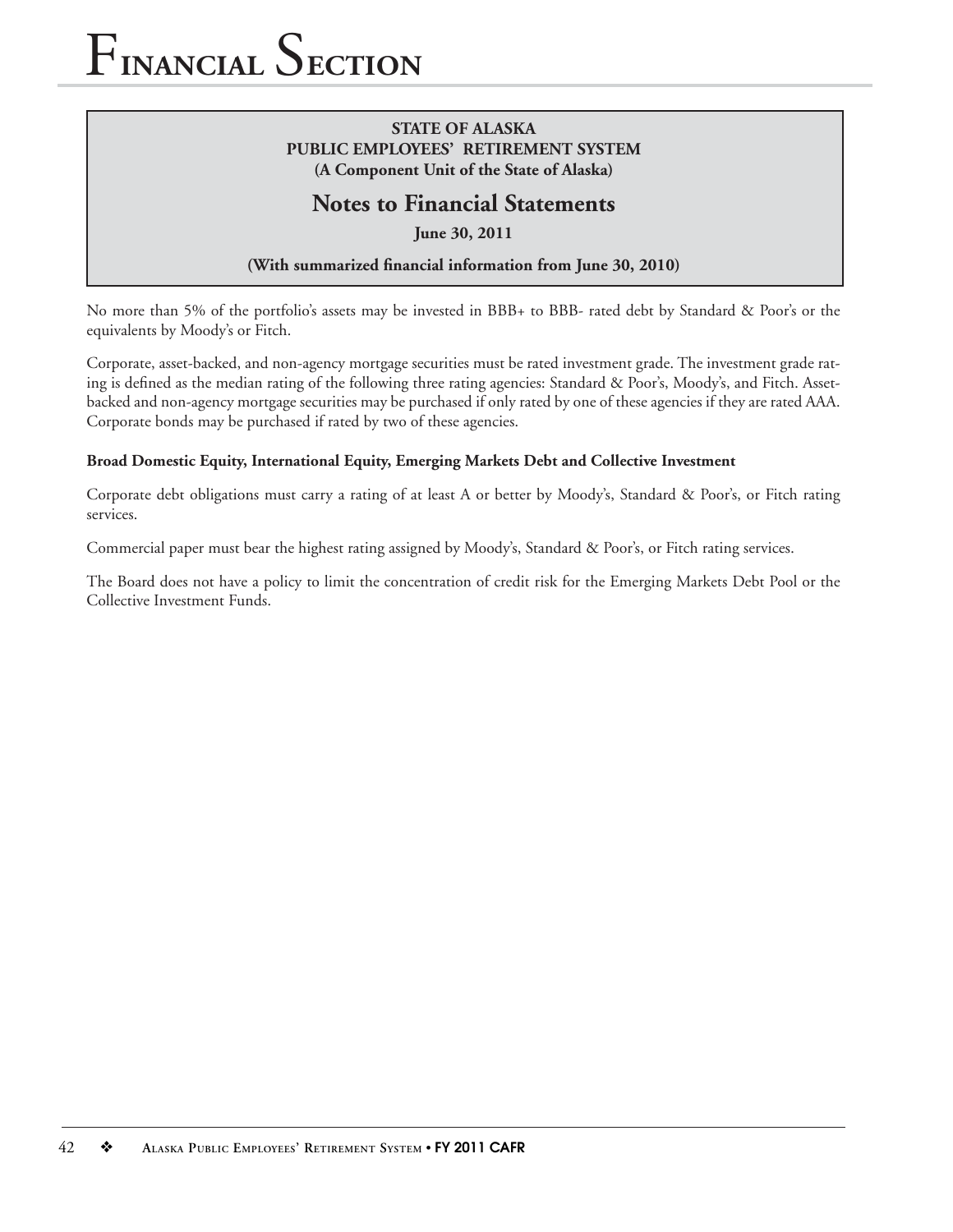## **Notes to Financial Statements**

**June 30, 2011**

(With summarized financial information from June 30, 2010)

At June 30, 2011, the System's investments consisted of securities with credit quality ratings issued by nationally recognized statistical rating organizations as follows (using Standard & Poor's Corporation rating scale):

|                          |                  |                          |                          |                          | <b>Fixed income pools</b>                                                                                                                                                                                                      |                          |                          |                          |
|--------------------------|------------------|--------------------------|--------------------------|--------------------------|--------------------------------------------------------------------------------------------------------------------------------------------------------------------------------------------------------------------------------|--------------------------|--------------------------|--------------------------|
| Investment type          | Rating           | Short-term               | Retirement               | <b>U.S. Treasury</b>     | High yield                                                                                                                                                                                                                     | International            | Convertible              | <b>TIPS</b>              |
| Bridge loans             | Not rated        | $-$ %                    | $-$ %                    | $-$ %                    | 0.15%                                                                                                                                                                                                                          | $-$ %                    | $-$ %                    | $-$ %                    |
| Commercial paper         | $A-1$            | 6.95                     | $\overline{\phantom{0}}$ | $\overline{\phantom{0}}$ | $\overline{\phantom{0}}$                                                                                                                                                                                                       | $\overline{\phantom{0}}$ |                          | $\overline{\phantom{0}}$ |
| Commercial paper         | Not rated        | 0.75                     |                          |                          |                                                                                                                                                                                                                                |                          |                          |                          |
| Convertible bonds        | AA               | $\overline{\phantom{0}}$ |                          |                          | -                                                                                                                                                                                                                              | $\overline{\phantom{0}}$ | 0.93                     |                          |
| Convertible bonds        | A                |                          |                          |                          | L.                                                                                                                                                                                                                             | $\overline{\phantom{0}}$ | 9.89                     |                          |
| Convertible bonds        | <b>BBB</b>       |                          |                          |                          | L.                                                                                                                                                                                                                             | $\overline{\phantom{0}}$ | 14.79                    |                          |
| Convertible bonds        | <b>BB</b>        |                          |                          |                          | L.                                                                                                                                                                                                                             | $\overline{\phantom{0}}$ | 19.72                    |                          |
| Convertible bonds        | $\mathbf{B}$     |                          |                          |                          | 0.76                                                                                                                                                                                                                           |                          | 13.80                    |                          |
| Convertible bonds        | CCC              |                          |                          |                          |                                                                                                                                                                                                                                | $\overline{\phantom{0}}$ | 5.73                     |                          |
| Convertible bonds        | Not rated        | $\overline{\phantom{0}}$ |                          |                          | 0.44                                                                                                                                                                                                                           |                          | 23.03                    |                          |
| Corporate bonds          | AAA              | 23.65                    |                          |                          |                                                                                                                                                                                                                                |                          |                          |                          |
| Corporate bonds          | AA               | 1.45                     |                          | 0.70                     |                                                                                                                                                                                                                                |                          |                          |                          |
| Corporate bonds          | А                | 3.20                     | $\overline{\phantom{0}}$ | 1.39                     | $\overline{\phantom{0}}$                                                                                                                                                                                                       | $\overline{\phantom{0}}$ | $\overline{\phantom{a}}$ |                          |
|                          | <b>BBB</b>       |                          |                          | 0.95                     | 3.51                                                                                                                                                                                                                           | $\overline{\phantom{a}}$ |                          |                          |
| Corporate bonds          | <b>BB</b>        |                          |                          |                          |                                                                                                                                                                                                                                |                          |                          |                          |
| Corporate bonds          | $\, {\bf B}$     |                          |                          |                          | 33.36                                                                                                                                                                                                                          |                          |                          |                          |
| Corporate bonds          | CCC              |                          |                          |                          | 39.72                                                                                                                                                                                                                          |                          |                          |                          |
| Corporate bonds          |                  |                          |                          |                          | 5.74                                                                                                                                                                                                                           |                          |                          |                          |
| Corporate bonds          | CC               |                          |                          |                          | 0.17                                                                                                                                                                                                                           |                          |                          |                          |
| Corporate bonds          | Not rated        | 5.78                     |                          |                          | 3.51                                                                                                                                                                                                                           |                          |                          |                          |
| Equity                   | A                |                          |                          |                          |                                                                                                                                                                                                                                |                          | 1.94                     |                          |
| Equity                   | <b>BBB</b>       |                          |                          |                          | 0.11                                                                                                                                                                                                                           |                          | $\overline{\phantom{0}}$ |                          |
| Equity                   | <b>BB</b>        |                          |                          |                          | $\overline{\phantom{a}}$                                                                                                                                                                                                       | $\overline{\phantom{0}}$ | 6.16                     |                          |
| Equity                   | CCC              |                          |                          |                          |                                                                                                                                                                                                                                | $\overline{\phantom{0}}$ | 3.11                     |                          |
| Foreign corporate bonds  | AAA              | $\overline{\phantom{a}}$ |                          |                          |                                                                                                                                                                                                                                | 17.87                    |                          |                          |
| Foreign corporate bonds  | A                |                          |                          |                          |                                                                                                                                                                                                                                | 2.52                     |                          |                          |
| Foreign corporate bonds  | <b>BBB</b>       |                          |                          |                          |                                                                                                                                                                                                                                | 0.74                     |                          |                          |
| Foreign government bonds | AA               |                          |                          |                          | $\overline{\phantom{0}}$                                                                                                                                                                                                       | 4.12                     |                          |                          |
| Foreign government bonds | A                |                          |                          |                          |                                                                                                                                                                                                                                | 18.74                    |                          |                          |
| Foreign government bonds | <b>BBB</b>       |                          |                          |                          | $\overline{\phantom{0}}$                                                                                                                                                                                                       | 5.85                     |                          |                          |
| Foreign government bonds | Not rated        |                          |                          |                          |                                                                                                                                                                                                                                | 44.51                    |                          |                          |
| Mortgage-backed          | AAA              | 1.58                     | 37.74                    | 3.56                     | $\overline{\phantom{0}}$                                                                                                                                                                                                       | $\overline{\phantom{0}}$ | $\overline{\phantom{0}}$ |                          |
| Mortgage-backed          | AA               | $\overline{\phantom{0}}$ | 1.41                     | 0.08                     |                                                                                                                                                                                                                                | $\overline{\phantom{0}}$ | $\overline{\phantom{0}}$ |                          |
| Mortgage-backed          | A                |                          | 4.42                     | 0.10                     | $\overline{\phantom{a}}$                                                                                                                                                                                                       |                          |                          |                          |
| Mortgage-backed          | CCC              |                          | 5.26                     | $\overline{\phantom{0}}$ | and the contract of the contract of the contract of the contract of the contract of the contract of the contract of the contract of the contract of the contract of the contract of the contract of the contract of the contra |                          |                          |                          |
| Mortgage-backed          | Not rated        |                          | 3.55                     | 0.85                     |                                                                                                                                                                                                                                |                          |                          |                          |
| Other asset-backed       | <b>AAA</b>       | 30.49                    |                          |                          |                                                                                                                                                                                                                                |                          |                          |                          |
| Other asset-backed       | $\boldsymbol{A}$ | 0.07                     |                          |                          | -                                                                                                                                                                                                                              |                          |                          |                          |
| Other asset-backed       | Not rated        | 3.62                     |                          | 0.02                     |                                                                                                                                                                                                                                |                          |                          |                          |
| Short-term investment    | Not rated        | $\overline{\phantom{a}}$ |                          |                          | 4.69                                                                                                                                                                                                                           | 0.88                     | 0.34                     |                          |
| U.S. Treasury bills      | AAA              | 16.10                    |                          |                          |                                                                                                                                                                                                                                |                          |                          |                          |
| U.S. Treasury bonds      | AAA              |                          |                          | 6.84                     |                                                                                                                                                                                                                                |                          |                          | 34.24                    |
| U.S. Treasury notes      | AAA              | $\overline{\phantom{0}}$ |                          | 82.00                    | $\overline{\phantom{0}}$                                                                                                                                                                                                       | 2.84                     |                          | 64.83                    |
| U.S. government agency   | AAA              | 1.90                     |                          |                          |                                                                                                                                                                                                                                |                          |                          |                          |
| U.S. government agency   | Not rated        |                          |                          | 0.80                     |                                                                                                                                                                                                                                |                          |                          |                          |
| U.S. government agency   |                  |                          |                          |                          |                                                                                                                                                                                                                                |                          |                          |                          |
| discount notes           | Not rated        | 2.82                     |                          |                          |                                                                                                                                                                                                                                |                          |                          |                          |
| Yankees:                 |                  |                          |                          |                          |                                                                                                                                                                                                                                |                          |                          |                          |
| Government               | Not rated        |                          |                          | 0.09                     |                                                                                                                                                                                                                                |                          |                          |                          |
| Corporate                | AA               | 0.49                     | -                        | 0.56                     | $\overline{\phantom{0}}$                                                                                                                                                                                                       | $\overline{\phantom{a}}$ | $\overline{\phantom{a}}$ |                          |
| Corporate                | A                | 0.11                     |                          | 0.50                     | $\overline{\phantom{0}}$                                                                                                                                                                                                       | $\overline{\phantom{0}}$ |                          |                          |
| Corporate                | <b>BBB</b>       |                          |                          | 0.23                     | 0.36                                                                                                                                                                                                                           |                          |                          |                          |
| Corporate                | BB               |                          |                          | $\overline{\phantom{0}}$ | 2.60                                                                                                                                                                                                                           |                          |                          |                          |
| Corporate                | B                |                          |                          | $\overline{\phantom{0}}$ | 3.22                                                                                                                                                                                                                           |                          |                          |                          |
| Corporate                | Not rated        | 0.07                     |                          | 0.16                     | 0.50                                                                                                                                                                                                                           |                          |                          | $\overline{\phantom{0}}$ |
| No credit exposure       |                  | 0.97                     | 47.62                    | 1.17                     | 1.16                                                                                                                                                                                                                           | 1.93                     | 0.56                     | 0.93                     |
|                          |                  | 100.00%                  | 100.00%                  | 100.00%                  | 100.00%                                                                                                                                                                                                                        | 100.00%                  | 100.00%                  | 100.00%                  |
|                          |                  |                          |                          | $=$                      |                                                                                                                                                                                                                                |                          |                          |                          |

**ALASKA PUBLIC EMPLOYEES' RETIREMENT SYSTEM** • **FY 2011 CAFR** ❖ 43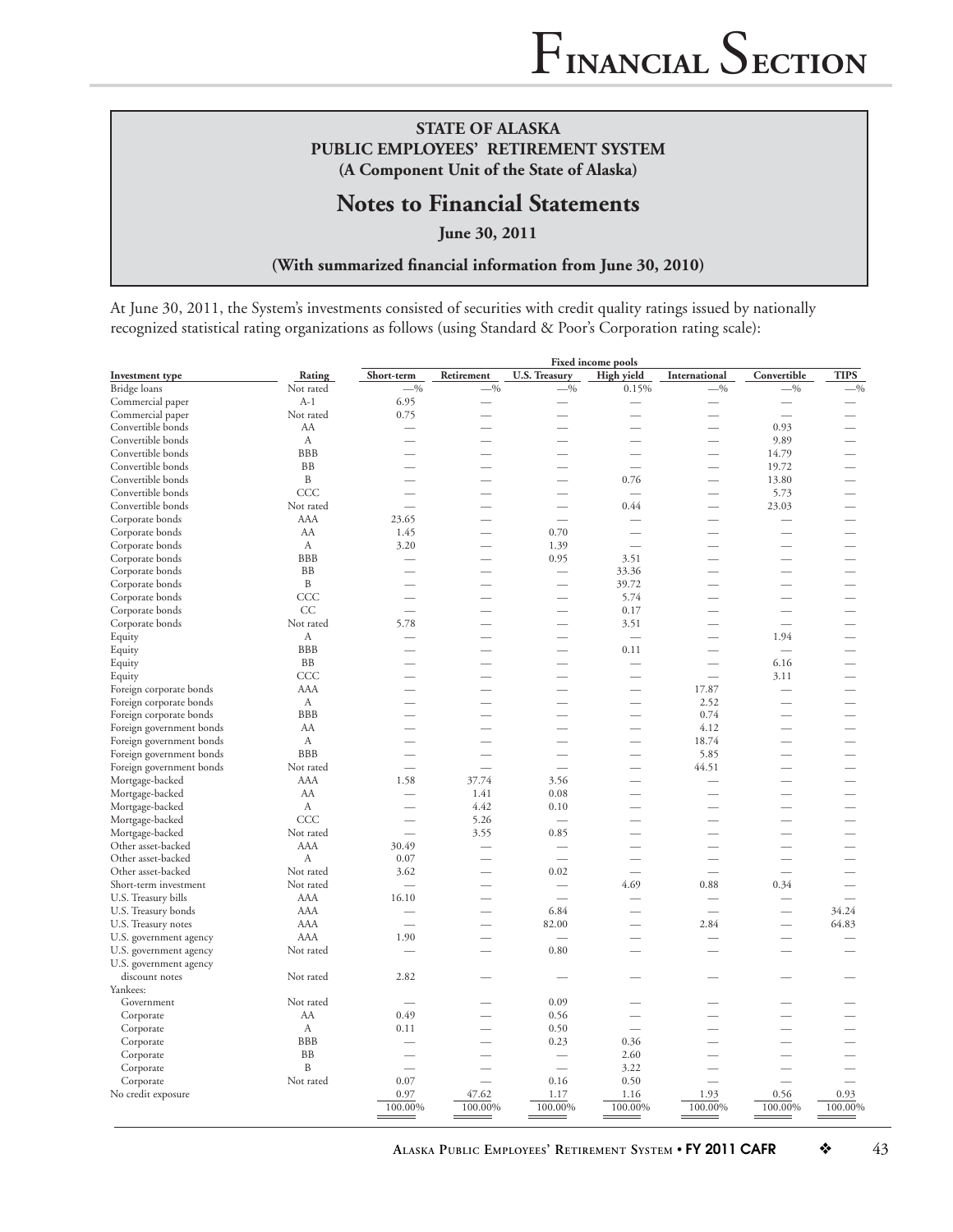## **STATE OF ALASKA PUBLIC EMPLOYEES' RETIREMENT SYSTEM (A Component Unit of the State of Alaska)**

## **Notes to Financial Statements**

**June 30, 2011**

#### (With summarized financial information from June 30, 2010)

#### *Custodial Credit Risk – Deposits*

Custodial credit risk is the risk that deposits may not be returned in the event of a bank failure. The Board does not have a policy in relation to custodial credit risk for deposits; however, any uninvested U.S. cash held in accounts is fully insured by the Federal Deposit Insurance Corporation (FDIC) under section 343 of the Dodd-Frank Wall Street Reform and Consumer Protection Act effective December 31, 2010. This section of the act provides temporary unlimited deposit insurance coverage for noninterest-bearing transaction accounts through December 31, 2012, at all FDIC-insured depository institutions thereby limiting custodial credit risk.

At June 30, 2011, the System Invested Assets had the following uncollateralized and uninsured deposits:

|                                 | Amount         |
|---------------------------------|----------------|
|                                 | (In thousands) |
| Broad international equity pool | \$24,146       |
| International fixed income pool | 1,199          |

#### *Foreign Currency Risk*

Foreign Currency Risk is the risk that changes in exchange rates will adversely impact the fair value of an investment. The Board's policy with regard to foreign currency risk in the International Fixed Income Pool is to restrict obligations to those issued in the currencies of these countries: Argentina, Australia, Brazil, Canada, Chile, China, Colombia, Czech Republic, Denmark, Egypt, Eurozone sovereign issuers in the aggregate, Hungary, India, Indonesia, Israel, Japan, Malaysia, Mexico, New Zealand, Norway, Peru, Poland, Russia, Singapore, South Africa, South Korea, Sweden, Switzerland, Thailand, Turkey, United Kingdom, and United States. The Board has no specific policy with regard to foreign currency risk relating to international or private equity. However, through its asset allocation policy, the Board limits total investments in international fixed income, global equity ex-U.S., and private equity to the following:

| $T^{\prime\prime}$<br>Fixed income | Global equity ex-U.S. | Private equity pool |
|------------------------------------|-----------------------|---------------------|
| 22%                                | $77\%$                | $2\%$               |

The Board has no policy regarding foreign currency risk in the Defined Contribution Pooled Investment Funds and Collective Investment Funds.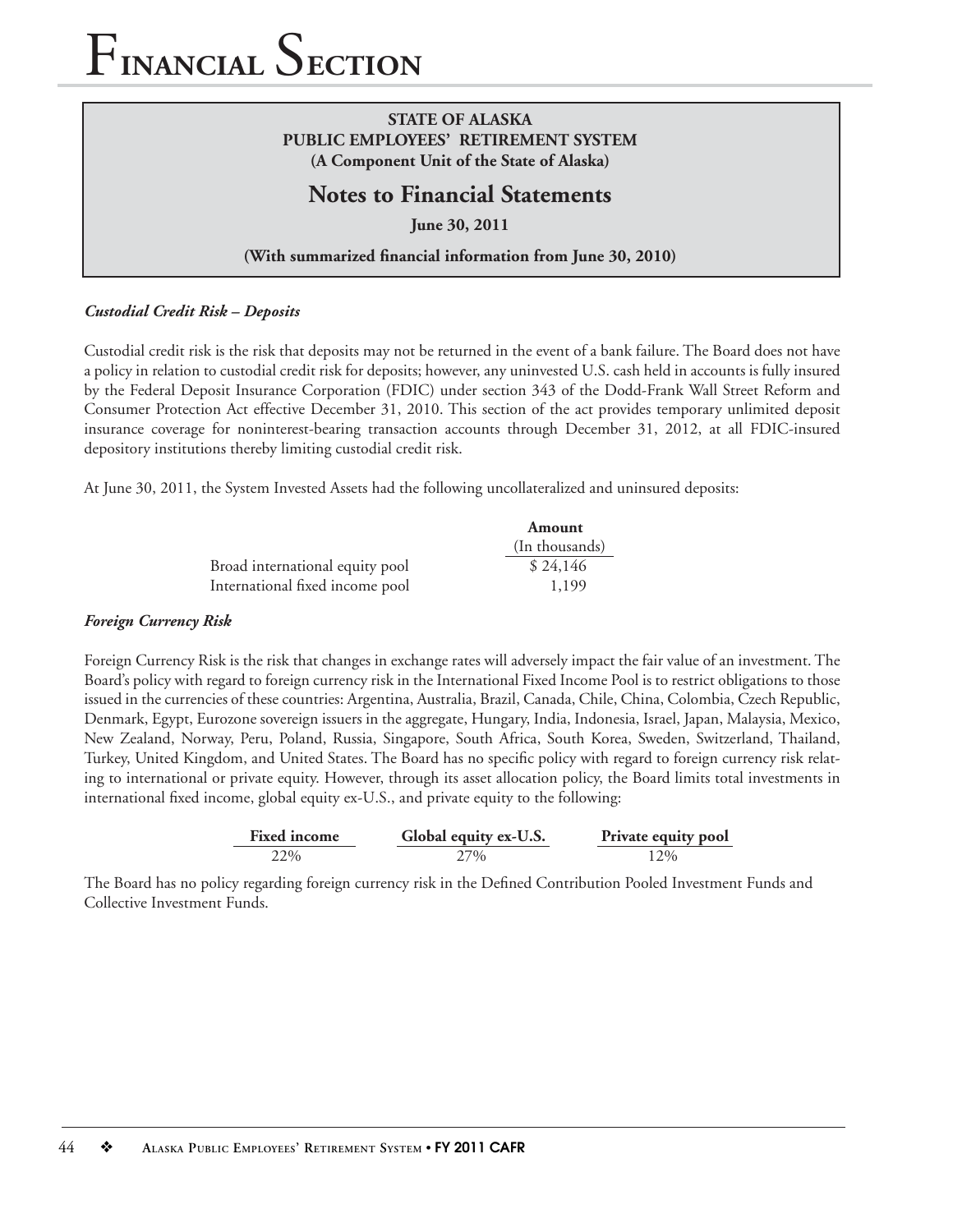# **Notes to Financial Statements**

**June 30, 2011**

(With summarized financial information from June 30, 2010)

At June 30, 2011, the System had exposure to foreign currency risk with the following deposits:

|                    | <b>Amount</b> (In thousands) |                           |  |  |  |
|--------------------|------------------------------|---------------------------|--|--|--|
|                    | <b>International</b>         | <b>Broad</b>              |  |  |  |
| Currency           | fixed income pool            | international equity pool |  |  |  |
| Australian dollar  | \$                           | 310                       |  |  |  |
| Brazilian real     |                              | 3                         |  |  |  |
| Canadian dollar    |                              | 183                       |  |  |  |
| Danish krone       |                              | 189                       |  |  |  |
| Euro currency      | 32                           | 18,280                    |  |  |  |
| Hong Kong dollar   |                              | 358                       |  |  |  |
| Hungarian fornit   | 189                          |                           |  |  |  |
| Israeli shekel     |                              | 11                        |  |  |  |
| Japanese yen       | 151                          | 3,213                     |  |  |  |
| Mexican peso       | 647                          |                           |  |  |  |
| New Taiwan dollar  |                              | 644                       |  |  |  |
| New Zealand dollar |                              | 9                         |  |  |  |
| Norwegian krone    |                              | 53                        |  |  |  |
| Pound sterling     |                              | 537                       |  |  |  |
| Singapore dollar   |                              | 32                        |  |  |  |
| South African rand | 155                          |                           |  |  |  |
| Swedish krona      |                              | 192                       |  |  |  |
| Swiss franc        |                              | 132                       |  |  |  |
| Thailand baht      | 25                           |                           |  |  |  |
|                    | \$<br>1,199                  | 24,146                    |  |  |  |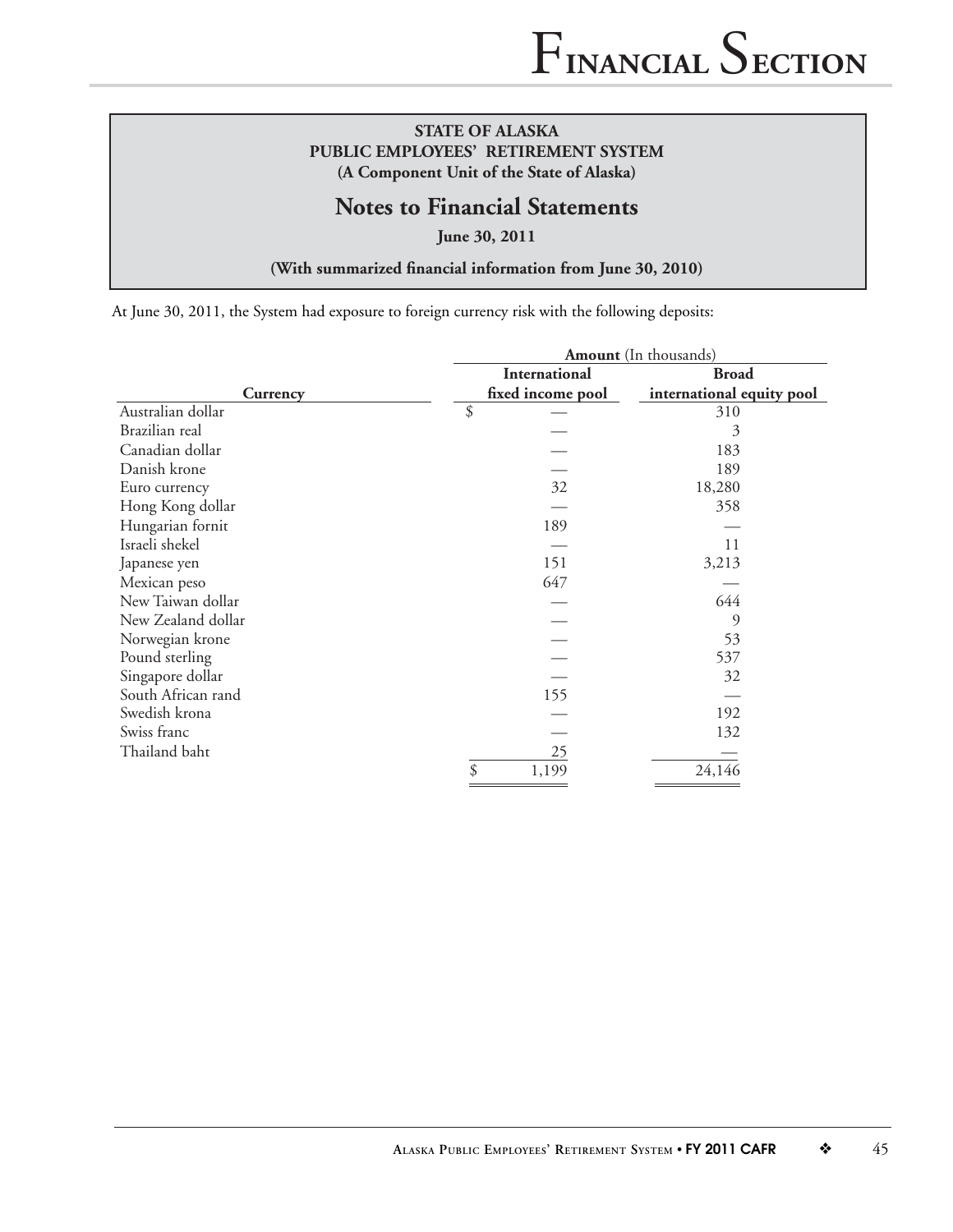## **STATE OF ALASKA PUBLIC EMPLOYEES' RETIREMENT SYSTEM (A Component Unit of the State of Alaska)**

## **Notes to Financial Statements**

**June 30, 2011**

(With summarized financial information from June 30, 2010)

At June 30, 2011, the System had exposure to foreign currency risk with the following investments:

|                      | <b>Amount</b> (In thousands) |           |               |              |  |  |
|----------------------|------------------------------|-----------|---------------|--------------|--|--|
|                      |                              |           | <b>Broad</b>  |              |  |  |
|                      | <b>International</b> fixed   |           | international | Private      |  |  |
|                      | income pool                  |           | equity Pool   | equity pool  |  |  |
|                      | Foreign                      |           |               | Limited      |  |  |
| Currency             | government                   | Corporate | Equity        | partnerships |  |  |
| Australian dollar    | \$                           |           | 55,507        |              |  |  |
| Brazilian real       | 11,652                       |           | 6,051         |              |  |  |
| Canadian dollar      |                              |           | 63,762        |              |  |  |
| Chilean peso         | 1,462                        |           |               |              |  |  |
| Colombian peso       | 5,295                        |           |               |              |  |  |
| Czech koruna         | 1,502                        |           | 811           |              |  |  |
| Danish krone         |                              |           | 14,177        |              |  |  |
| Euro currency        | 64,402                       | 8,596     | 562,503       | 120,813      |  |  |
| Hong Kong dollar     |                              |           | 64,531        |              |  |  |
| Hungarian forint     | 6,356                        |           |               |              |  |  |
| Indian rupee         |                              |           | 3,175         |              |  |  |
| Indonesian rupah     |                              |           | 1,472         |              |  |  |
| Israeli shekel       |                              |           | 1,795         |              |  |  |
| Japanese yen         | 27,701                       | 47,108    | 382,961       |              |  |  |
| Malaysian ringgit    | 5,262                        |           | 3,158         |              |  |  |
| Mexican peso         | 17,010                       |           | 469           |              |  |  |
| New Taiwan dollar    |                              |           | 6,374         |              |  |  |
| New Zealand dollar   |                              |           | 8,955         |              |  |  |
| Norwegian krone      |                              |           | 14,080        |              |  |  |
| Peruvian Nouveau sol | 3,776                        |           |               |              |  |  |
| Polish zloty         | 21,051                       |           | 5,423         |              |  |  |
| Pound sterling       | 12,727                       |           | 356,690       | 19,510       |  |  |
| Singapore dollar     |                              |           | 19,846        |              |  |  |
| South African rand   | 7,162                        |           | 3,227         |              |  |  |
| South Korean won     |                              |           | 32,798        |              |  |  |
| Swedish krona        |                              |           | 34,683        |              |  |  |
| Swiss franc          |                              |           | 116,039       |              |  |  |
| Thailand baht        | 2,038                        |           | 3,469         |              |  |  |
| Turkish lira         | 5,649                        |           |               |              |  |  |
|                      | \$<br>193,045                | 55,704    | 1,761,956     | 140,323      |  |  |

At June 30, 2011, the System also had exposure to foreign currency risk in the Emerging Markets Equity Pool. This pool consists of investments in commingled funds; therefore no disclosure of specific currencies is made.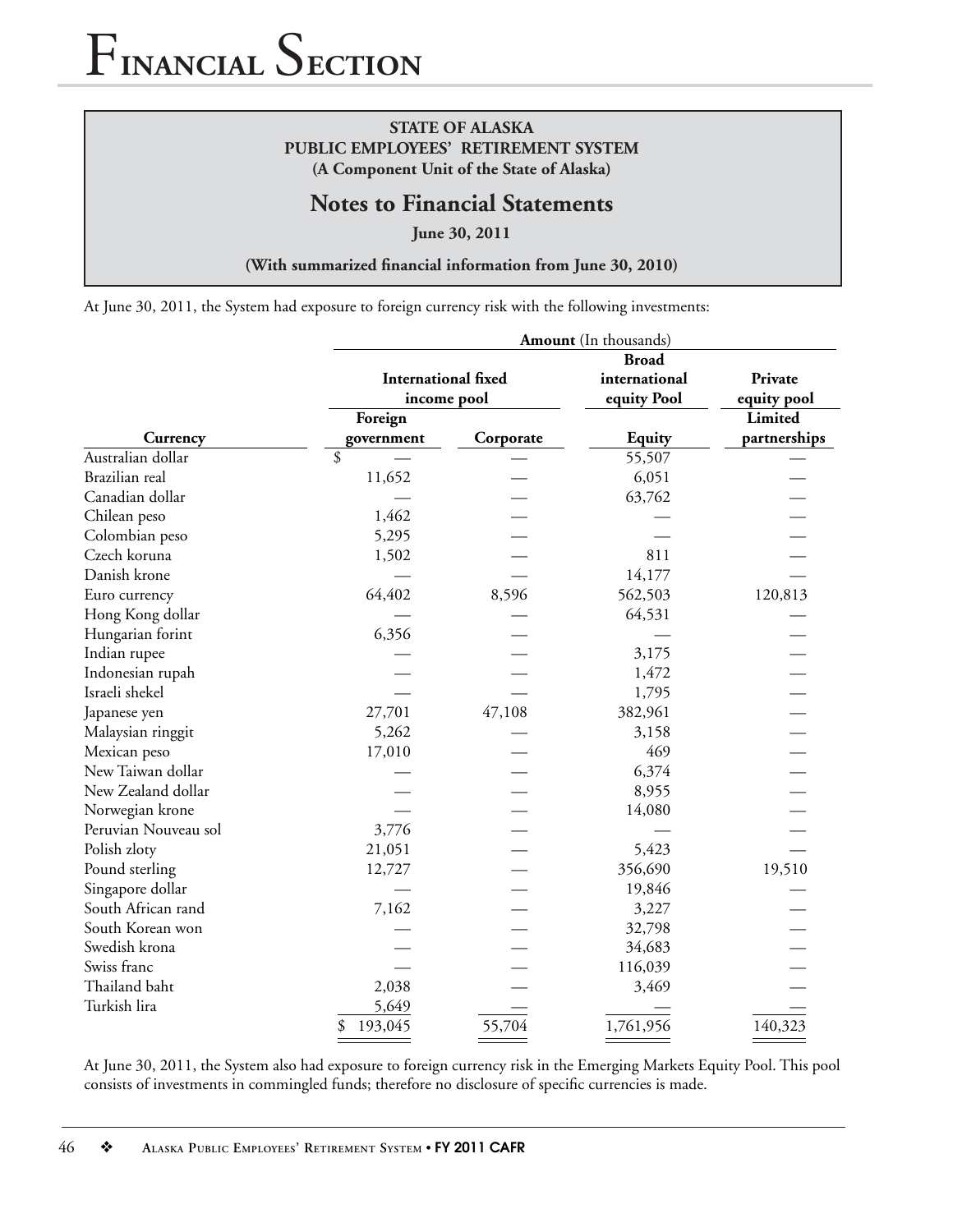## **Notes to Financial Statements**

**June 30, 2011**

#### (With summarized financial information from June 30, 2010)

#### *Concentration of Credit Risk*

Treasury's policy with regard to concentration of credit risk for the Short-term Fixed Income Pool is to prohibit the purchase of more than five percent of the portfolio's assets in corporate bonds of any one company or affiliated group. This provision does not apply to securities backed by the full faith and credit of the United States government.

The Board's policy with regard to concentration of credit risk for the Retirement Fixed Income, U.S. Treasury Fixed Income, High Yield Fixed Income, International Fixed Income and Convertible Bond Pools is to prohibit the purchase of more than five percent of the portfolio's assets in corporate bonds of any one company or affiliated group. The Board does not have a policy with regard to concentration of credit for the Emerging Debt or TIPS Pools.

At June 30, 2011, the System did not have exposure to any one issuer greater than 5% of total invested assets.

#### **(5) Foreign Exchange, Derivative, and Counterparty Credit Risk**

The System is exposed to credit risk on investment derivative instruments that are in asset positions. The Board has no policy of requiring collateral or other security to support derivative instruments subject to credit risk. Additionally, the Board has no policy regarding entering into netting arrangements when it enters into derivative instrument transactions with a counterparty, nor does the Board have a policy for contingencies.

On June 30, 2011 the System had the following derivative instruments outstanding (in thousands):

|                        | Changes in fair value |          | Fair value at June 30, 2011 |              |                 |
|------------------------|-----------------------|----------|-----------------------------|--------------|-----------------|
|                        | Classification        | Amount   | Classification              | Amount       | <b>Notional</b> |
| Equity options written | Investment revenue    | \$1,621  | Options                     | \$ (20, 439) | (3, 488)        |
| FX forwards            | Investment revenue    | (1,238)  | Long term instruments       | (52)         | 9,896           |
| Index futures long     | Investment revenue    | 10,029   | Futures                     |              | 44              |
| Index options written  | Investment revenue    | 212      | Options                     | (18)         | (4)             |
| Rights                 | Investment revenue    | 349      | Common stock                | 16           | 75              |
| Warrants               | Investment revenue    | (18)     | Common stock                | 24           | 27              |
| Grand totals           |                       | \$10,955 |                             | (20, 469)    |                 |

The International Equity Pool includes foreign currency forward contracts to buy and sell specified amounts of foreign currencies at specified rates on specified future dates for the purpose of hedging existing security positions. The counterparties to the foreign currency forward contracts consist of a diversified group of financial institutions. Credit risk exposure exists to the extent of nonperformance by these counterparties; however, the risk of default is considered to be remote. The market risk is limited to the difference between contractual rates and forward rates at the balance sheet date.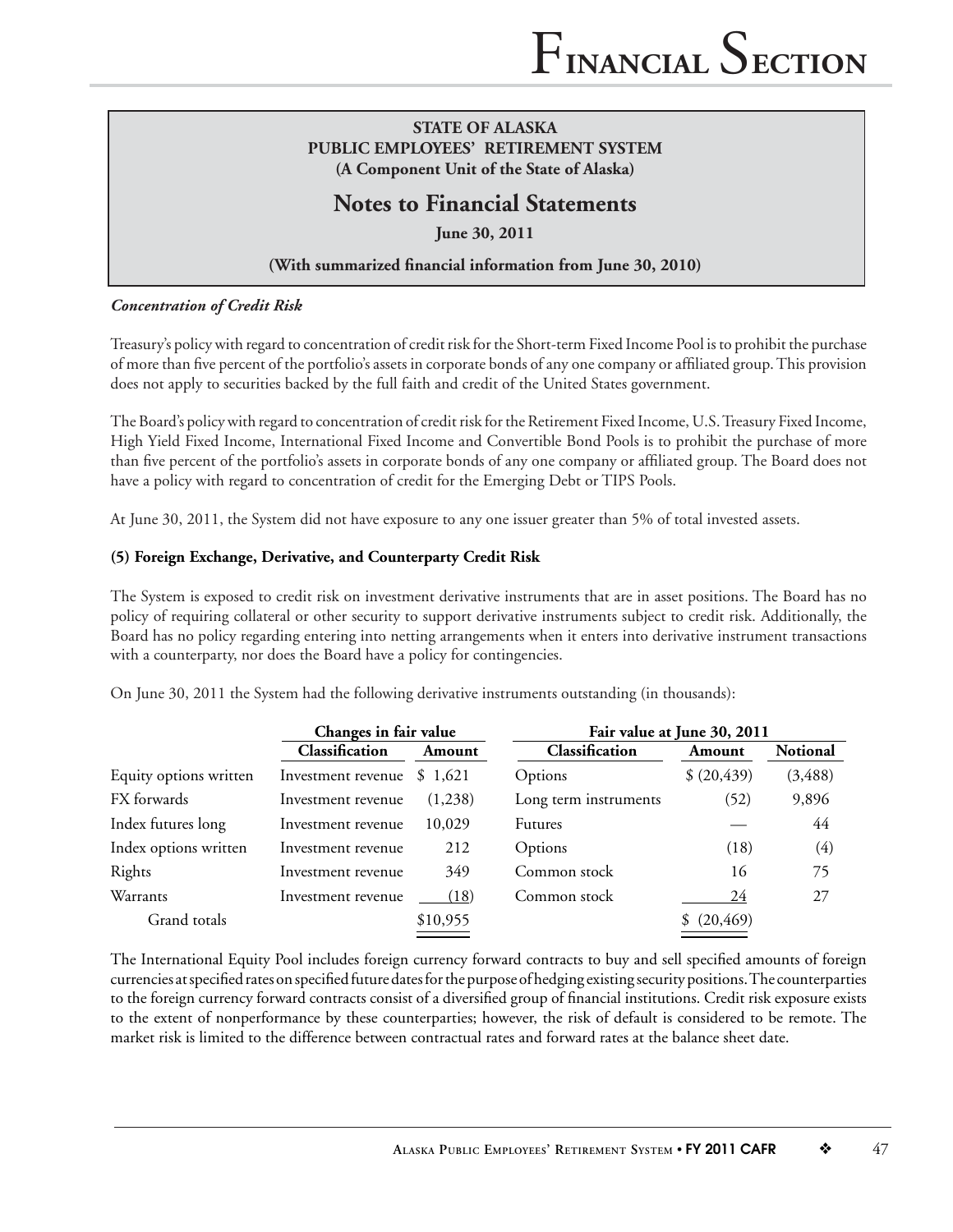## **STATE OF ALASKA PUBLIC EMPLOYEES' RETIREMENT SYSTEM (A Component Unit of the State of Alaska)**

## **Notes to Financial Statements**

**June 30, 2011**

(With summarized financial information from June 30, 2010)

At June 30, 2011, the System had the following counterparty credit and counterparty concentration risk associated with its investment derivative positions (in thousands):

|                                                                                                                                                          | Percentage of |                       |                     |                |
|----------------------------------------------------------------------------------------------------------------------------------------------------------|---------------|-----------------------|---------------------|----------------|
| Counterparty name                                                                                                                                        | net exposure  | <b>S&amp;P</b> rating | <b>Fitch rating</b> | Moody's rating |
| UBS AG                                                                                                                                                   |               | A+                    | A+                  | Aa3            |
| Maximum amount of loss Alaska ARMB (PERS) would face in case of default<br>of all counterparties i.e., aggregated (positive) fair value of OTC positions |               |                       |                     |                |
| as of June 30, 2011                                                                                                                                      |               |                       |                     | 25             |
| Effect of collateral reducing maximum exposure                                                                                                           |               |                       |                     |                |
| Liabilities subject to netting arrangements reducing exposure                                                                                            |               |                       |                     |                |
| Resulting net exposure                                                                                                                                   |               |                       |                     | 25             |

## **(6) Claims Payable**

The liability for claims incurred but not reported represents the estimated amounts necessary to settle all outstanding claims, incurred but not reported, as of the balance sheet date. The DB Plan's reserve estimates are based primarily on historical development patterns adjusted for current trends that would modify past experience. Claims are reevaluated periodically to consider the effects of inflation, claims settlement trends, and other economic factors. The process of establishing loss reserves is subject to uncertainties that are normal, recurring, and inherent in the healthcare business.

Changes in the balances of claims liabilities follows (in thousands):

|                                         | 2011       | 2010       |
|-----------------------------------------|------------|------------|
| Beginning of year:                      |            |            |
| Due to State of Alaska General Fund for |            |            |
| outstanding warrants                    | \$         |            |
| Incurred but not reported               | 32,315     | 32,315     |
| Total, beginning of year                | 32,315     | 32,315     |
| Benefit deductions                      | 299,196    | 312,901    |
| Benefits paid                           | (266, 518) | (280, 586) |
| Total, end of year                      | 32,678     | 32,315     |
| End of year:                            |            |            |
| Due to State of Alaska General Fund for |            |            |
| outstanding warrants                    |            |            |
| Incurred but not reported               | 32,678     | 32,315     |
| Total, end of year                      | 32,678     | 32,315     |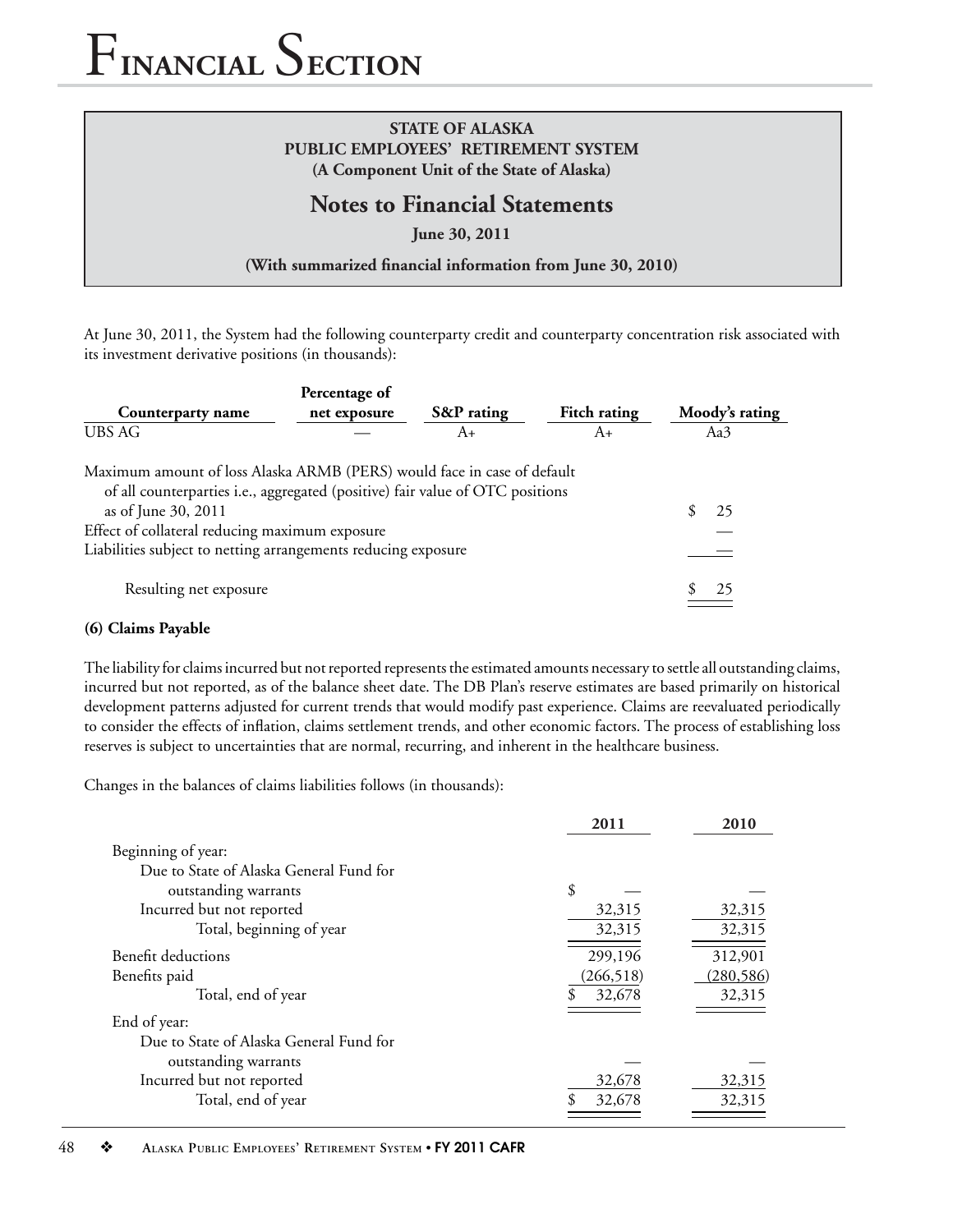## **Notes to Financial Statements**

**June 30, 2011**

(With summarized financial information from June 30, 2010)

#### **(7) Funded Status and Funding Progress**

The funded status of the defined benefit pension and postemployment healthcare benefit plan is as follows (dollars in thousands):

|                               | <b>Actuarial</b><br>valuation<br>date | <b>Actuarial</b><br>aggregate<br>accrued<br>liability<br>$(AAL)$ –<br>entry age | <b>Actuarial</b><br>valuation<br>assets | Assets as a<br>percent of<br>accrued<br>liability<br>(funded<br>ratio) | <b>Unfunded</b><br>actuarial<br>accrued<br>liability<br>(UAAL) | Covered<br>payroll | <b>UAAL</b><br>as a<br>percentage<br>of covered<br>payroll |
|-------------------------------|---------------------------------------|---------------------------------------------------------------------------------|-----------------------------------------|------------------------------------------------------------------------|----------------------------------------------------------------|--------------------|------------------------------------------------------------|
| Pension                       | June 30, 2010                         | \$10,371,672                                                                    | 6,469,832                               | 62.4%                                                                  | \$3,901,840                                                    | 1,586,697          | 245.9%                                                     |
| Post employment<br>healthcare | June 30, 2010                         | 9,304,504                                                                       | 4,687,632                               | 50.4                                                                   | 4,616,872                                                      | 1,586,697          | 291.0                                                      |

The funded status of the defined contribution retirement plan occupational death and disability and retiree medical benefits is as follows (dollars in thousands):

|                                         | <b>Actuarial</b><br>valuation<br>date | <b>Actuarial</b><br>accrued<br>liability<br>$(AAL)$ –<br>entry age | <b>Actuarial</b><br>valuation<br>assets | <b>Funded</b><br>ratio | Unfunded<br>actuarial<br>accrued<br>liability<br>(UAAL) | Covered<br>payroll | <b>UAAL</b><br>as a<br>percentage<br>of covered<br>payroll |
|-----------------------------------------|---------------------------------------|--------------------------------------------------------------------|-----------------------------------------|------------------------|---------------------------------------------------------|--------------------|------------------------------------------------------------|
| Death and disability plan June 30, 2010 |                                       | 853                                                                | 4,801                                   | 562.8%                 | (3,948)                                                 | 421,187            | (0.9)%                                                     |
| Retiree medical                         | June 30, 2010                         | 8,370                                                              | 8,767                                   | 104.7                  | (397)                                                   | 421,187            | (0.1)                                                      |

Actuarial valuations of an ongoing plan involve estimates of the value of reported amounts and assumptions about the probability of occurrence of events far into the future. Examples include assumptions about future employment, mortality, and healthcare cost trend. Actuarially determined amounts are subject to continual revisions as actual results are compared with past expectations and new estimates are made about the future. The schedules of funding progress, presented as required supplementary information following the notes to the financial statements, present multiyear trend information about whether the actuarial values of plan assets are increasing or decreasing over time relative to the actuarial accrued liabilities for benefits.

The accompanying schedules of contributions (unaudited) from employers present trend information about the amounts contributed to the plan by employers in comparison to the Actuarially Required Contribution (ARC), an amount that is actuarially determined in accordance with the parameters of GASB 43. The ARC represents a level of funding that, if paid on an ongoing basis, is projected to cover normal cost for each year and amortize any unfunded actuarial liabilities (or funding excess) over a period not to exceed 30 years.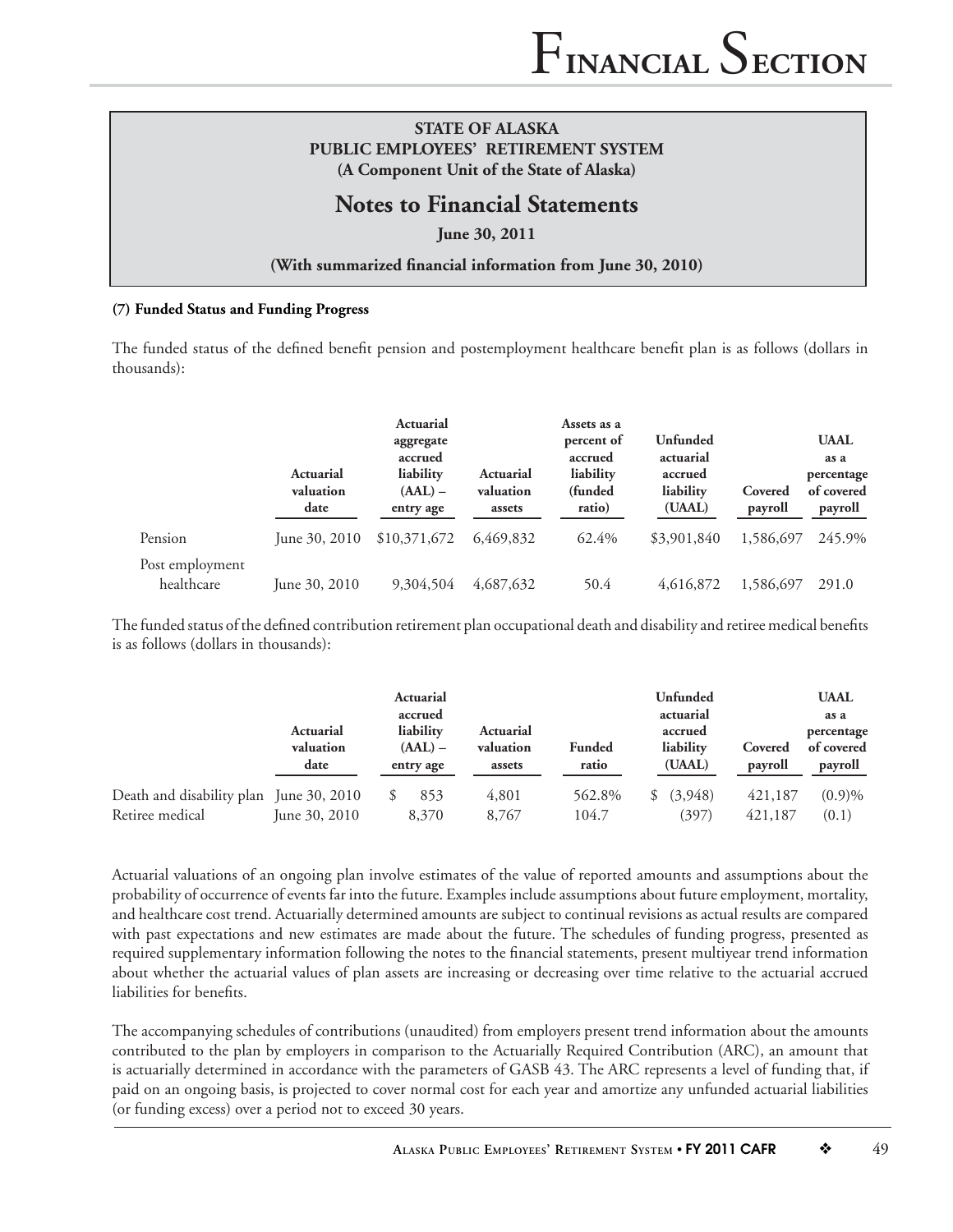### **STATE OF ALASKA PUBLIC EMPLOYEES' RETIREMENT SYSTEM (A Component Unit of the State of Alaska)**

## **Notes to Financial Statements**

**June 30, 2011**

(With summarized financial information from June 30, 2010)

Projections of benefits for financial report purposes are based on the substantive plan (the plan as understood by the employer and plan members) and include the types of benefits provided at the time of each valuation and the historical pattern of sharing benefit costs between the employer and plan members to that point. The actuarial method and assumptions used include techniques that are designed to reduce the effects of short-term volatility in actuarial accrued liabilities and the actuarial value of assets, consistent with the long-term perspective of the calculations. Additional information as of the latest actuarial valuation follows:

| <b>Valuation</b> date                 | Defined benefit                                                                                                                                 | Defined contribution ODD and<br>retiree medical                                                                                                 |
|---------------------------------------|-------------------------------------------------------------------------------------------------------------------------------------------------|-------------------------------------------------------------------------------------------------------------------------------------------------|
| Actuarial cost method                 | Entry age normal; level percentage<br>of pay for pension; level dollar for<br>healthcare                                                        | Entry age normal; level percentage<br>of pay for occupational death and<br>disability; level dollar for retiree medical                         |
| Amortization method                   | Level dollar, closed                                                                                                                            | Level dollar, closed with bases<br>established annually                                                                                         |
| Equivalent single amortization period | 19 years                                                                                                                                        | 24 years                                                                                                                                        |
| Asset valuation method                | 5 year smoothed market                                                                                                                          | 5 year smoothed market                                                                                                                          |
| Actuarial assumptions:                |                                                                                                                                                 |                                                                                                                                                 |
| Investment rate of return             | 8.00% for pension, 7.23% for<br>healthcare (includes inflation at 3.12%)                                                                        | 8.00% (includes inflation at 3.12%)                                                                                                             |
| Projected salary increases            | Peace Officer/Firefighter: merit -<br>2.75% per year for the first 4 years of<br>employment, grading down to 0.5%<br>at 7 years and thereafter. | Peace Officer/Firefighter: merit -<br>2.74% per year for the first 4 years<br>of employment, grading down to<br>0.5% at 4 years and thereafter. |
|                                       | Productivity - 0.5% per year.                                                                                                                   | Productivity $-0.5%$ per year.                                                                                                                  |
|                                       | Others: merit $-6.00\%$ per year grading<br>down to 2.00% after 5 years; for<br>more than 6 years of service, 1.50%<br>grading down to 0.0%.    | Others: merit $-5.98\%$ per year grading<br>down to 1.99% after 5 years; for<br>more than 6 years of service, 1.49%<br>grading down to 0.0%.    |
|                                       | Productivity $-0.5%$ per year.                                                                                                                  | Productivity $-0.5%$ per year.                                                                                                                  |
| Cost-of-living adjustment             | Postretirement pension adjustment                                                                                                               | Not applicable                                                                                                                                  |

 **June 30, 2010**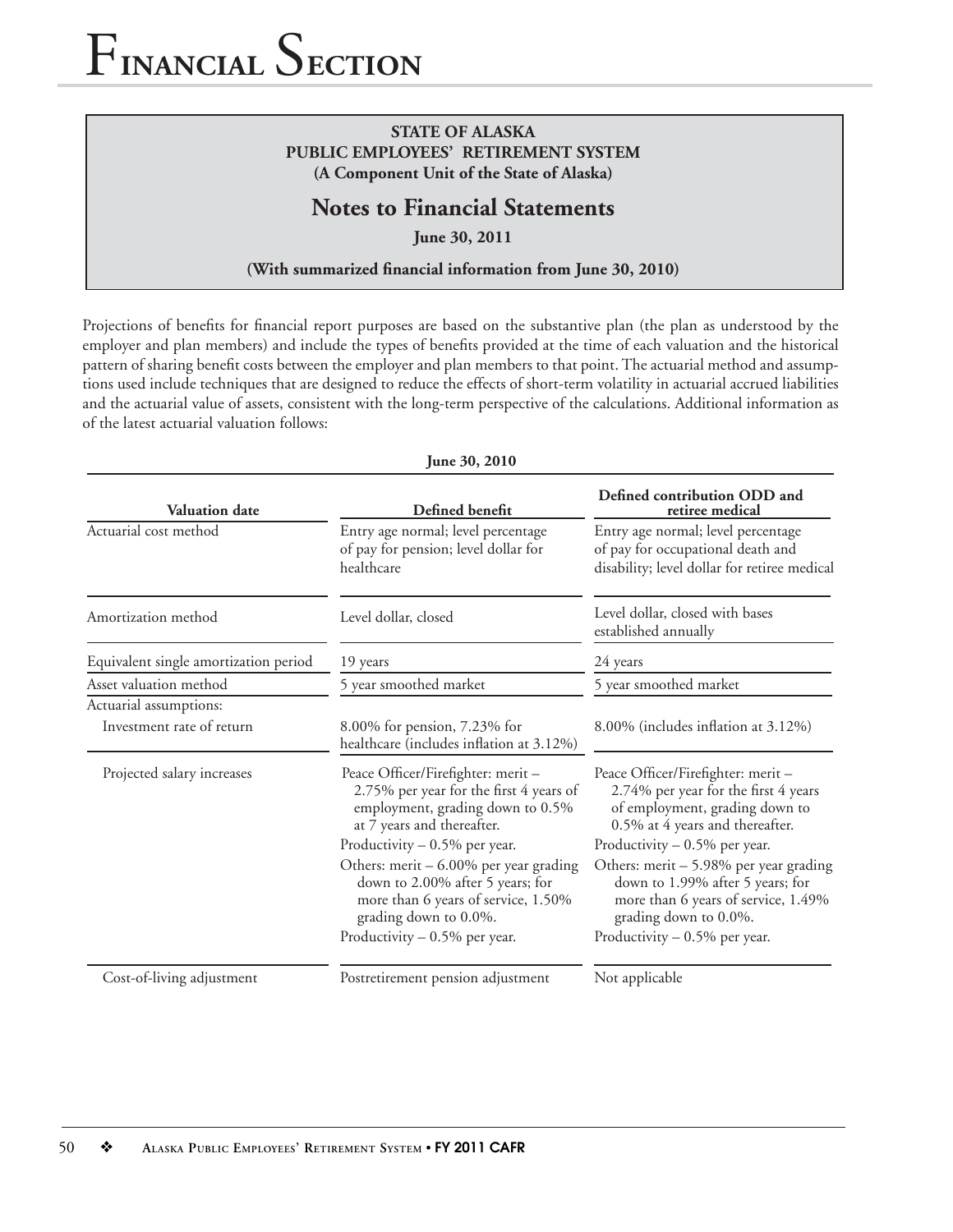## **Notes to Financial Statements**

**June 30, 2011**

(With summarized financial information from June 30, 2010)

Health cost trend for defined benefit, defined contribution occupational death and disability, and retiree medical plans is as follows:

|                    |         | Prescription |
|--------------------|---------|--------------|
| <b>Fiscal year</b> | Medical | drugs        |
| 2011               | 6.9%    | 8.3%         |
| 2012               | 6.4     | 7.1          |
| 2013               | 5.9     | 5.9          |
| 2014               | 5.9     | 5.9          |
| 2015               | 5.9     | 5.9          |
| 2016               | 5.9     | 5.9          |
| 2017               | 5.9     | 5.9          |
| 2025               | 5.8     | 5.8          |
| 2050               | 5.7     | 5.7          |
| 2100               | 5.1     | 5.1          |

GASB 43 requires that the discount rate used in the valuation be the estimated long-term yield on investments that are expected to finance postemployment benefits. Depending on the method by which a plan is financed, the relevant investments could be plan assets, employer assets or a combination of plan and employer assets. The investment return should reflect the nature and the mix of both current and expected investments and the basis used to determine the actuarial value of assets.

The State of Alaska Public Employees' Retirement System's retiree healthcare benefits are partially funded. GASB outlines two reasonable methods of developing a blended discount rate when a plan is partially funded. These methods base the proportion of assumed plan and employer asset returns on 1) the funded ratio and 2) the percentage of the ARC actually being contributed to the plan. The State of Alaska has utilized the second methodology to develop a discount rate of 7.48% as of June 30, 2008, to be used for fiscal 2011 disclosure.

#### **(8) Commitments and Contingencies**

#### *Commitments*

The Board entered into an agreement through an external investment manager to provide capital funding for a domestic equity limited partnership. At June 30, 2011, the System's share of the unfunded commitment totaled \$54,668,382. This commitment can be withdrawn annually in December with 90 days notice.

The Board entered into agreements through external investment managers to provide capital funding for limited partnerships as it continues to build the private equity portfolio. At June 30, 2011, the System's share of these unfunded commitments totaled \$636,963,487 to be paid through the year 2020.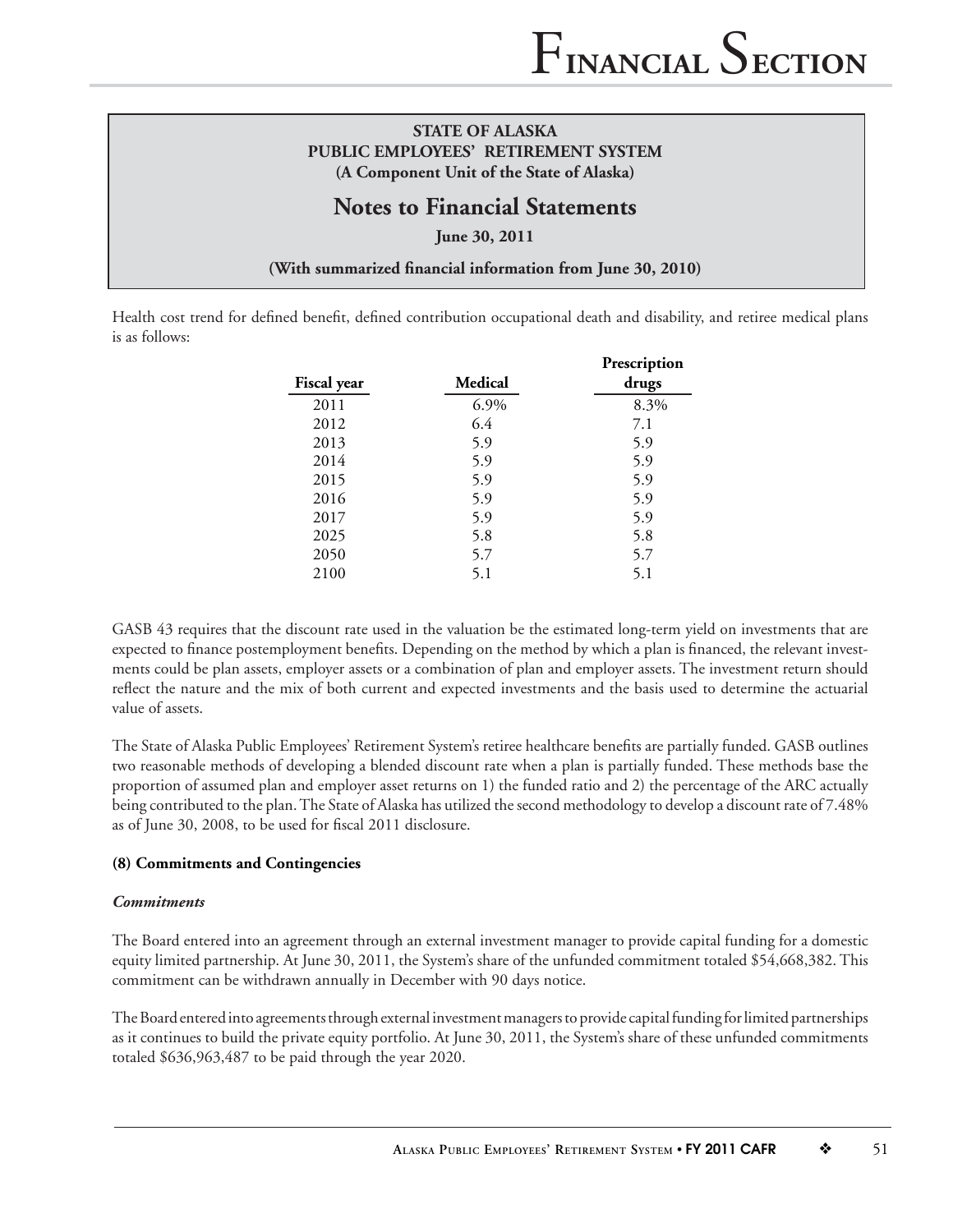## **STATE OF ALASKA PUBLIC EMPLOYEES' RETIREMENT SYSTEM (A Component Unit of the State of Alaska)**

## **Notes to Financial Statements**

**June 30, 2011**

#### (With summarized financial information from June 30, 2010)

The Board entered into agreements through external investment managers to provide capital funding for a limited partnership as it continues to build the energy investment portfolio. At June 30, 2011, the System's share of these unfunded commitments totaled \$50,019,649 to be paid through the year 2019.

The Board entered into agreements through external investment managers to provide capital funding for real estate investments as it continues to build the real estate portfolio. At June 30, 2011, the System's share of these unfunded commitments totaled \$96,137,211. These commitments are estimated to be paid through 2018.

#### *Contingencies*

The Division of Retirement and Benefits (the Division) is a defendant in various lawsuits. Although the outcome of these lawsuits is not presently determinable, in the opinion of the Division's counsel, the resolution of these matters will not have a material adverse effect on the financial condition of the Division.

#### **(9) Medicare Part D Retiree Drug Subsidy**

One of the provisions of Medicare Part D provides sponsors of pension healthcare plans the opportunity to receive a retiree drug subsidy (RDS) payment if the sponsor's plan provides a prescription drug benefi t that is actuarially equivalent to the Medicare Part D benefit. The RDS is equal to 28% of the amount of eligible prescription drug benefit costs of retirees who are eligible for, but not enrolled in, Medicare Part D, by virtue of continuing to be covered by the sponsor's plan. The Plan was approved for participation in the Medicare Part D program beginning calendar year 2006. The RDS for the six-month period ended June 30, 2011 cannot be reasonably estimated and, therefore, is not recorded in the financial statements for the period ended June 30, 2011.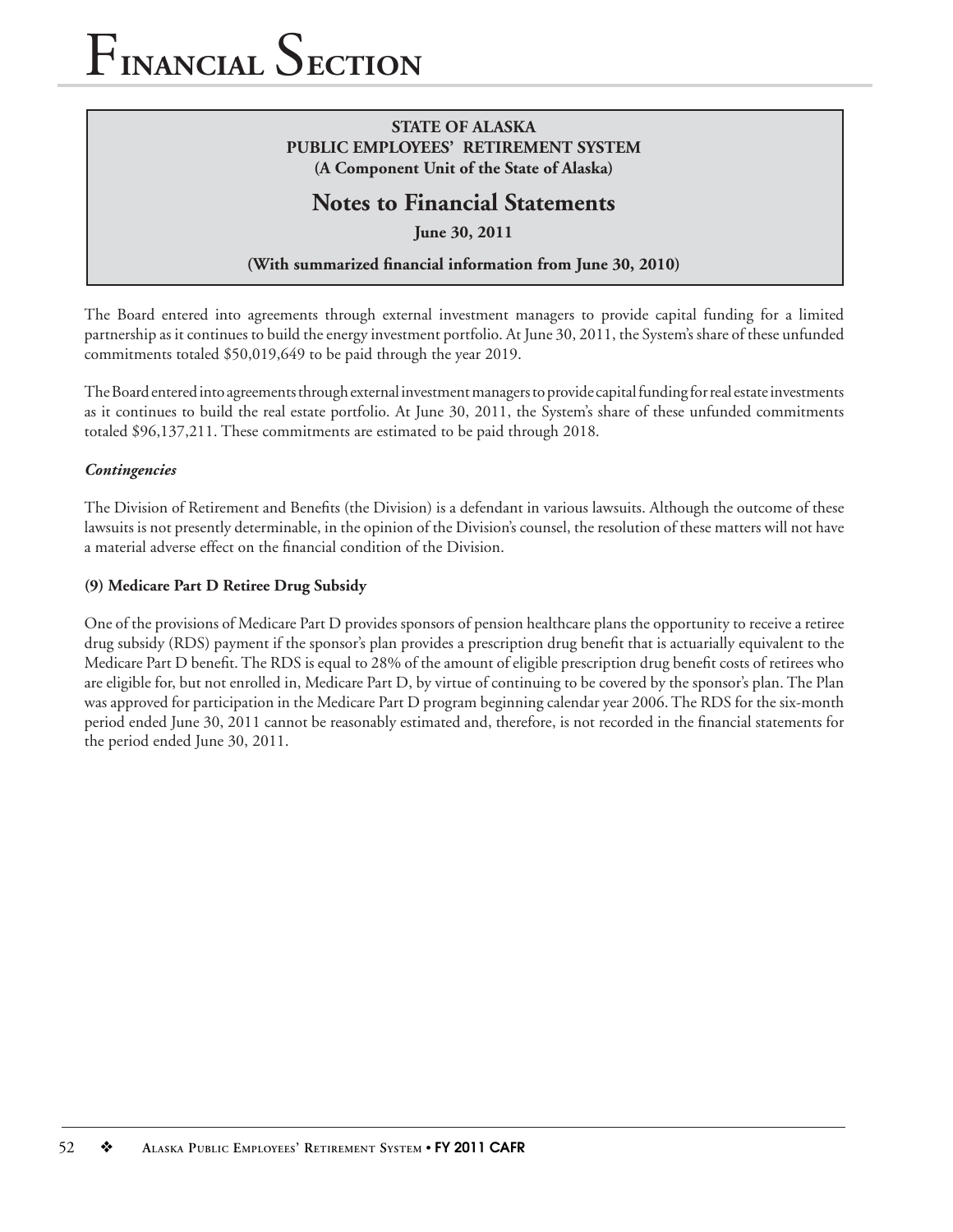# **Required Supplementary Information (Unaudited) Schedule of Funding Progress Defined Benefit Retirement Pension Benefits**

**June 30, 2011 (In thousands)**

| Actuarial<br>valuation<br>date as of<br><b>June 30</b> | Actuarial<br>accrued<br>liabilities<br>(AAL) | <b>Actuarial</b><br>value of<br>plan assets | Funded<br>ratio | <b>Unfunded</b><br>actuarial<br>accrued<br>liabilities<br>(UAAL) | Covered<br>payroll | <b>UAAL</b> as<br>a percentage<br>of covered<br>payroll |
|--------------------------------------------------------|----------------------------------------------|---------------------------------------------|-----------------|------------------------------------------------------------------|--------------------|---------------------------------------------------------|
| 2005                                                   | \$7,087,191                                  | 4,658,413                                   | 65.7%           | \$2,428,778                                                      | 1,404,043          | 173.0%                                                  |
| 2006                                                   | 8,094,043                                    | 6,331,065                                   | 78.2            | 1,762,978                                                        | 1,590,693          | 110.8                                                   |
| 2007                                                   | 8,662,324                                    | 6,739,004                                   | 77.8            | 1,923,320                                                        | 1,605,819          | 119.8                                                   |
| 2008                                                   | 9,154,282                                    | 7,210,772                                   | 78.8            | 1,943,510                                                        | 1,577,846          | 123.2                                                   |
| 2009                                                   | 9,702,086                                    | 6,108,528                                   | 63.0            | 3,593,558                                                        | 1,585,490          | 226.7                                                   |
| 2010                                                   | 10,371,672                                   | 6,469,832                                   | 62.4            | 3,901,840                                                        | 1,586,697          | 245.9                                                   |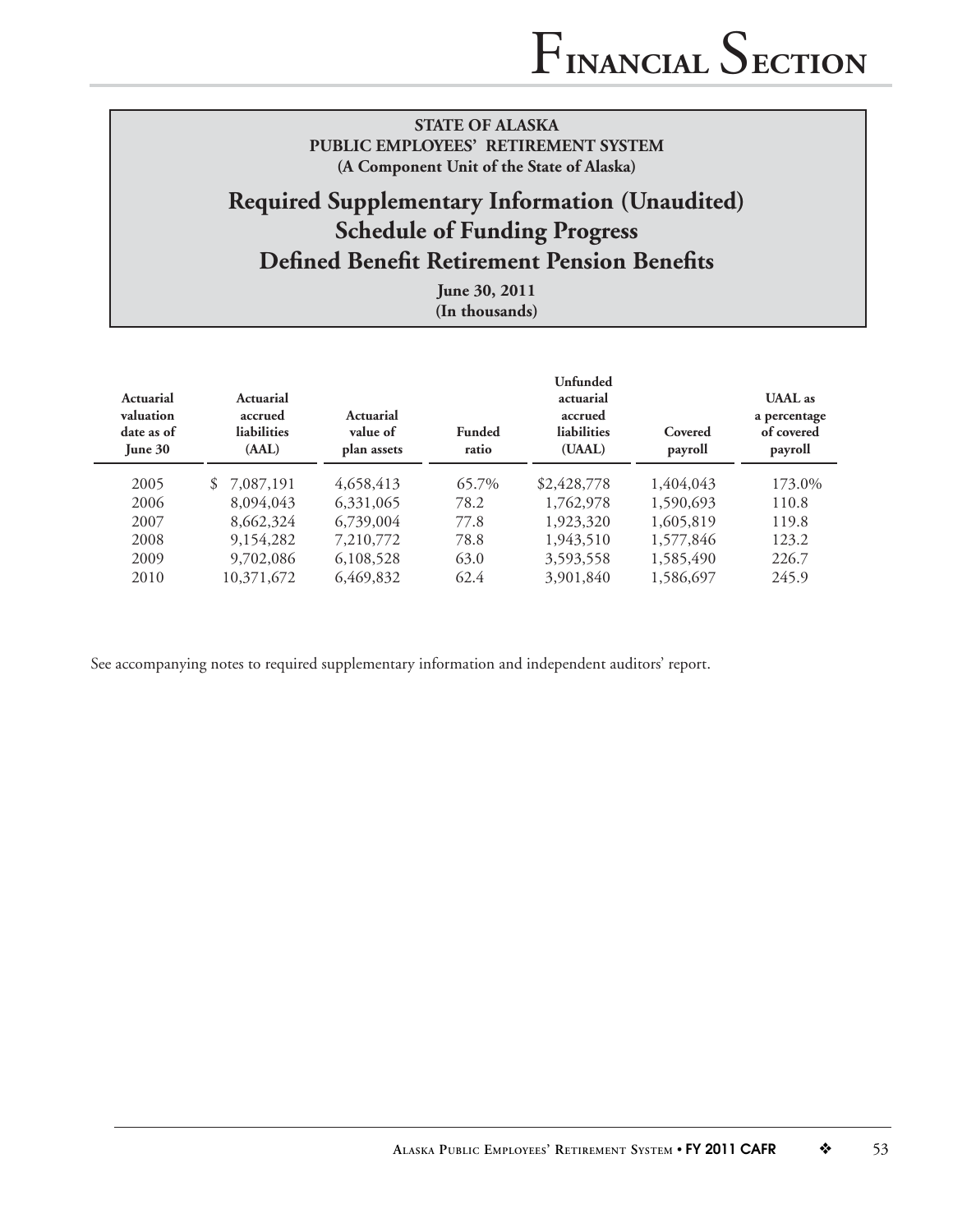## **STATE OF ALASKA PUBLIC EMPLOYEES' RETIREMENT SYSTEM (A Component Unit of the State of Alaska)**

# **Required Supplementary Information (Unaudited) Schedule of Funding Progress Defined Benefit Retirement Postemployment Healthcare Benefits**

**June 30, 2011 (In thousands)**

| Actuarial<br>valuation<br>date as of<br>June $30$ | Actuarial<br>accrued<br><b>liabilities</b><br>(AAL) | Actuarial<br>value of<br>plan assets | <b>Funded</b><br>ratio | Unfunded<br>actuarial<br>accrued<br>liabilities<br>(UAAL) | Covered<br>payroll | <b>UAAL</b> as<br>a percentage<br>of covered<br>payroll |
|---------------------------------------------------|-----------------------------------------------------|--------------------------------------|------------------------|-----------------------------------------------------------|--------------------|---------------------------------------------------------|
| 2005                                              | 5,757,650<br>S.                                     | 3,784,506                            | 65.7%                  | \$1,973,144                                               | 1,404,043          | 140.5%                                                  |
| 2006                                              | 11,455,015                                          | 2,709,843                            | 23.7                   | 8,745,172                                                 | 1,590,693          | 549.8                                                   |
| 2007                                              | 11,108,553                                          | 3,161,956                            | 28.5                   | 7,946,597                                                 | 1,605,819          | 494.9                                                   |
| 2008                                              | 13,013,450                                          | 3,829,334                            | 29.4                   | 9,184,116                                                 | 1,577,846          | 582.1                                                   |
| 2009                                              | 12,770,990                                          | 4,134,450                            | 32.4                   | 8,636,540                                                 | 1,585,490          | 544.7                                                   |
| 2010                                              | 9,304,504                                           | 4,687,632                            | 50.4                   | 4,616,872                                                 | 1,586,697          | 291.0                                                   |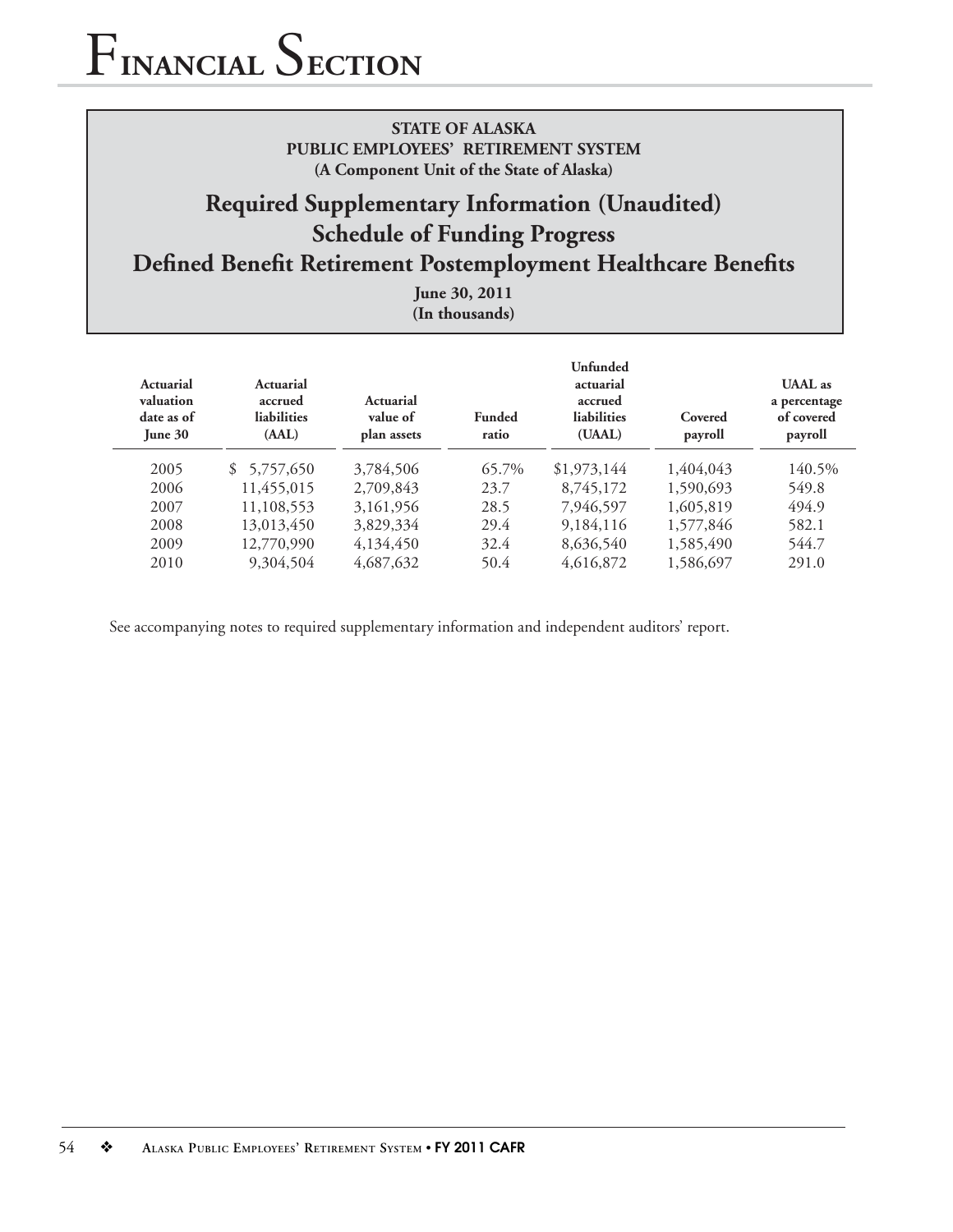# **Required Supplementary Information (Unaudited) Schedule of Funding Progress Defined Contribution Retirement Occupational Death and Disability Benefits**

**June 30, 2011 (In thousands)**

| Actuarial<br>valuation<br>date as of<br><b>June 30</b> | Actuarial<br>accrued<br><b>liabilities</b><br>(AAL) | Actuarial<br>value of<br>plan assets | <b>Funded</b><br>ratio | <b>Unfunded</b><br>actuarial<br>accrued<br><b>liabilities</b><br>(UAAL) | Covered<br>payroll | <b>UAAL</b> as<br>a percentage<br>of covered<br>payroll |
|--------------------------------------------------------|-----------------------------------------------------|--------------------------------------|------------------------|-------------------------------------------------------------------------|--------------------|---------------------------------------------------------|
| 2007                                                   | 48                                                  | 188                                  | 391.7%                 | (140)                                                                   | 105,611            | $(0.1)\%$                                               |
| 2008                                                   | 242                                                 | 1,288                                | 532.2                  | (1,046)                                                                 | 203,955            | (0.5)                                                   |
| 2009                                                   | 403                                                 | 3,138                                | 778.7                  | (2,735)                                                                 | 314,118            | (0.9)                                                   |
| 2010                                                   | 853                                                 | 4,801                                | 562.8                  | (3,948)                                                                 | 421,187            | (0.9)                                                   |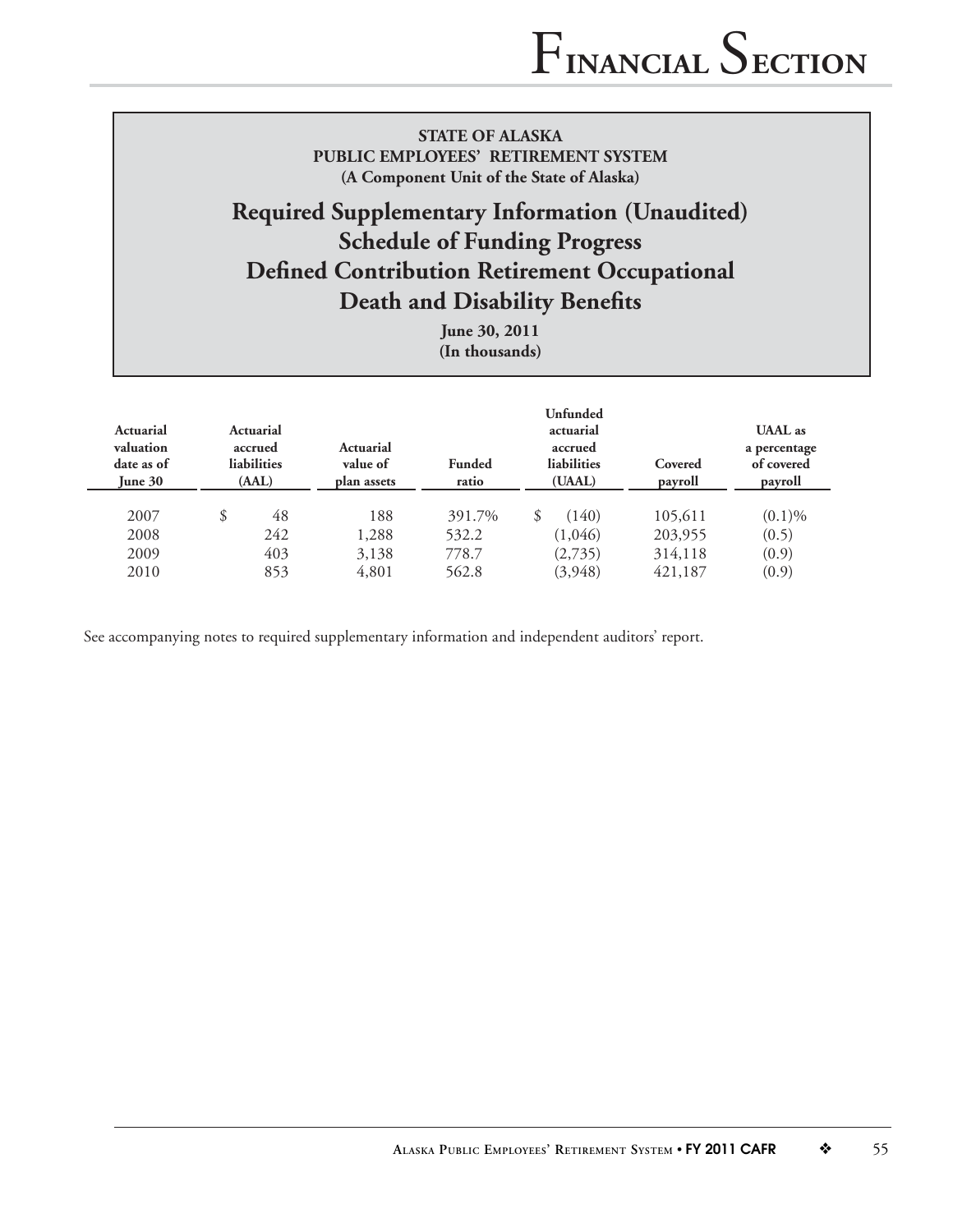# **Required Supplementary Information (Unaudited) Schedule of Funding Progress Defined Contribution Retirement Retiree Medical Benefits**

**June 30, 2011 (In thousands)**

| Actuarial<br>valuation<br>date as of<br><b>June 30</b> | <b>Actuarial</b><br>accrued<br>liabilities<br>(AAL) | <b>Actuarial</b><br>value of<br>plan assets | Funded<br>ratio | <b>Unfunded</b><br>actuarial<br>accrued<br><b>liabilities</b><br>(UAAL) | Covered<br>payroll | <b>UAAL</b> as<br>a percentage<br>of covered<br>payroll |
|--------------------------------------------------------|-----------------------------------------------------|---------------------------------------------|-----------------|-------------------------------------------------------------------------|--------------------|---------------------------------------------------------|
| 2007                                                   | \$<br>803                                           | 1,067                                       | 132.9%          | (264)                                                                   | 105,611            | $(0.2)\%$                                               |
| 2008                                                   | 2.123                                               | 2,719                                       | 128.1           | (596)                                                                   | 203,955            | (0.3)                                                   |
| 2009                                                   | 4,594                                               | 5,475                                       | 119.2           | (881)                                                                   | 314,118            | (0.3)                                                   |
| 2010                                                   | 8,370                                               | 8,767                                       | 104.7           | (397)                                                                   | 421,187            | (0.1)                                                   |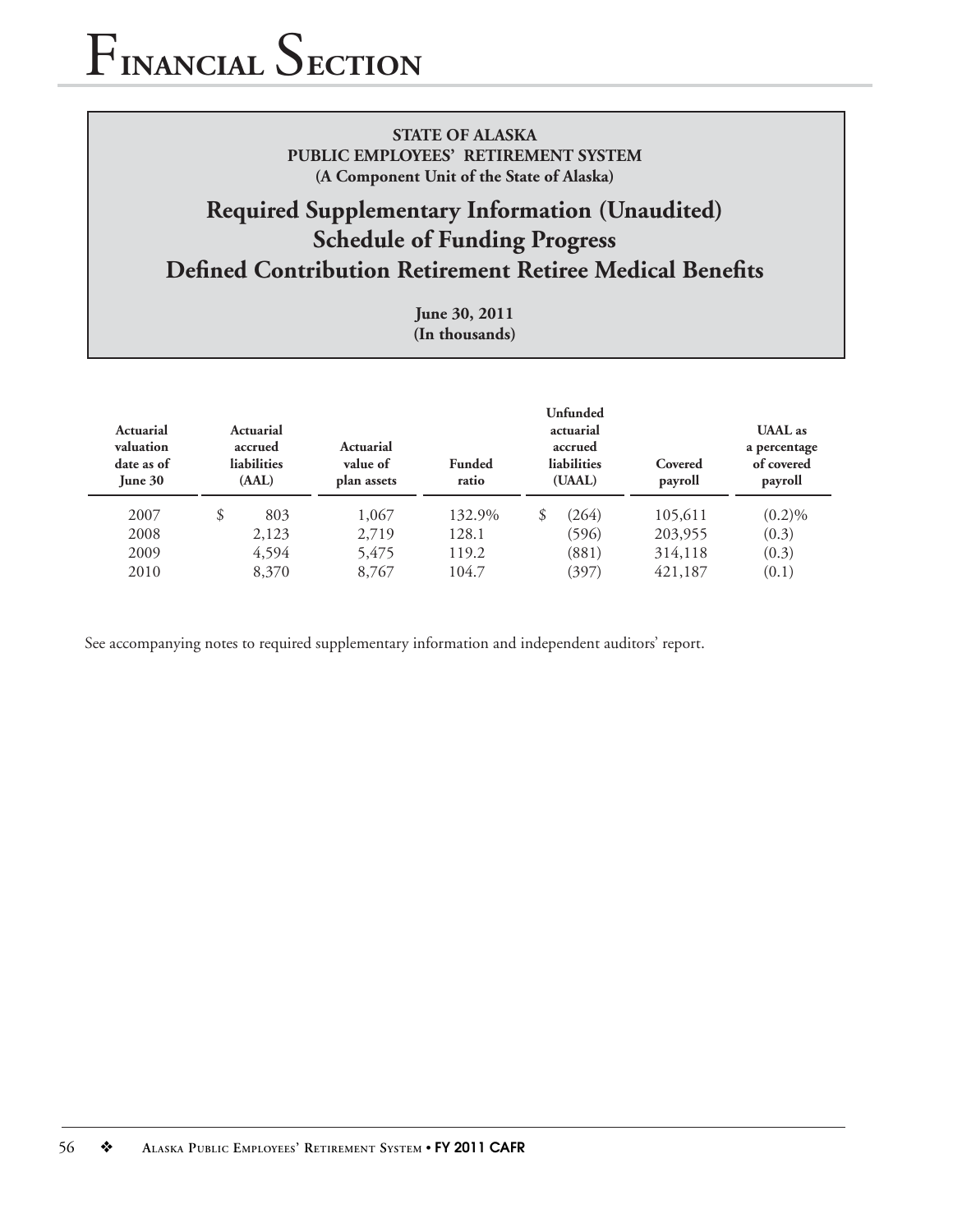# **Required Supplementary Information (Unaudited) Schedule of Contributions from Employers and the State of Alaska Defined Benefit Retirement Pension and Postemployment Healthcare Benefits**

**June 30, 2011** 

**(In thousands)**

|                       |                                                              | Annual required contribution |                                   |              | Pension<br>percentage<br>contributed |                                          |                                                | Postemployment<br>healthcare<br>percentage contributed |                                   |                                                |
|-----------------------|--------------------------------------------------------------|------------------------------|-----------------------------------|--------------|--------------------------------------|------------------------------------------|------------------------------------------------|--------------------------------------------------------|-----------------------------------|------------------------------------------------|
| Year ended<br>June 30 | <b>Actuarial</b><br>valuation<br>date as of<br>June 30 $(1)$ | Pension                      | Postem-<br>ployment<br>healthcare | <b>Total</b> | By<br>employer                       | <b>By State</b><br>of Alaska<br>(note 3) | Total<br>percentage<br>contributed<br>(note 3) | $B_V$<br>employer                                      | By State of<br>Alaska<br>(note 3) | Total<br>percentage<br>contributed<br>(note 3) |
| 2005                  | 2002                                                         | \$234,361                    | 142,393                           | 376,754      | 47.3%                                | $-$ %                                    | 47.3%                                          | 47.3%                                                  | $-$ %                             | 47.3%                                          |
| 2006                  | 2003                                                         | 249,488                      | 166,749                           | 416,237      | 61.0                                 | 4.4                                      | 65.4                                           | 61.0                                                   | 4.4                               | 65.4                                           |
| 2007                  | 2004                                                         | 268,742                      | 189,495                           | 458,237      | 73.2                                 | 4.1                                      | 77.3                                           | 73.2                                                   | 4.1                               | 77.3                                           |
| 2008                  | 2005                                                         | 140,729                      | 370,456                           | 511,185      | 71.2                                 | 36.2                                     | 107.4                                          | 71.2                                                   | 36.2                              | 107.4                                          |
| 2009                  | 2006                                                         | 166,016                      | 391,321                           | 557,337      | 68.1                                 | 48.0                                     | 116.1                                          | 68.1                                                   | 41.4                              | 109.5                                          |
| $2010^{(2)(3)}$       | 2007                                                         | 217,080                      | 790,793                           | 1,007,873    | 65.5                                 | 20.5                                     | 86.0                                           | 31.6                                                   | 54.8                              | 86.4                                           |

<sup>(1)</sup> Actuarial valuation related to annual required contribution for fiscal year.

<sup>(2)</sup> In the year ended June 30, 2010, the postemployment healthcare annual required contribution and percentage contributed includes the Mercer legal settlement net of legal fees.

<sup>(3)</sup> Beginning in the year ended June 30, 2010, the postemployment healthcare annual required contribution and percentage contributed includes the Medicare Part D subsidy.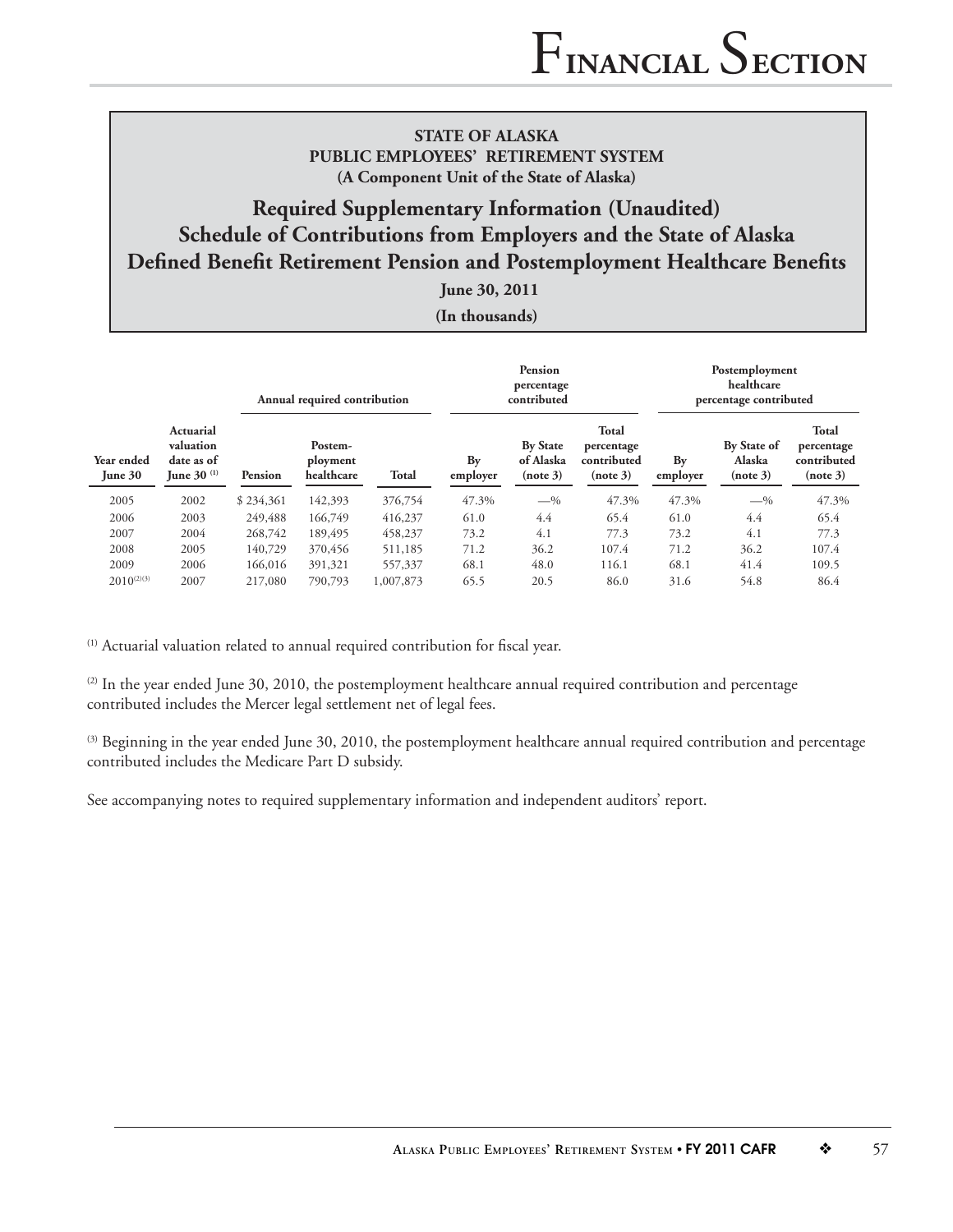# **Required Supplementary Information (Unaudited) Schedule of Contributions**

# **Defined Contribution Retirement Occupational Death and Disability Benefits**

**June 30, 2011**

**(In thousands)** 

| Year ended<br>June 30 | Annual<br>required<br>contribution | Percentage of<br><b>ARC</b> contributed |
|-----------------------|------------------------------------|-----------------------------------------|
| 2007                  | S<br>181                           | 100.0%                                  |
| 2008                  | 1,063                              | 100.0                                   |
| 2009                  | 1,787                              | 100.0                                   |
| 2010                  | 1,495                              | 100.0                                   |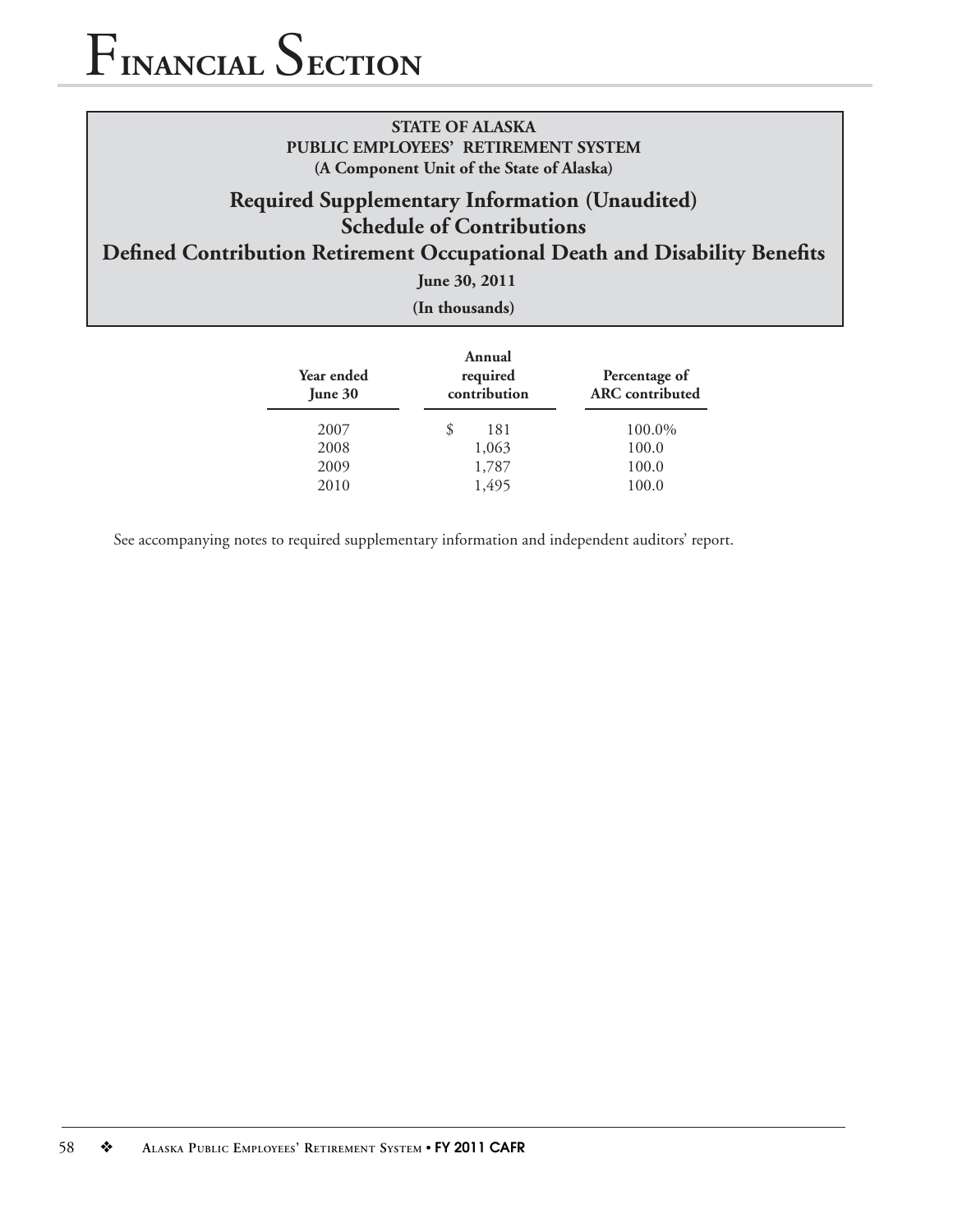# **Required Supplementary Information (Unaudited) Schedule of Contributions**

# **Defined Contribution Retirement Retiree Medical Benefits**

**June 30, 2011 (In thousands)**

| Year ended June 30 | Annual<br>required<br>contribution | Percentage<br>of ARC<br>Contributed |
|--------------------|------------------------------------|-------------------------------------|
| 2007               | \$1,028                            | 100.0%                              |
| 2008               | 1,845                              | 85.0                                |
| 2009               | 3,152                              | 85.0                                |
| 2010               | 3,469                              | 87.0                                |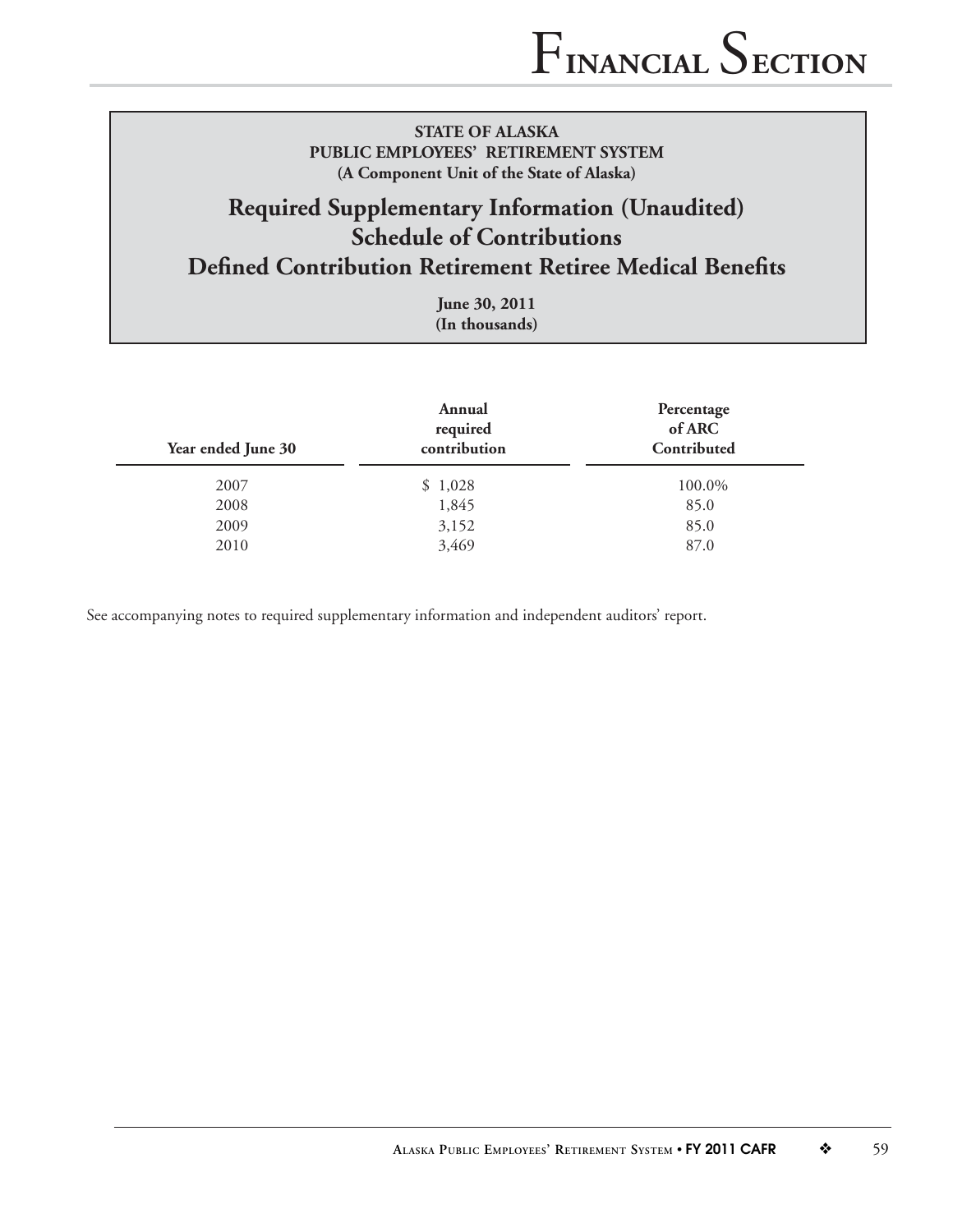# **Notes to Required Supplemental Information (Unaudited)**

**June 30, 2011**

#### **(1) Description of Schedule of Funding Progress**

Each time a new benefit is added, which applies to service already rendered, an "unfunded actuarial accrued liability" is created. Laws governing the System require that these additional liabilities be financed systematically over a period of future years. Also, if actual financial experiences are less favorable than assumed financial experiences, the difference is added to the unfunded actuarial accrued liability.

In an inflationary economy, the value of the dollar is decreasing. This environment results in employee pay increasing in dollar amounts resulting in unfunded actuarial accrued liabilities increasing in dollar amounts, all at a time when the actual value of these items, in real terms, may be decreasing.

#### **(2) Actuarial Assumptions and Methods**

The actuarial valuation was prepared by Buck Consultants. The significant actuarial assumptions used in the defined benefit pension and postemployment healthcare benefit plan valuation as of June 30, 2010 are as follows:

- (a) Actuarial cost method Entry age actuarial cost method of funding. Any funding surpluses or unfunded accrued liability is amortized over 25 years as a level percent of pay. However, for Governmental Accounting Standards Board (GASB) disclosure requirements, the net amortization period will not exceed 30 years and the level dollar amortization method is used since the defined benefit plan membership was closed effective July 1, 2006.
- (b) Valuation of assets Recognizes 20% of the difference between actual and expected investment return in each of the current and preceding four years and phased in over the next five years. All assets are valued at fair value. Assets are accounted for on an accrued basis and are taken directly from financial statements audited by KPMG LLP. Valuation assets are constrained to a range of 80% to 120% of the market value of assets.
- (c) Valuation of medical and prescription drug benefits Base claims cost rates are incurred healthcare costs expressed as a rate per member per year. Ideally, claims cost rates should be derived for each significant component of cost that can be expected to require differing projection assumptions or methods, i.e., medical claims, prescription drug claims, administrative costs, etc. Separate analysis is limited by the availability and credibility of cost and enrollment data for each component of cost. This valuation reflects nonprescription claims separated by Medicare status, including eligibility for free Part A coverage. Prescription costs are analyzed separately as in prior valuations. Administrative costs are assumed in the final per capita claims cost rates used for valuation purposes, as described below. Analysis to date on Medicare Part A coverage is limited since Part A claim data is not available by individual, nor is this status incorporated into historical claim data.
- (d) Investment return/discount rate 8.00% per year (geometric), compounded annually, net of expenses.
- (e) Salary scale Inflation  $3.12\%$  per year, and productivity 0.50% per year.
- (f) Payroll growth  $-3.62\%$  per year (inflation + productivity).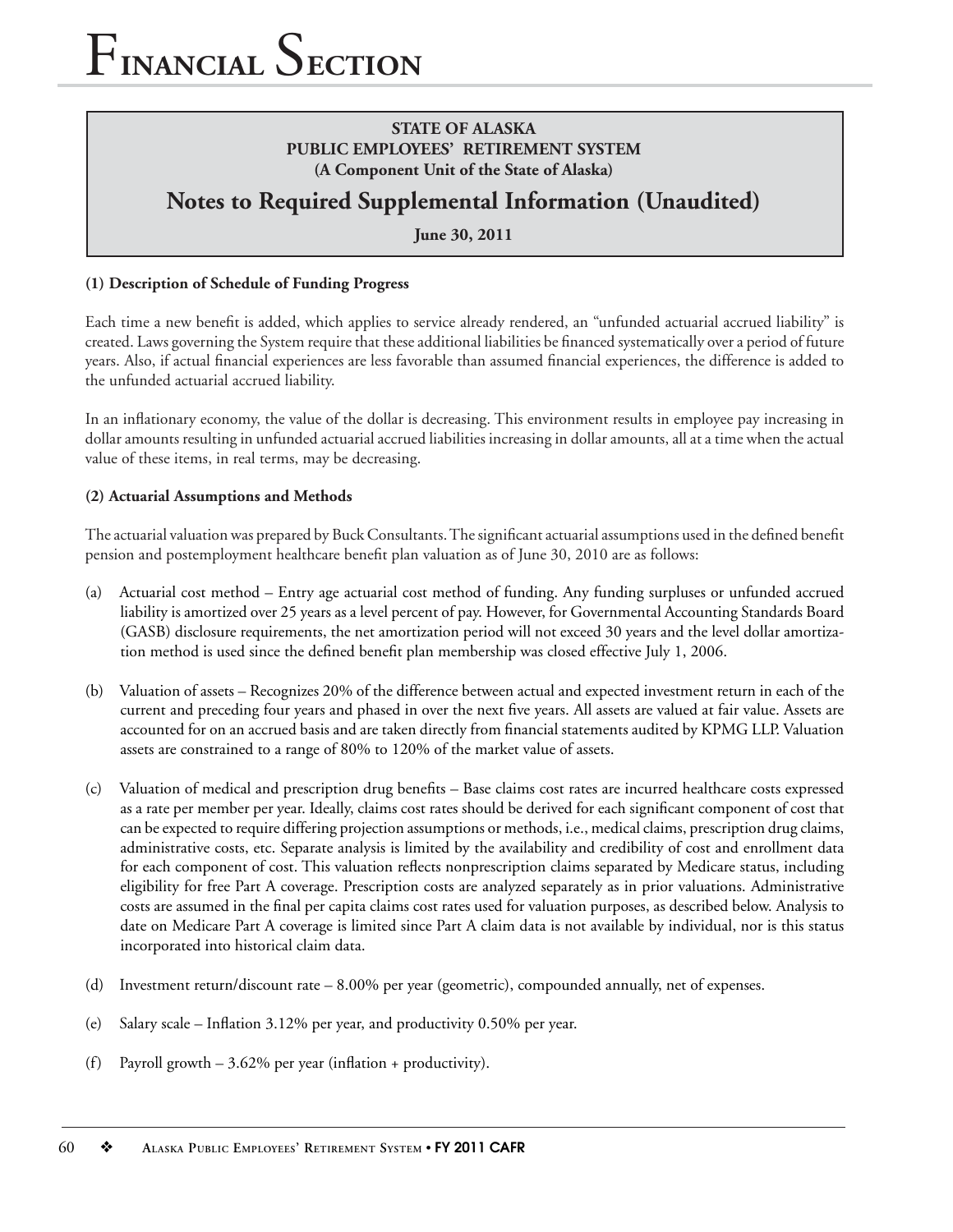# **Notes to Required Supplemental Information (Unaudited)**

**June 30, 2011**

- $(g)$  Total inflation Total inflation as measured by the Consumer Price Index for urban and clerical workers for Anchorage is assumed to increase 3.12% annually.
- (h) Mortality (pretermination) Peace Officer/Firefighter: Based upon the  $2005 2009$  actual mortality experience. 1994 Group Annuity Mortality (GAM) Table, sex distinct, 1994 Base Year without margin projected to 2013 using Projection Scale AA, 80% of the male table for males and 60% of the female table for females. Others: Based upon the 2005-2009 actual mortality experience. 1994 GAM Table, sex distinct, 1994 Base Year without margin projected to 2013 using Projection Scale AA, 75% of the male table for males and 55% of the female table for females. Deaths are assumed to be occupational 75% of the time for Peace Officer/Firefighter, 55% of the time for others. Mortality assumptions were conservatively set compared to actual experience to allow for expected future mortality improvement.
- (i) Mortality (posttermination) 1994 GAM Table, sex-distinct, 1994 Base Year without margin projected to 2013 using Projection Scale AA for males and with a one-year set-forward for females. Mortality assumptions were conservatively set compared to actual experience to allow for expected future mortality improvement.
- (j) Total turnover –Based upon the 2005-2009 actual withdrawal experience.
- (k) Disability Incidence rates based upon the 2005-2009 actual experience. Postdisability mortality in accordance with the RP-2000 Disabled Retiree Mortality Table. Disabilities are assumed to be occupational 75% of the time for Peace Officer/Firefighter, 55% of the time for Others.
- (l) Retirement Retirement rates based on the 2005-2009 actual experience. Deferred vested members are assumed to retire at their earliest unreduced retirement date for Others. For Peace Officer/Firefighter, Tier 1 deferred vested members are assumed to retire at age 53 and Tiers 2 and 3 deferred vested members are assumed to retire at age 57.
- (m) Marriage and age difference Wives are assumed to be three years younger than husbands. 80% of male members and 70% of female members are assumed to be married.
- (n) Dependent children Benefits to dependent children have been valued assuming members who are married and between the ages of 25 and 45 have two dependent children.
- (o) Contribution refunds 15% of terminating members with vested benefits are assumed to have their contributions refunded. 100% of those with nonvested benefits are assumed to have their contributions refunded.
- (p) Cost of Living Allowance (COLA) Of those benefi t recipients who are eligible for the COLA, 70% are assumed to remain in Alaska and receive the COLA.
- (q) Postretirement pension adjustment (PRPA) 50% and 75% of assumed inflation, or 1.56% and 2.34%, respectively, is valued for the annual automatic PRPA as specified in the statute.
- (r) Expenses All expenses are net of investment return assumption.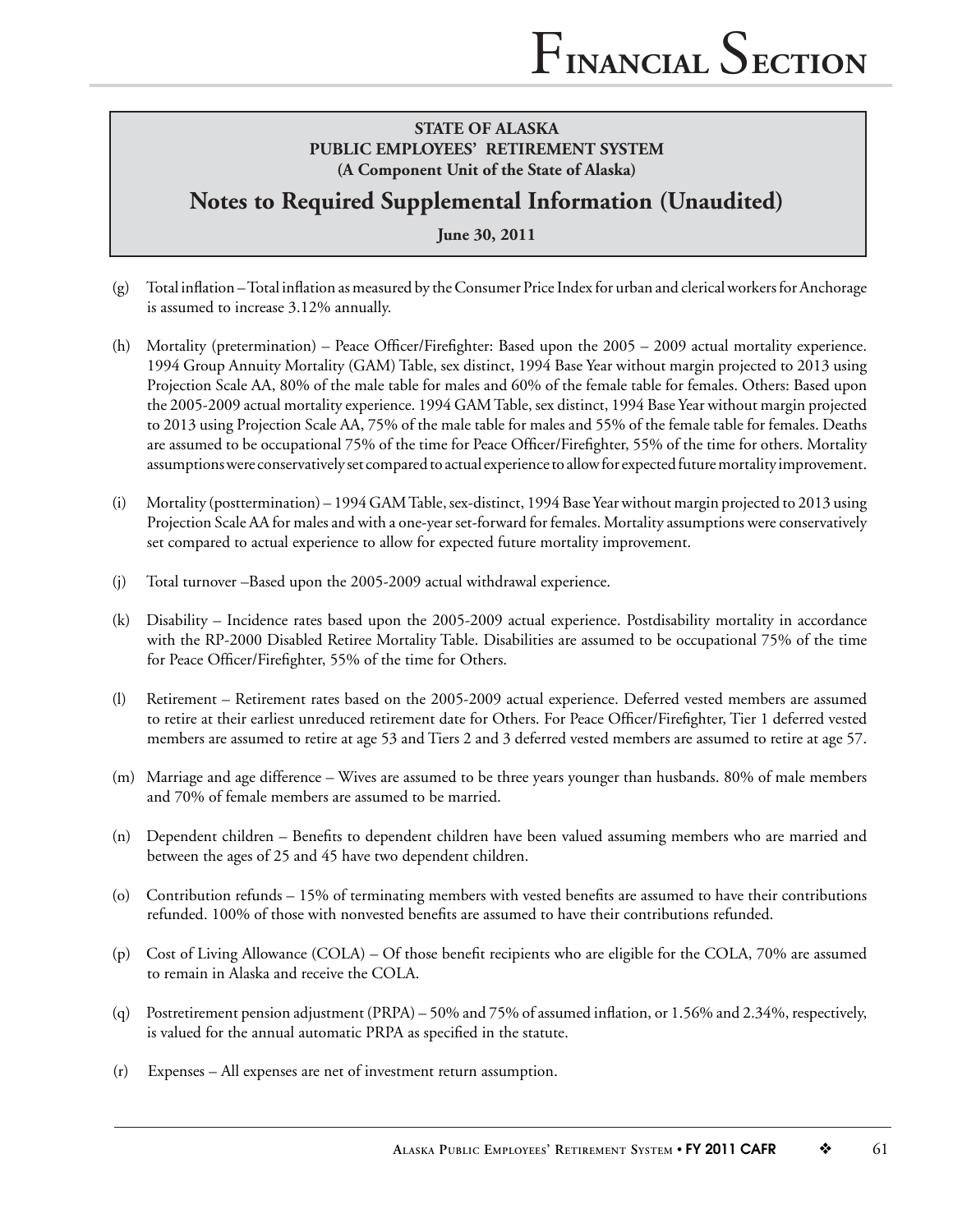# **Notes to Required Supplemental Information (Unaudited)**

**June 30, 2011**

- $(s)$  Part-time status Part-time members are assumed to earn 1.00 years of credited service per year for Peace Officer/ Firefighter and 0.65 years of credited service per year for Other members.
- (t) Final average earnings Final average earnings is provided on the data for active members. This amount is used as a minimum in the calculation of the average earnings in the future.
- (u) Per capita claims cost Sample claims cost rates adjusted to age  $65$  for FY11 medical benefits and prescription are shown below:

|                       |         | Prescription |
|-----------------------|---------|--------------|
|                       | Medical | <u>drugs</u> |
| Pre-Medicare          | \$8,606 | 2,600        |
| Medicare Part A and B | 1,563   | 2,600        |
| Medicare Part B Only  | 6,654   | 2,600        |
| Medicare Part D       | N/A     | 515          |

- (v) Third-party administrator fees \$153.33 per person per year; assumed trend rate of 5% per year.
- (w) Health cost trend The table below shows the rate used to project the cost from the shown fiscal year to the next fiscal year. For example, 6.9% is applied to the FY11 medical claims costs to get the FY12 medical claims cost.

|                | Prescription |
|----------------|--------------|
| <b>Medical</b> | drugs        |
| 6.9%           | 8.3%         |
| 6.4            | 7.1          |
| 5.9            | 5.9          |
| 5.9            | 5.9          |
| 5.9            | 5.9          |
| 5.9            | 5.9          |
| 5.9            | 5.9          |
| 5.8            | 5.8          |
| 5.7            | 5.7          |
| 5.1            | 5.1          |
|                |              |

For the June 30, 2008 valuations and later, the Society of Actuaries' Healthcare Cost Trend Model is used to project medical and prescription drug costs. This model effectively begins estimating trend amounts beginning in 2012, and projects out to 2100. This model has been adopted by the Society of Actuaries, and has been populated with assumptions that are specific to the State of Alaska.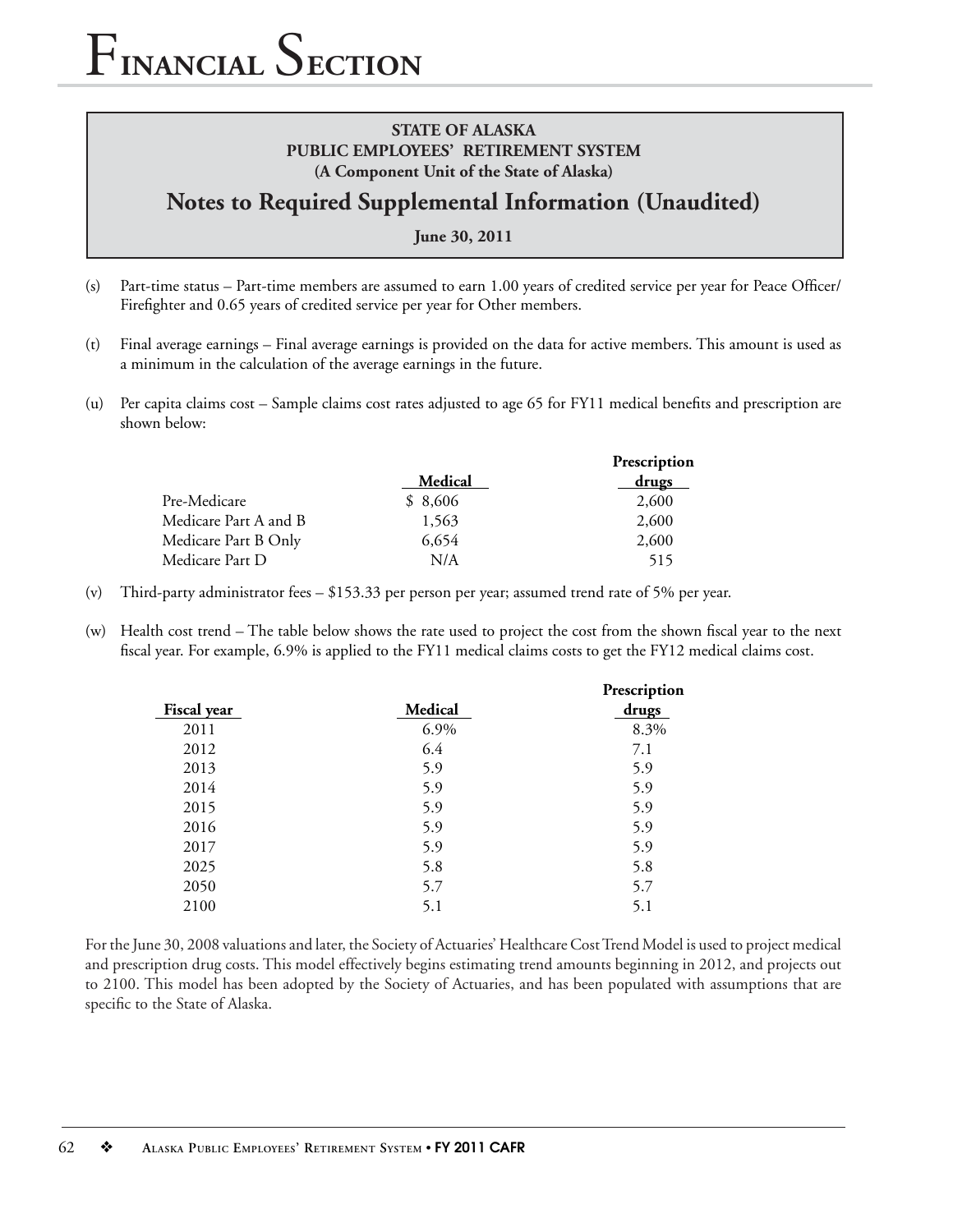# **Notes to Required Supplemental Information (Unaudited)**

**June 30, 2011**

#### (x) Aging factors:

|           |                | Prescription |
|-----------|----------------|--------------|
| Age       | <b>Medical</b> | drugs        |
| $0 - 44$  | 2.0%           | 4.5%         |
| $45 - 54$ | 2.5            | 3.5          |
| $55 - 64$ | 3.5            | 3.0          |
| $65 - 74$ | 4.0            | 1.5          |
| $75 - 84$ | 1.5            | 0.5          |
| $85 - 94$ | 0.5            |              |
| $95+$     |                |              |

(y) Retired member contributions for medical benefits – Currently, contributions are required for PERS members who are under age 60 and have less than 30 years of service (25 for Peace Officer/Firefighter). Eligible Tier 1 members are exempt from contribution requirements. Annual FY11 contributions based on monthly rates shown below for calendar 2010 and 2011 are assumed based on the coverage category for current retirees. The composite rate shown is used for current active and inactive members in Tier 2 or 3 who are assumed to retire prior to age 60 with less than 30 years of service and who are not disabled:

|                        | Calendar 2011 |              | Calendar 2010 |  |
|------------------------|---------------|--------------|---------------|--|
|                        | Annual        | Monthly      | Monthly       |  |
| Coverage category      | contribution  | contribution | contribution  |  |
| Retiree only           | 9,492         | 791          | 719           |  |
| Retiree and spouse     | 18,996        | 1,583        | 1,439         |  |
| Retiree and child(ren) | 13,416        | 1,118        | 1,016         |  |
| Retiree and family     | 22,920        | 1,910        | 1,736         |  |
| Composite              | 14,112        | 1,176        | 1,068         |  |

(z) Trend rate for retired member contributions – The table below shows the rate used to project the retired member medical contributions from the shown fiscal year to the next fiscal year. For example, 6.7% is applied to the FY11 retired member medical contributions to get the FY12 retired member medical contributions.

| Fiscal year:   |      |
|----------------|------|
| 2011           | 6.7% |
| 2012           | 6.3  |
| 2013           | 6.0  |
| 2014           | 5.7  |
| 2015           | 5.3  |
| 2016           | 5.0  |
| 2017           | 5.0  |
| 2018           | 5.0  |
| 2019 and later | 5.0  |
|                |      |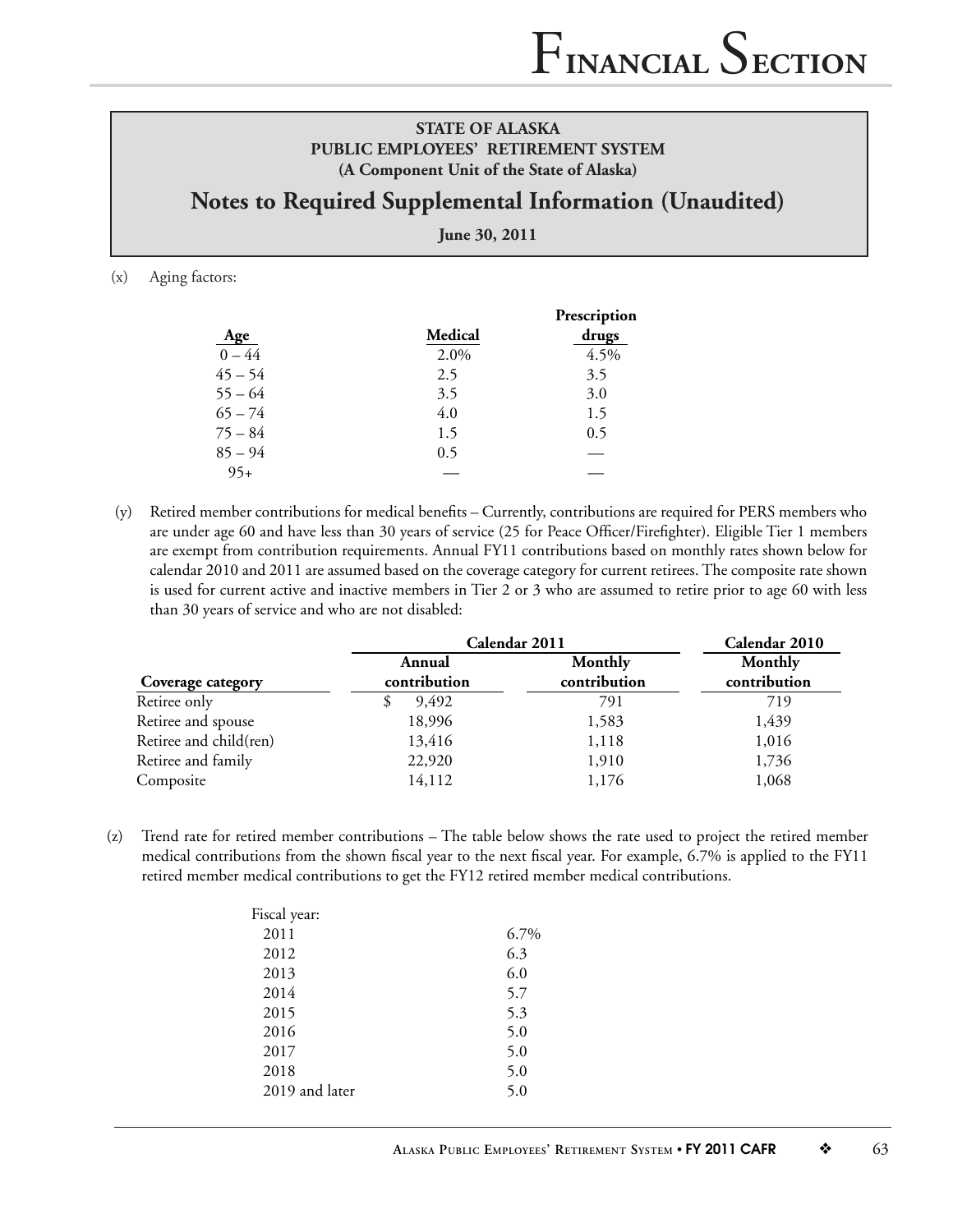# **Notes to Required Supplemental Information (Unaudited)**

**June 30, 2011**

 Graded trend rates for retired member medical contributions were reinitialized for the June 30, 2005 valuation. Note that actual FY10 retired member medical contributions are reflected in the valuation so trend on such contribution during FY10 is not applicable.

 $(aa)$  Healthcare participation – 100% of system paid members and their spouses are assumed to elect healthcare benefits as soon as they are eligible. 10% of nonsystem paid members and their spouses are assumed to elect healthcare benefits as soon as they are eligible.

The significant actuarial assumptions used in the defined contribution retirement plan occupational death and disability and retiree medical benefit plan valuation as of June 30, 2010 are as follows:

- (a) Actuarial cost method Entry age actuarial cost method of funding. Any funding surplus or unfunded accrued liability is amortized over 25 years as a level percentage of expected payroll. However, in keeping with GASB requirements, the net amortization period will not exceed 30 years.
- (b) Valuation of assets Recognizes 20% of the investment gain or loss in each of the current and preceding four years. This method will be phased in over five years. Market Value of Assets was \$0 as of June 30, 2006. All assets are valued at market value. Assets are accounted for on an accrued basis and are taken directly from financial statements audited by KPMG, LLP. Valuation assets are constrained to a range of 80% to 120% of market value of assets.
- (c) Valuation of retiree medical benefits Due to the lack of experience for the DCR Plan only, base claims costs are based on those described in the actuarial valuation as of June 30, 2010 for PERS with some adjustments. The claim costs were adjusted to reflect the differences between the DCR medical plan and the DB medical plan. These differences include different coverage levels and an indexing of the retiree out-of-pocket dollar amounts. To account for higher initial copays, deductibles, and out-of-pocket limits, FY10 claim costs were reduced to 5.9% for medical and 0.7% for prescription drugs. Retiree out-of-pocket amounts were indexed 4.8% each year to reflect the effect of the deductible leveraging on trend, putting the annual projected trend closer to the ultimate trend rate.
- (d) Investment return/discount rate 8.00% per year (geometric), compounded annually, net of expenses.
- (e) Salary scale Inflation 3.12% per year. Productivity 0.5% per year.
- (f) Payroll growth  $-3.62\%$  per year (inflation + productivity).
- $(g)$  Total inflation Total inflation as measured by the Consumer Price Index for urban and clerical workers for Anchorage is assumed to increase 3.12% annually.
- (h) Mortality (pretermination) Peace Officer/Firefighter: Based upon the 2005-2009 actual mortality experience of the PERS DB Plan. 80% of the 1994 GAM Table, 1994 Base Year without margin projected to 2013 using Projection Scale AA for males and 60% for females. Others: Based upon the 2005-2009 actual mortality experience of the PERS DB Plan. 75% of the 1994 GAM Table, 1994 Base Year without margin projected to 2013 using Projection Scale AA for males and 55% for females. Deaths are assumed to be occupational 75% of the time for Peace Officer/ Firefighter, 55% of the time for Others.
- (i) Mortality (posttermination) 1994 GAM Table, 1994 Base Year without margin projected to 2013 using Projection Scale AA for males and with one-year set-forward for females.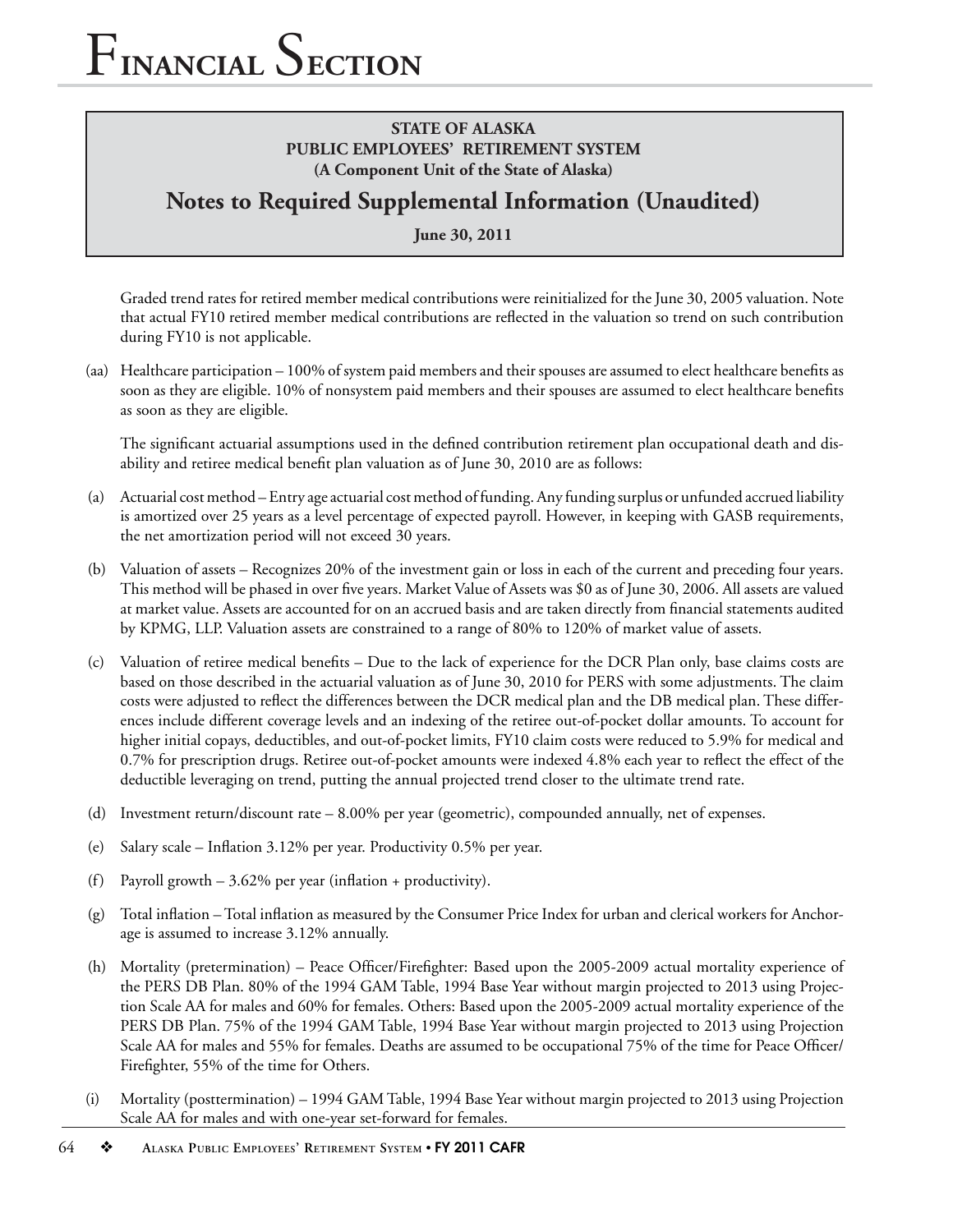# **Notes to Required Supplemental Information (Unaudited)**

**June 30, 2011**

- (j) Turnover Select rates were estimated and ultimate rates were set to the PERS DB Plan's rate loaded by 10%.
- (k) Disability Incidence rates based upon the 2005-2009 actual experience of the PERS DB Plan. Postdisability mortality in accordance with the RP-2000 Disabled Retiree Mortality Table. Disabilities are assumed to be occupational 75% of the time for Peace Officer/Firefighter, 55% of the time for Others.
- (l) Retirement Retirement rates were estimated in accordance with the following table:

| Age   | Rate |
|-------|------|
| < 55  | 2%   |
| 55-59 | 3    |
| 60    | 5    |
| 61    | 5    |
| 62    | 10   |
| 63    | 5    |
| 64    | 5    |
| 65    | 25   |
| 66    | 25   |
| 67    | 25   |
| 68    | 20   |
| 69    | 20   |
| 70    | 100  |
|       |      |

- (m) Marriage and age difference Wives are assumed to be three years younger than husbands. 80% of male members and 70% of female members are assumed to be married.
- $(n)$  Part-time status Part-time employees are assumed to earn 1.00 years of credited service per year for Peace Officer/ Firefighter and 0.65 years of credited service per year for Other members.
- (o) Expenses All expenses are net of the investment return assumption.
- (p) Per capita claims cost Sample claims cost rates adjusted to age  $65$  for FY11 medical benefits are shown below:

|                       |         | Prescription |
|-----------------------|---------|--------------|
|                       | Medical | drugs        |
| Pre-Medicare          | \$8,606 | 2,600        |
| Medicare Part A and B | 1.563   | 2,600        |
| Medicare Part B Only  | 6,654   | 2,600        |
| Medicare Part D       | N/A     | 515          |

- (q) Third-party administrator fees \$153.33 per person per year; assumed trend rate of 5% per year.
- (r) Base claims cost adjustments Due to higher initial copays, deductibles, out-of-pocket limits, and member cost sharing compared to the DB medical plan, the following adjustments were made: 0.941 for medical plan, 0.993 for the prescription drug plan, and 0.952 for the annual indexing for member cost sharing.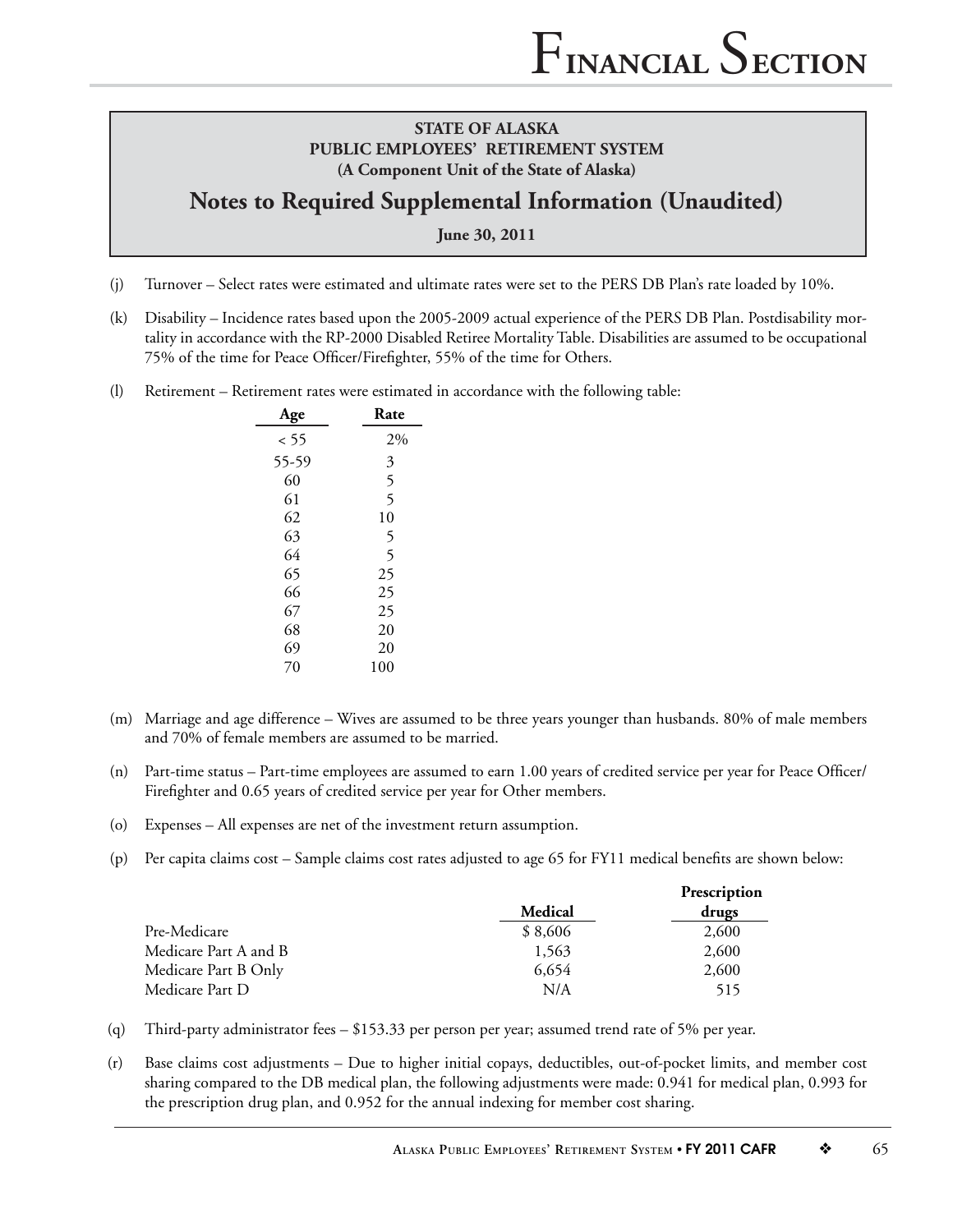# **Notes to Required Supplemental Information (Unaudited)**

**June 30, 2011**

(s) Health cost trend – The table below shows the rate used to project the cost from the shown fiscal year to the next fiscal year. For example, 6.9% is applied to the FY11 medical rate claims cost to get the FY12 medical claims costs.

|                    |         | Prescription |
|--------------------|---------|--------------|
| <b>Fiscal year</b> | Medical | drugs        |
| 2011               | 6.9%    | 8.3%         |
| 2012               | 6.4     | 7.1          |
| 2013               | 5.9     | 5.9          |
| 2014               | 5.9     | 5.9          |
| 2015               | 5.9     | 5.9          |
| 2016               | 5.9     | 5.9          |
| 2017               | 5.9     | 5.9          |
| 2025               | 5.8     | 5.8          |
| 2050               | 5.7     | 5.7          |
| 2100               | 5.1     | 5.1          |
|                    |         |              |

For the June 30, 2008 valuation and later, the Society of Actuaries' Healthcare Cost Trend Model is used to project medical and prescription drug cost. This model effectively begins estimating trend amount beginning in 2012 and projects out to 2100. This model has been populated with assumptions that are specific to the State of Alaska.

#### (t) Aging factors:

| Age       | Medical | Prescription<br>drugs |
|-----------|---------|-----------------------|
| $0-44$    | 2.0%    | 4.5%                  |
| 45-54     | 2.5     | 3.5                   |
| 55-64     | 3.5     | 3.0                   |
| $65 - 74$ | 4.0     | 1.5                   |
| 75-84     | 1.5     | 0.5                   |
| 85-94     | 0.5     |                       |
| $95+$     |         |                       |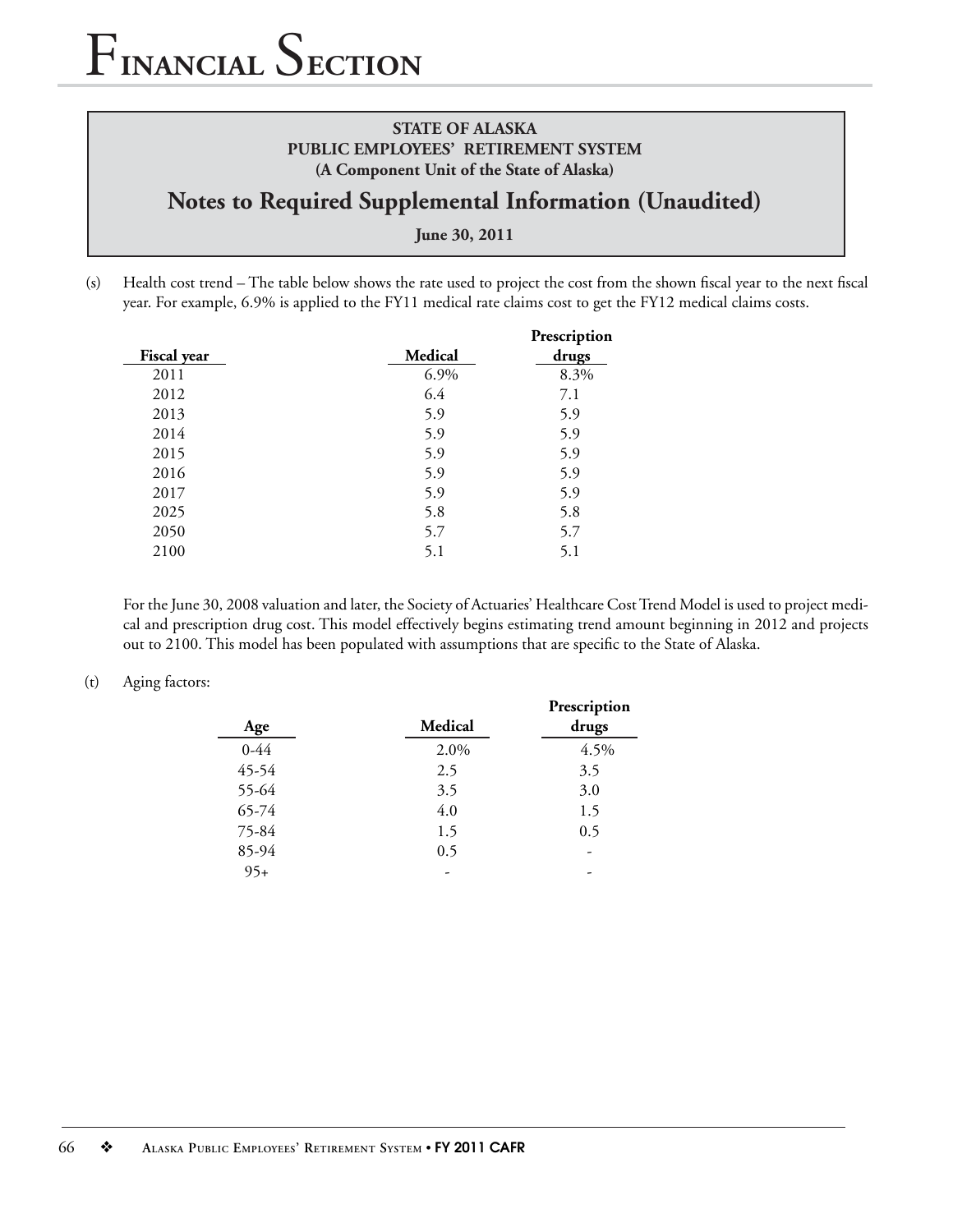# **Notes to Required Supplemental Information (Unaudited)**

**June 30, 2011**

(u) Retiree medical participation:

|                         | Percent       |  |  |
|-------------------------|---------------|--|--|
| <b>Years of service</b> | participation |  |  |
| $10 - 14$               | 75.0%         |  |  |
| $15 - 19$               | 80.0          |  |  |
| $20 - 24$               | 85.0          |  |  |
| $25 - 29$               | 95.0          |  |  |
| $30+$                   | 100.0         |  |  |

The assumptions and methods, when applied in combination, fairly represent past and anticipated future experience of the System. The foregoing actuarial assumptions are based on the presumption that the System will continue. Were the System to terminate, different actuarial assumptions and other factors might be applicable in determining the actuarial present value of accumulated benefits.

#### *Changes in Assumptions Since the Last Valuation*

Effective June 30, 2010, there was no change in methods from the prior valuation. The significant changes in actuarial assumptions used in the defined benefit pension and postemployment healthcare benefit plan valuation as of June 30, 2010 are as follows:

- (a) Investment return assumption has changed from 8.25% per year (geometric), compounded annually, net of expenses to 8.00% per year (geometric), compounded annually, net of expenses.
- (b) Salary scale assumption has changed from based on actual experience from 2001 to 2005 to Others: based on actual experience from 2005 to 2009, increased most rates, Peace Officer/Firefighter: rates are increased for the first 4 years, decreased at year 5, based on actual experience 2005 to 2009.
- (c) Payroll growth assumption has changed from 4.00% per year and 3.62% per year.
- (d) Total inflation assumption has changed from  $3.50\%$  to  $3.12\%$ .
- (e) Pretermination mortality assumption has changed from Peace Officer/Firefighter: 1994 GAM Table, 1994 Base Year and Other: 42% of 1994 GAM Table, 1994 Base Year to Peace Officer/Firefighter: based upon the 2005-2009 actual mortality experience and 1994 GAM Table, sex distinct, 1994 Base Year without margin projected to 2013 using Projection Scale AA, 80% of the male table for males and 60% of the female table for females; Others: based upon the 2005-2009 actual mortality experience, 1994 GAM Table, sex distinct, 1994 Base Year without margin projected to 2013 using Projection Scale AA 75% of the male table for males and 55% of the female table for females.
- (f) Posttermination mortality assumption has changed from 1994 GAM Table, 1994 Base Year to 1994 GAM Table, sex-distint, 1994 Base Year without margin projected to 2013 using Projection Scale AA for males and with a one-year set-forward for females.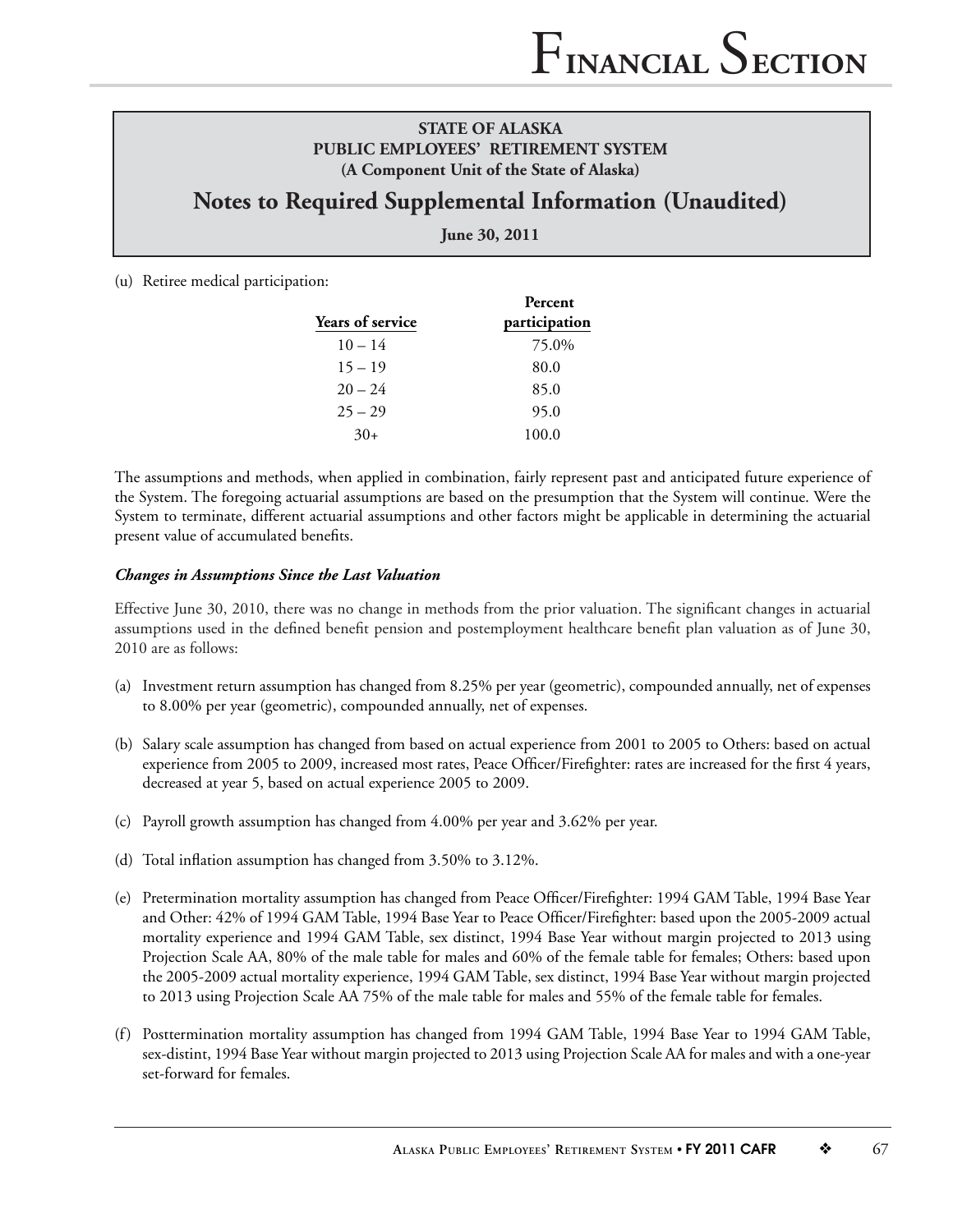# **Notes to Required Supplemental Information (Unaudited)**

**June 30, 2011**

- (g) Disability mortality assumption has changed from 1979 PBGC Disability Mortality Table for those receiving Social Security disability benefits to RP-2000 Disabled Retiree Mortality Table.
- (h) Turnover assumption has changed from based on actual experience from 2001 to 2005 to rates adjusted based on actual experience from 2005 to 2009.
- (i) Disability assumption has changed from based on actual experience from 2001 to 2005 to Peace Officer/Firefighter: no change except to stop rates at earliest retirement age and Others: male/female rates decreased based on actual experience from 2005 to 2009 and stop rate at earliest retirement age.
- (j) Retirement assumption has changed from based on actual experience from 2001 to 2005 to rates were adjusted based on actual experience from 2005 to 2009.
- (k) Deferred vested commencement date assumption has changed from earliest reduced age to Peace Officer/Firefighter: Tier 1 – age 53, Tiers 2 and 3 – age 57; Others: Earliest unreduced age.
- (l) COLA assumption has changed from of those benefit recipients who are eligible for the COLA, 60% are assumed to remain in Alaska and receive the COLA to of those benefit recipients who are eligible for the COLA, 70% are assumed to remain in Alaska and receive the COLA.
- (m) Occupational death and disability assumption has changed from Others: 50% and Peace Officer/Firefighter: 75% to Others: 55% and Peace Officer/Firefighter: 75%.
- (n) Healthcare participation assumption has changed from 100% of members and their spouses are assumed to elect healthcare benefits as soon as they are eligible to 100% of system paid members and their spouses are assumed to elect healthcare benefits as soon as they are eligible and 10% of nonsystem paid members and their spouses are assumed to elect healthcare benefits as soon as they are eligible.

The significant actuarial assumptions changes used in the defined contribution retirement plan occupational death and disability and retiree medical benefit plan valuation as of June 30, 2010 are as follows:

- (a) Investment return assumption has changed from 8.25% per year (geometric), compounded annually, net of expenses to 8.00% per year (geometric), compounded annually, net of expenses.
- (b) Salary scale assumption has changed from based on actual PERS DB Plan experience from 2001 to 2005 to based on actual experience from 2005 to 2009, Peace Officer/Firefighter: Rates are increased for the first 4 years, decreased at year 5; Others: based on actual experience from 2005 to 2009, increased most rates.
- (c) Payroll growth assumption has changed from 4.00% per year and 3.62% per year.
- (d) Inflation assumption has changed from  $3.50\%$  to  $3.12\%$ .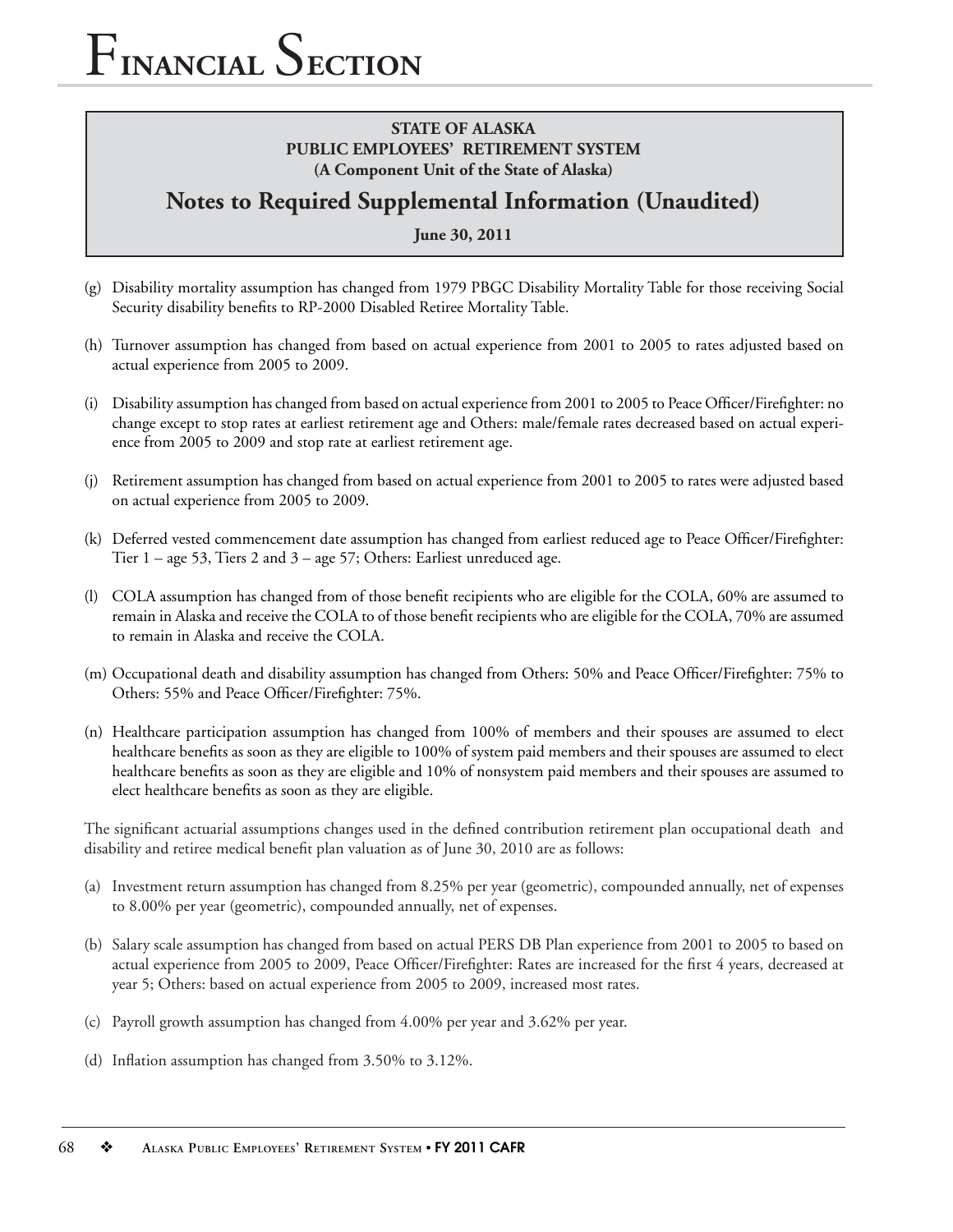# **Notes to Required Supplemental Information (Unaudited)**

**June 30, 2011**

- (e) Pretermination mortality assumption has changed from Peace Officer/Firefighter: 1994 GAM Table, 1994 Base Year; Others: 42% of GAM Table, 1994 Base Year to Peace Officer/Firefighter: 80% of the male and 60% of the female rates of the 1994 GAM Table, 1994 Base Year without margin projected to 2013 using Projection Scale AA and; Other: 75% of the male and 55% of the female rates of the 1994 GAM Table, 1994 Base Year without margin projected to 2013 using Projection Scale AA.
- (f) Posttermination mortality assumption has changed from 1994 GAM Table, 1994 Base Year to 1994 GAM Table, 1994 Base Year without margin projected to 2013 using Projection Scale AA for males and one-year set-forward for females.
- (g) Disability mortality assumption has changed from 1979 PBGC Disability Mortality Table for those receiving Social Security disability benefits to RP-2000 Disabled Retiree Mortality Table.
- (h) Turnover assumption has changed from based on actual PERS DB Plan experience from 2001 to 2005; Ultimate rates are equal to DB Plan rates loaded by 10% to rates adjusted based on actual PERS DB Plan experience from 2005 to 2009; Ultimate rates are equal to DB Plan rates loaded by 10%.
- (i) Disability assumption has changed from based on actual PERS DB Plan experience from 2001 to 2005 to Peace Officer/Firefighter: No change; Others: male/female rates decreased based on actual PERS DB Plan experience from 2005 to 2009.
- (j) Occupational death and disability assumption has changed from Others: 50% and Peace Officer/Firefighter: 75% to Others: 55% and Peace Officer/Firefighter: 75%.
- (k) Healthcare participation assumption has changed from 100% of members and their spouses are assumed to elect healthcare benefits as soon as they are eligible to 75% for years of service  $10 - 14$ , 80% for years of service  $15 - 19$ , 85% for years of service  $20 - 24$ , 95% for years of service  $25 - 29$ , and 100% for years of service  $30+$ .

#### **(3) Contributions – State of Alaska**

Alaska Statute 39.35.280 states that the State of Alaska shall contribute to the System each July 1 or, if funds are not available on July 1, as soon after July 1 as funds become available, an amount for the ensuing fiscal year that, when combined with the total employer contributions of 22%, is sufficient to pay the DB Plan's past service liability at the consolidated actuarially required contribution (ARC) adopted by the Board for the fiscal year. The actuarially determined required contribution adopted by the Board for fiscal year 2011 was 27.96%.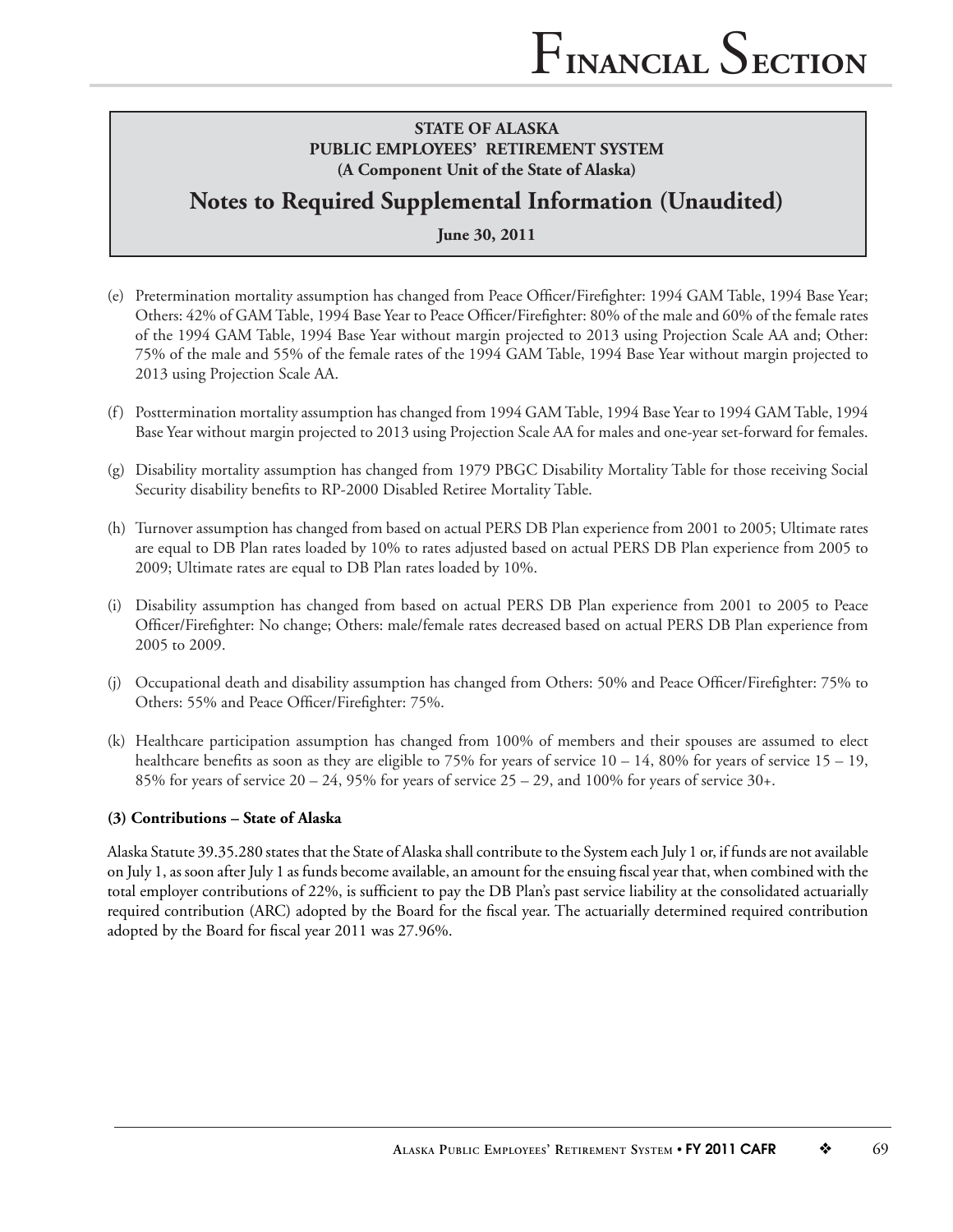**SCHEDULE 1**

# F**INANCIAL** S**ECTION**

**STATE OF ALASKA PUBLIC EMPLOYEES' RETIREMENT SYSTEM (A Component Unit of the State of Alaska)**

# **Schedule of Administrative and Investment Deductions**

# **Defined Benefit Plan**

**Year ended June 30, 2011**

(With summarized financial information for June 30, 2010)

**(In thousands)**

|                                                   |                 |            | <b>Totals</b>    |                  |  |
|---------------------------------------------------|-----------------|------------|------------------|------------------|--|
|                                                   | Administrative  | Investment | 2011             | 2010             |  |
| Personal services:                                |                 |            |                  |                  |  |
| Wages                                             | \$<br>3,231     | 1,169      | 4,400            | 4,261            |  |
| Benefits                                          | 1,851           | 519        | 2,370            | 2,207            |  |
| Total personal services                           | 5,082           | 1,688      | 6,770            | 6,468            |  |
| Travel:                                           |                 |            |                  |                  |  |
| Transportation                                    | 59              | 117        | 176              | 159              |  |
| Per diem                                          | 13              | 18         | 31               | 28               |  |
| Honorarium                                        |                 |            |                  | $\mathfrak{Z}$   |  |
| Total travel                                      | $\overline{72}$ | 135        | $\overline{207}$ | $\overline{190}$ |  |
| Contractual services:                             |                 |            |                  |                  |  |
| Management and consulting                         | 6,589           | 19,391     | 25,980           | 107,988          |  |
| Accounting and auditing                           | 37              | 719        | 756              | 692              |  |
| Data processing                                   | 1,120           | 433        | 1,553            | 1,321            |  |
| Communications                                    | 233             | 35         | 268              | 247              |  |
| Advertising and printing                          | 113             | 5          | 118              | 134              |  |
| Rentals/leases                                    | 252             | 54         | 306              | 323              |  |
| Legal                                             | 292             | 93         | 385              | 407              |  |
| Medical specialists                               | 84              |            | 84               | 10               |  |
| Repairs and maintenance                           | 12              | 13         | 25               | 60               |  |
| Transportation                                    | 1               | 2          | 3                | 5                |  |
| Other services                                    | 345             | 51         | 396              | 358              |  |
| Total contractual services                        | 9,078           | 20,796     | 29,874           | 111,545          |  |
| Other:                                            |                 |            |                  |                  |  |
| Equipment                                         | 173             | 17         | 190              | 213              |  |
| Supplies                                          | 145             | 35         | 180              | 94               |  |
| Total other                                       | 318             | 52         | 370              | 307              |  |
| Total administrative and<br>investment deductions | 14,550<br>\$    | 22,671     | 37,221           | 118,510          |  |

See accompanying independent auditors' report.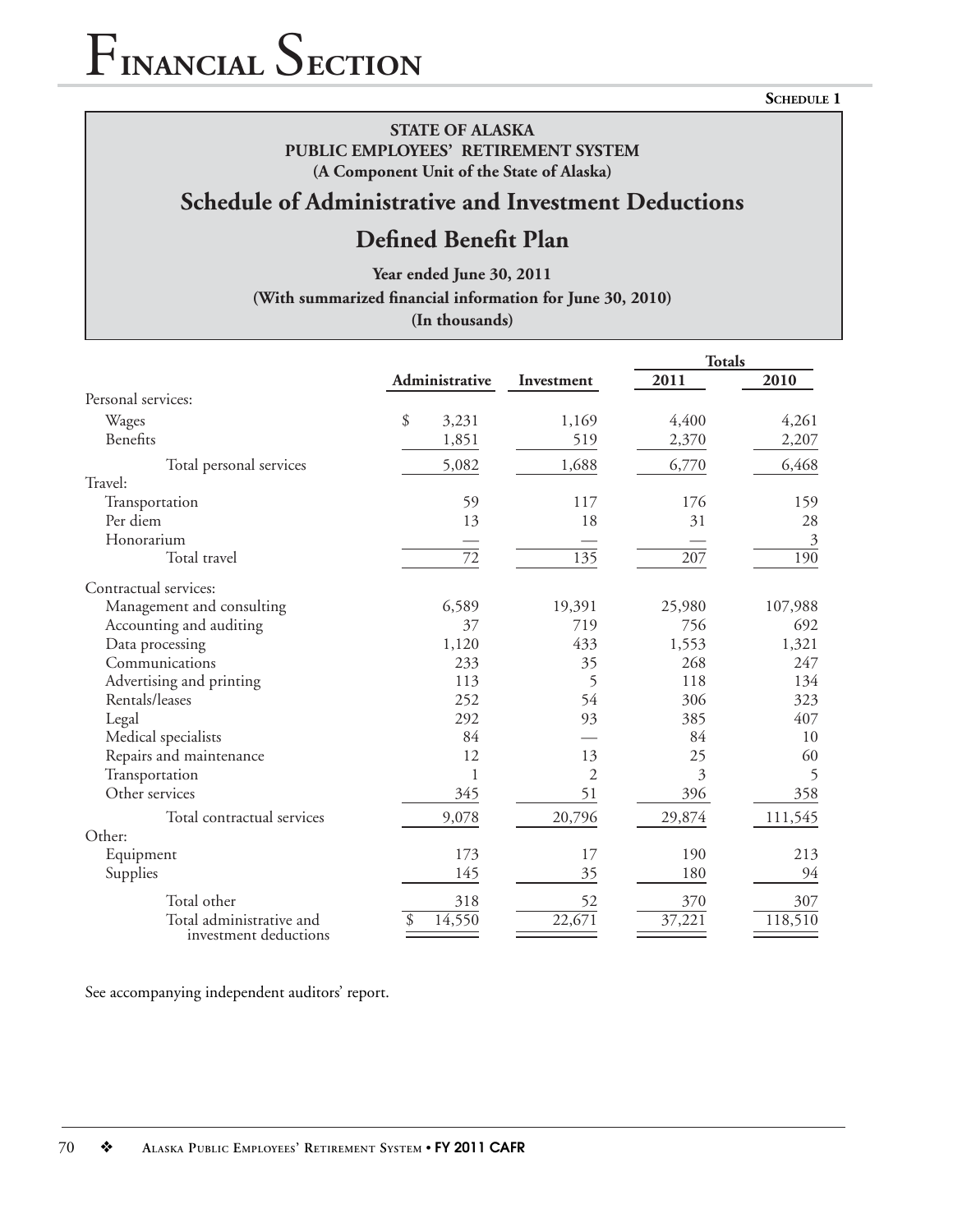**SCHEDULE 2**

**STATE OF ALASKA PUBLIC EMPLOYEES' RETIREMENT SYSTEM (A Component Unit of the State of Alaska)**

# **Schedule of Administrative Deductions Defined Contribution Retirement Trust Plan**

**Year ended June 30, 2011** (With summarized financial information for June 30, 2010) **(In thousands)**

|                                 | 2011      | 2010 |
|---------------------------------|-----------|------|
| Personal services:              |           |      |
| Wages                           | \$<br>146 | 94   |
| Benefits                        | 91        | 9    |
| Total personal services         | 240       | 103  |
| Travel:                         |           |      |
| Transportation                  | 10        | 3    |
| Per Diem                        |           |      |
| Total travel                    | 11        | 4    |
| Contractual services:           |           |      |
| Management and consulting       | 1,318     | 191  |
| Accounting and auditing         | 17        |      |
| Data processing                 | 35        | 12   |
| Communications                  | 5         | 3    |
| Advertising and printing        |           |      |
| Rentals/leases                  | 11        |      |
| Legal                           | 9         | 8    |
| Repairs and maintenance         |           | 2    |
| Other services                  |           |      |
| Total contractual services      | 1,400     | 225  |
| Other:                          |           |      |
| Equipment                       |           |      |
| Supplies                        |           |      |
| Total other                     | 13        |      |
| Total administrative deductions | 1,664     | 335  |

See accompanying independent auditors' report.